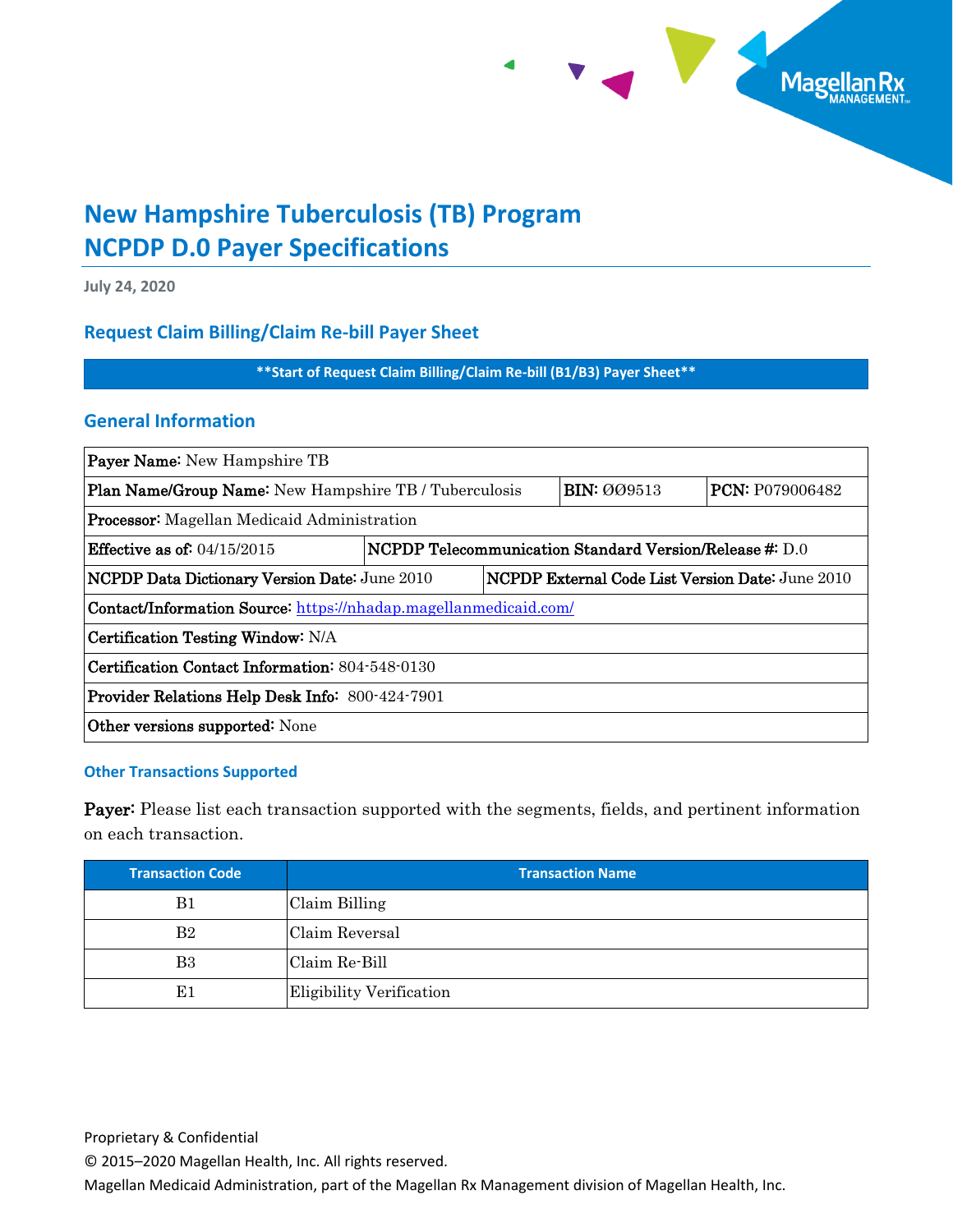#### **Field Legend for Columns**

| <b>Payer Usage Column</b>              | <b>Value</b> | <b>Explanation</b>                                                                                                                 | <b>Payer Situation Column</b> |
|----------------------------------------|--------------|------------------------------------------------------------------------------------------------------------------------------------|-------------------------------|
| <b>MANDATORY</b>                       | М            | The Field is mandatory for the Segment in<br>the designated Transaction.                                                           | No                            |
| <b>REQUIRED</b>                        | R            | The Field has been designated with the<br>situation of "Required" for the Segment in<br>the designated Transaction.                | No                            |
| <b>QUALIFIED</b><br><b>REQUIREMENT</b> | <b>RW</b>    | "Required when." The situations designated<br>have qualifications for usage ("Required if<br>$\mathbf{x}$ ," "Not required if y"). | Yes                           |

Fields that are not used in the Claim Billing/Claim Re-bill transactions and those that do not have qualified requirements (i.e., not used) for this payer are excluded from the document.

# **Claim Billing/Claim Re-bill Transaction**

The following lists the segments and fields in a Claim Billing or Claim Re-bill Transaction for the NCPDP Telecommunication Standard Implementation Guide Version D.Ø.

| <b>Transaction Header Segment Questions</b>                                                              |                                           | <b>Check</b>                                                                                                                   |                       | <b>Claim Billing/Claim Re-bill</b><br><b>If Situational, Payer Situation</b> |
|----------------------------------------------------------------------------------------------------------|-------------------------------------------|--------------------------------------------------------------------------------------------------------------------------------|-----------------------|------------------------------------------------------------------------------|
|                                                                                                          | This Segment is always sent               | X                                                                                                                              |                       |                                                                              |
| Source of certification IDs required in<br>Software Vendor/Certification ID (110-<br>AK) is Payer Issued |                                           | X                                                                                                                              |                       |                                                                              |
|                                                                                                          | <b>Transaction Header Segment</b>         |                                                                                                                                |                       | <b>Claim Billing/Claim Re-bill</b>                                           |
| Field #                                                                                                  | <b>NCPDP Field Name</b>                   | Value                                                                                                                          | Payer<br><b>Usage</b> | <b>Payer Situation</b>                                                       |
| $101 - A1$                                                                                               | <b>BIN NUMBER</b>                         | 009513                                                                                                                         | M                     |                                                                              |
| 102-A2                                                                                                   | <b>VERSION/RELEASE</b><br><b>NUMBER</b>   | $D.\emptyset$                                                                                                                  | $\mathbf{M}$          |                                                                              |
| $103 - A3$                                                                                               | <b>TRANSACTION CODE</b>                   | B1 Billing<br>٠<br><b>B2</b> Reversal<br>٠<br>B3 Re-bill<br>$\blacksquare$<br>E1 Eligibility<br>$\blacksquare$<br>Verification | M                     |                                                                              |
|                                                                                                          | 104-A4 PROCESSOR CONTROL<br><b>NUMBER</b> | P079006482                                                                                                                     | M                     |                                                                              |

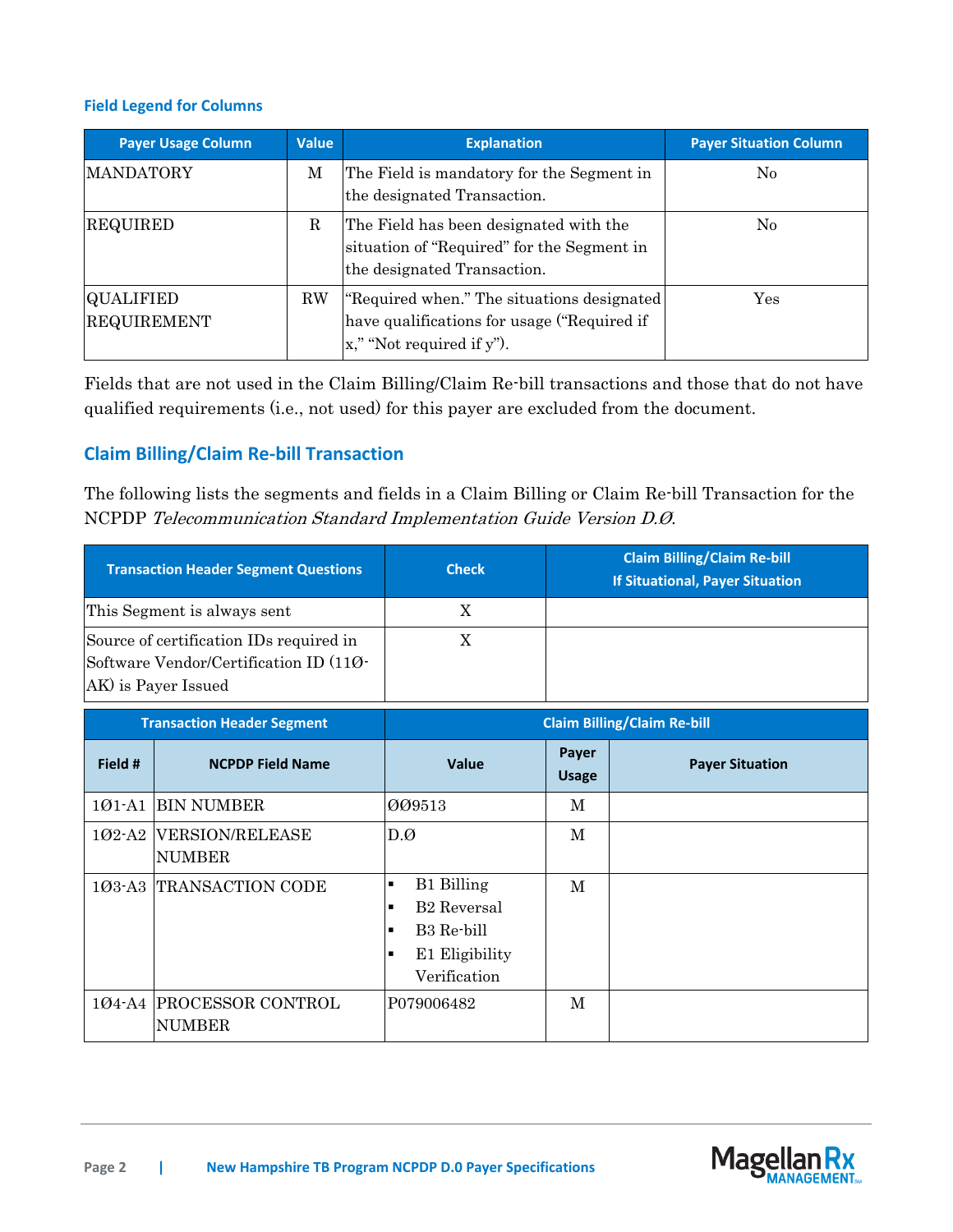|                        | <b>Transaction Header Segment</b>                                  | <b>Claim Billing/Claim Re-bill</b>                                                                                                                                                         |                       |                                                                              |  |
|------------------------|--------------------------------------------------------------------|--------------------------------------------------------------------------------------------------------------------------------------------------------------------------------------------|-----------------------|------------------------------------------------------------------------------|--|
| Field #                | <b>NCPDP Field Name</b>                                            | Value                                                                                                                                                                                      | Payer<br><b>Usage</b> | <b>Payer Situation</b>                                                       |  |
| $109 - A9$             | TRANSACTION COUNT                                                  | $Q1 = One$<br>$\blacksquare$<br>occurrence<br>$Q2 = Two$<br>$\blacksquare$<br>occurrences<br>$Q3$ = Three<br>$\blacksquare$<br>occurrences<br>$Q4 = Four$<br>$\blacksquare$<br>occurrences | М                     |                                                                              |  |
| $202 - B2$             | <b>SERVICE PROVIDER ID</b><br><b>QUALIFIER</b>                     | $Q1$ – National<br>Provider Identifier<br>(NPI)                                                                                                                                            | M                     |                                                                              |  |
|                        | 201-B1 SERVICE PROVIDER ID                                         | <b>NPI</b>                                                                                                                                                                                 | $\mathbf{M}$          |                                                                              |  |
|                        | 401-D1 DATE OF SERVICE                                             | $Format =$<br><b>CCYYMMDD</b>                                                                                                                                                              | $\mathbf{M}$          |                                                                              |  |
|                        | 110-AK SOFTWARE<br>VENDOR/CERTIFICATION<br>ID                      |                                                                                                                                                                                            | $\mathbf M$           | Assigned by Magellan Medicaid<br>Administration                              |  |
|                        | <b>Insurance Segment Questions</b>                                 | <b>Check</b>                                                                                                                                                                               |                       | <b>Claim Billing/Claim Re-bill</b><br><b>If Situational, Payer Situation</b> |  |
|                        | This Segment is always sent                                        | X                                                                                                                                                                                          |                       |                                                                              |  |
|                        | <b>Insurance Segment</b><br>Segment Identification (111-AM) = "Ø4" |                                                                                                                                                                                            |                       | <b>Claim Billing/Claim Re-bill</b>                                           |  |
| Field #                | <b>NCPDP Field Name</b>                                            | <b>Value</b>                                                                                                                                                                               | Payer<br><b>Usage</b> | <b>Payer Situation</b>                                                       |  |
| $302\mbox{-} {\rm C}2$ | <b>CARDHOLDER ID</b>                                               | Soundex<br>number/code                                                                                                                                                                     | $\mathbf M$           | Soundex number/code <patient<br>specific&gt;</patient<br>                    |  |
| 301-C1                 | <b>GROUP ID</b>                                                    | TB                                                                                                                                                                                         | $\mathbf R$           |                                                                              |  |
|                        | <b>Patient Segment Questions</b>                                   | <b>Check</b>                                                                                                                                                                               |                       | <b>Claim Billing/Claim Re-bill</b><br><b>If Situational, Payer Situation</b> |  |
|                        | This Segment is always sent                                        |                                                                                                                                                                                            |                       |                                                                              |  |
|                        | This Segment is situational                                        | $\mathbf X$                                                                                                                                                                                |                       | Required for B1 and B3 transactions                                          |  |

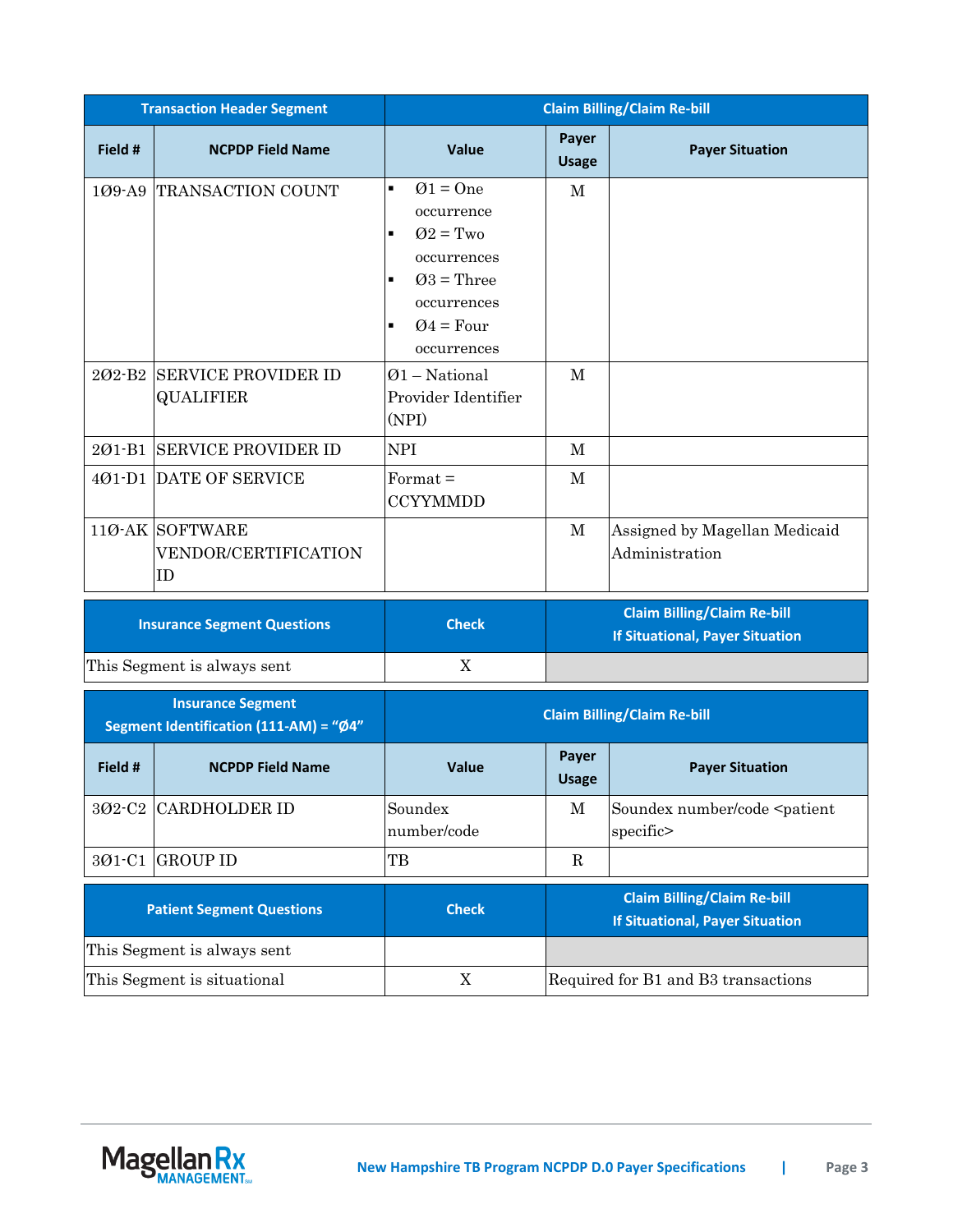| <b>Patient Segment</b><br>Segment Identification (111-AM) = "Ø1" |                         |        | <b>Claim Billing/Claim Re-bill</b>                          |                       |                                                                                                                                                                                                                                                                                               |  |
|------------------------------------------------------------------|-------------------------|--------|-------------------------------------------------------------|-----------------------|-----------------------------------------------------------------------------------------------------------------------------------------------------------------------------------------------------------------------------------------------------------------------------------------------|--|
| Field #                                                          | <b>NCPDP Field Name</b> |        | <b>Value</b>                                                | Payer<br><b>Usage</b> | <b>Payer Situation</b>                                                                                                                                                                                                                                                                        |  |
| 331-CX                                                           | PATIENT ID QUALIFIER    |        |                                                             | RW                    | Imp Guide: Required if Patient ID<br>$(332$ -CY $)$ is used.<br>Payer Requirement: Same as Imp<br>Guide.                                                                                                                                                                                      |  |
| 332-CY                                                           | PATIENT ID              |        |                                                             | RW                    | Imp Guide: Required if necessary<br>for state/federal/regulatory agency<br>programs to validate dual<br>eligibility.<br>Payer Requirement: Same as Imp<br>Guide.                                                                                                                              |  |
| 304-C4                                                           | DATE OF BIRTH           |        |                                                             | $\mathbf R$           |                                                                                                                                                                                                                                                                                               |  |
| 305-C5                                                           | PATIENT GENDER CODE     | п<br>٠ | $\varnothing$ = Not Specified<br>$1 = Male$<br>$2$ = Female | $\mathbf R$           |                                                                                                                                                                                                                                                                                               |  |
| 31Ø-CA                                                           | PATIENT FIRST NAME      |        |                                                             | $\mathbf R$           | Imp Guide: Required when the<br>patient has a first name.<br>Payer Requirement: Required for<br>patient name validation.                                                                                                                                                                      |  |
| 311-CB                                                           | PATIENT LAST NAME       |        |                                                             | $\mathbf R$           | Imp Guide: Required when the<br>patient has a last name.<br>Payer Requirement: Required for<br>patient name validation.                                                                                                                                                                       |  |
| 307-C7                                                           | PLACE OF SERVICE        |        |                                                             | RW                    | Imp Guide: Required if this field<br>could result in different coverage,<br>pricing, or patient financial<br>responsibility.<br>Payer Requirement: Same as Imp<br>Guide (Replaces Patient Location<br>code).<br>https://www.cms.gov/Medicare/Cod<br>ing/place-of-service-<br>codes/index.html |  |

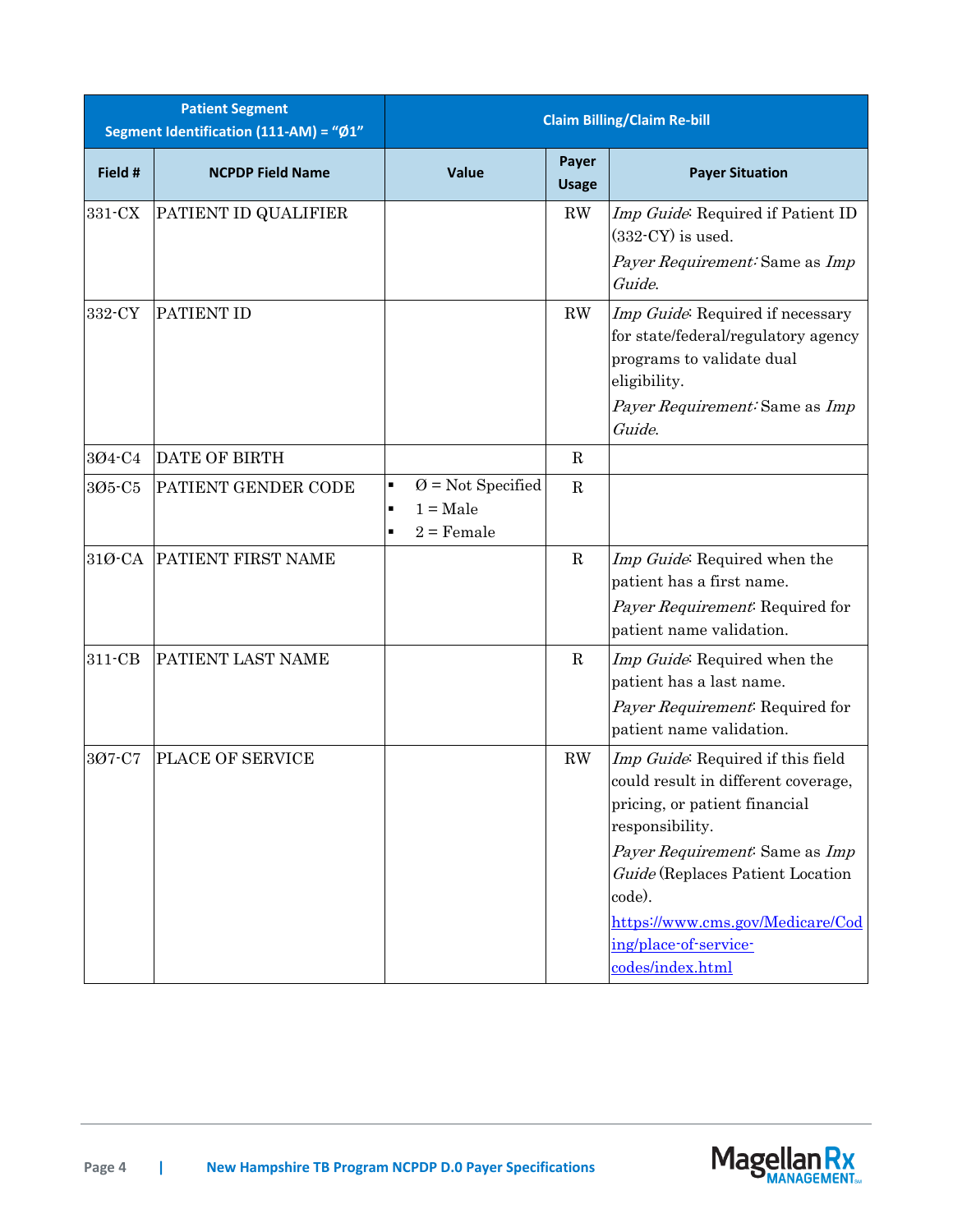|         | <b>Patient Segment</b><br>Segment Identification (111-AM) = "Ø1"    |                                                                                                           |                       | <b>Claim Billing/Claim Re-bill</b>                                                                                                                                                              |
|---------|---------------------------------------------------------------------|-----------------------------------------------------------------------------------------------------------|-----------------------|-------------------------------------------------------------------------------------------------------------------------------------------------------------------------------------------------|
| Field # | <b>NCPDP Field Name</b>                                             | Value                                                                                                     | Payer<br><b>Usage</b> | <b>Payer Situation</b>                                                                                                                                                                          |
|         | 35Ø-HN PATIENT E-MAIL ADDRESS                                       |                                                                                                           | $\rm RW$              | Imp Guide: May be submitted for<br>the receiver to relay patient health<br>care communications via the<br>Internet when provided by the<br>patient.<br>Payer Requirement: Same as Imp<br>Guide. |
|         | <b>Claim Segment Questions</b>                                      | <b>Check</b>                                                                                              |                       | <b>Claim Billing/Claim Re-bill</b><br><b>If Situational, Payer Situation</b>                                                                                                                    |
|         | This Segment is always sent                                         | X                                                                                                         |                       |                                                                                                                                                                                                 |
|         | This payer supports partial fills                                   | X                                                                                                         | Hampshire TB.         | Partial Fill are currently accepted per New                                                                                                                                                     |
|         | <b>Claim Segment</b><br>Segment Identification (111-AM) = "Ø7"      |                                                                                                           |                       | <b>Claim Billing/Claim Re-bill</b>                                                                                                                                                              |
| Field # | <b>NCPDP Field Name</b>                                             | <b>Value</b>                                                                                              | Payer<br><b>Usage</b> | <b>Payer Situation</b>                                                                                                                                                                          |
|         | 455-EM PRESCRIPTION/SERVICE<br>REFERENCE NUMBER<br><b>QUALIFIER</b> | $1 = Rx$ Billing                                                                                          | M                     | Imp Guide: For Transaction Code<br>of "B1," in the Claim Segment, the<br>Prescription/Service Reference<br>Number Qualifier (455-EM) is "1"<br>(Rx Billing).                                    |
| 402-D2  | PRESCRIPTION/SERVICE<br>REFERENCE NUMBER                            | 12 BYTES                                                                                                  | M                     |                                                                                                                                                                                                 |
| 436-E1  | PRODUCT/SERVICE ID<br><b>QUALIFIER</b>                              | $QQ = Not$<br>$\blacksquare$<br>specified for<br>Compound<br>Claims<br>$Q3$ = National<br>Drug Code (NDC) | $\mathbf M$           |                                                                                                                                                                                                 |
| 407-D7  | <b>PRODUCT/SERVICE ID</b>                                           | '0' for compound<br>claims NDC for non-<br>compound claims.                                               | M                     |                                                                                                                                                                                                 |

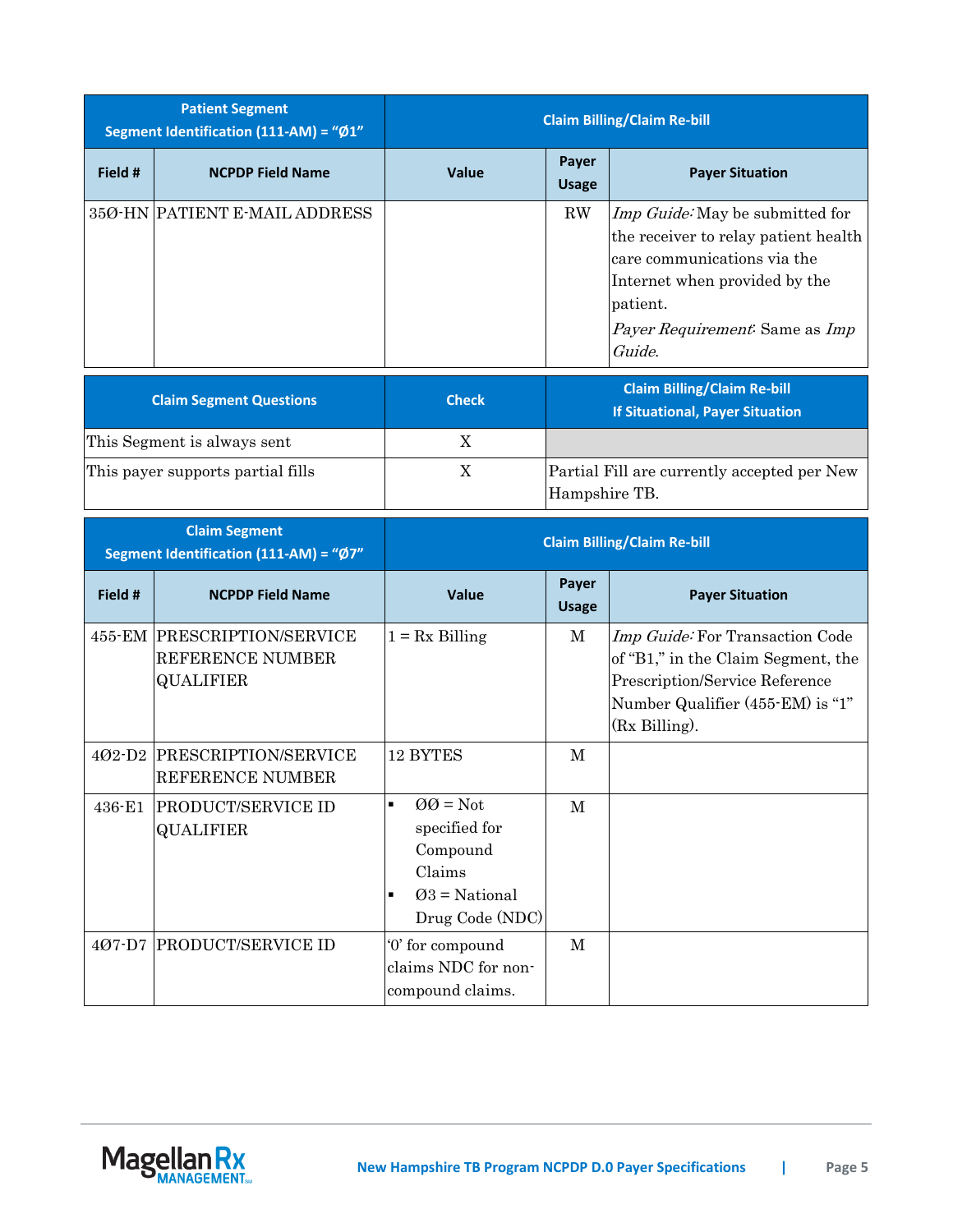|         | <b>Claim Segment</b><br>Segment Identification (111-AM) = "Ø7"       |                                                                                                                               | <b>Claim Billing/Claim Re-bill</b> |                                                                                                                                                                                                                                                                                                                    |  |  |
|---------|----------------------------------------------------------------------|-------------------------------------------------------------------------------------------------------------------------------|------------------------------------|--------------------------------------------------------------------------------------------------------------------------------------------------------------------------------------------------------------------------------------------------------------------------------------------------------------------|--|--|
| Field # | <b>NCPDP Field Name</b>                                              | Value                                                                                                                         | Payer<br><b>Usage</b>              | <b>Payer Situation</b>                                                                                                                                                                                                                                                                                             |  |  |
| 456-EN  | <b>ASSOCIATED</b><br>PRESCRIPTION/SERVICE<br>REFERENCE NUMBER        |                                                                                                                               | RW                                 | Imp Guide: Required if the<br>"completion" transaction in a<br>partial fill (Dispensing Status<br>$(343 \text{-} HD) = "C" (Completed)).$<br>Payer Requirement: Partial Fill<br>currently accepted per New<br>Hampshire TB                                                                                         |  |  |
| 457-EP  | <b>ASSOCIATED</b><br>PRESCRIPTION/SERVICE<br><b>DATE</b>             |                                                                                                                               | $\mathbf{R}\mathbf{W}$             | Imp Guide: Required if the<br>"completion" transaction in a<br>partial fill (Dispensing Status<br>$(343 \text{-} HD) = "C" (Completed)).$<br>Required if Associated<br>Prescription/Service Reference<br>Number (456-EN) is used.<br>Payer Requirement: Partial Fill<br>currently accepted per New<br>Hampshire TB |  |  |
| 442-E7  | <b>QUANTITY DISPENSED</b>                                            | Metric Decimal<br>Quantity                                                                                                    | $\mathbf R$                        |                                                                                                                                                                                                                                                                                                                    |  |  |
| 460-ET  | <b>QUANTITY PRESCRIBED</b>                                           |                                                                                                                               | $\mathbf{R}\mathbf{W}$             | Imp Guide: Required when a<br>transmission is for a Scheduled II<br>drug as defined in 21 CFR 1308.12<br>and per CMS-0055-F (Compliance<br>Date 09/21/2020. Refer to the<br>Version D.0 Editorial Document).                                                                                                       |  |  |
|         | 403-D3 FILL NUMBER                                                   | $\varnothing$ = Original<br>$\blacksquare$<br>dispensing<br>$1-99 = Refi$<br>٠<br>$number-$<br>Number of the<br>replenishment | $\mathbf R$                        |                                                                                                                                                                                                                                                                                                                    |  |  |
|         | 405-D5 DAYS SUPPLY                                                   |                                                                                                                               | $\mathbf R$                        |                                                                                                                                                                                                                                                                                                                    |  |  |
| 408-D8  | <b>DISPENSE AS WRITTEN</b><br>(DAW)/PRODUCT<br><b>SELECTION CODE</b> | $\varnothing$ = No Product<br>$\blacksquare$<br>Selection<br>Indicated<br>$1 =$ Substitution<br>Not Allowed by<br>Prescriber  | $\mathbf R$                        |                                                                                                                                                                                                                                                                                                                    |  |  |

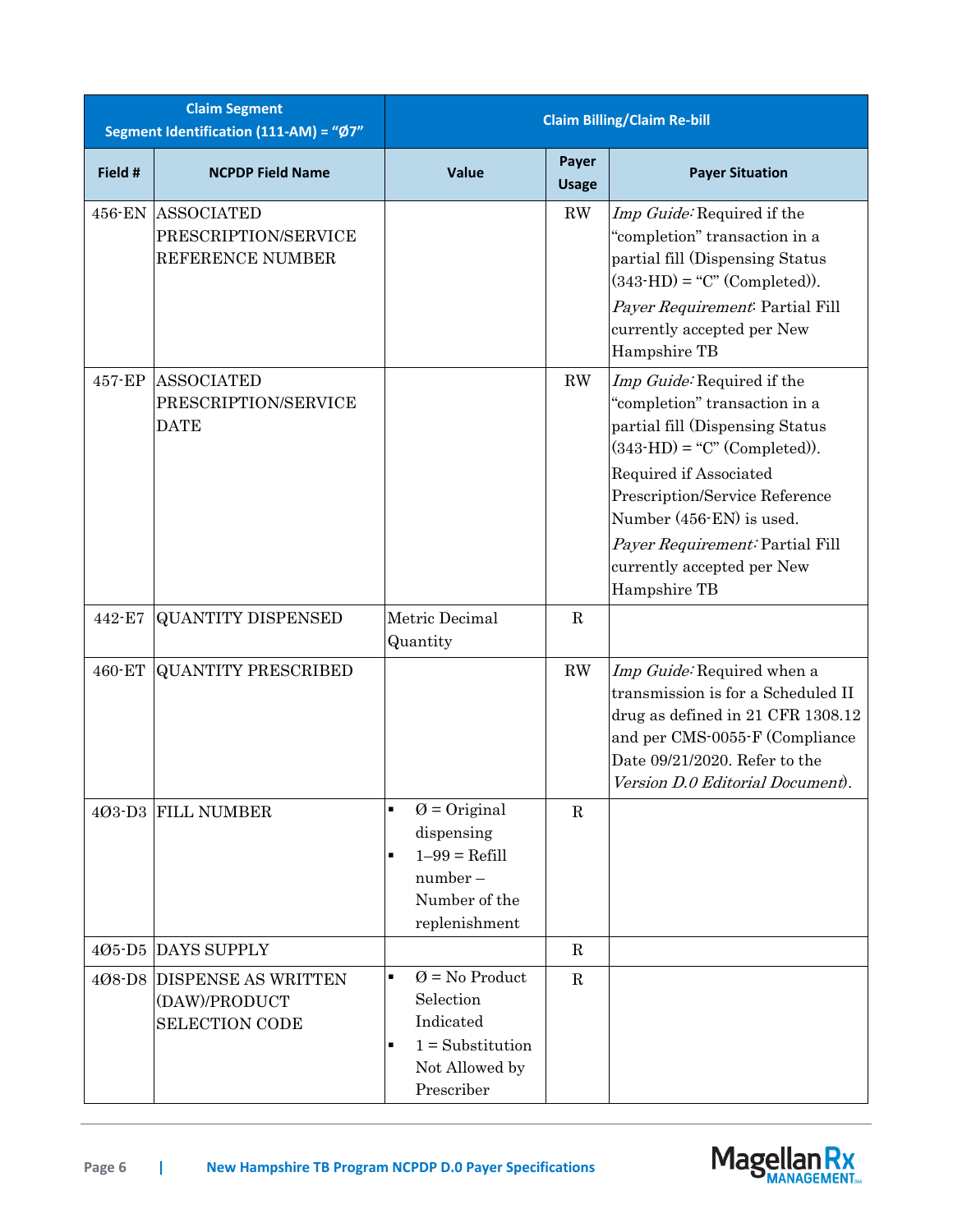| <b>Claim Segment</b><br>Segment Identification (111-AM) = "Ø7" |                                                                        |                                                                                                                    | <b>Claim Billing/Claim Re-bill</b>                                                                                                                                                                                                                                                                                                                                                                                                                                                                                                                                                                                                                                  |                            |                                  |  |
|----------------------------------------------------------------|------------------------------------------------------------------------|--------------------------------------------------------------------------------------------------------------------|---------------------------------------------------------------------------------------------------------------------------------------------------------------------------------------------------------------------------------------------------------------------------------------------------------------------------------------------------------------------------------------------------------------------------------------------------------------------------------------------------------------------------------------------------------------------------------------------------------------------------------------------------------------------|----------------------------|----------------------------------|--|
| Field #                                                        | <b>NCPDP Field Name</b>                                                |                                                                                                                    | Value                                                                                                                                                                                                                                                                                                                                                                                                                                                                                                                                                                                                                                                               | Payer<br><b>Usage</b>      | <b>Payer Situation</b>           |  |
|                                                                |                                                                        | $\blacksquare$<br>$\blacksquare$<br>$\blacksquare$<br>$\blacksquare$<br>٠<br>$\blacksquare$<br>٠<br>$\blacksquare$ | $2 =$ Substitution<br>Allowed-Patient<br>Requested<br>Product<br>Dispensed<br>$3 =$ Substitution<br>Allowed-<br>Pharmacist<br><b>Selected Product</b><br>Dispensed<br>$4 =$ Substitution<br>Allowed-Generic<br>Drug Not in<br>Stock<br>$5 =$ Substitution<br>Allowed-Brand<br>Drug Dispensed<br>as a Generic<br>$6 =$ Override<br>$7 =$ Substitution<br>Not Allowed-<br><b>Brand Drug</b><br>Mandated by<br>Law<br>$8 =$ Substitution<br>Allowed-Generic<br>Drug Not<br>Available in<br>Marketplace<br>$9 =$ Substitution<br>Allowed By<br>Prescriber but<br>Plan Requests<br><b>Brand</b> - Patient's<br>Plan Requested<br><b>Brand Product To</b><br>Be Dispensed |                            |                                  |  |
| 414-DE<br>415-DF                                               | <b>DATE PRESCRIPTION</b><br><b>WRITTEN</b><br><b>NUMBER OF REFILLS</b> | $\blacksquare$                                                                                                     | $\emptyset$ = No refills                                                                                                                                                                                                                                                                                                                                                                                                                                                                                                                                                                                                                                            | $\mathbf R$<br>$\mathbf M$ | Imp Guide: Required if necessary |  |
|                                                                |                                                                        |                                                                                                                    |                                                                                                                                                                                                                                                                                                                                                                                                                                                                                                                                                                                                                                                                     |                            |                                  |  |

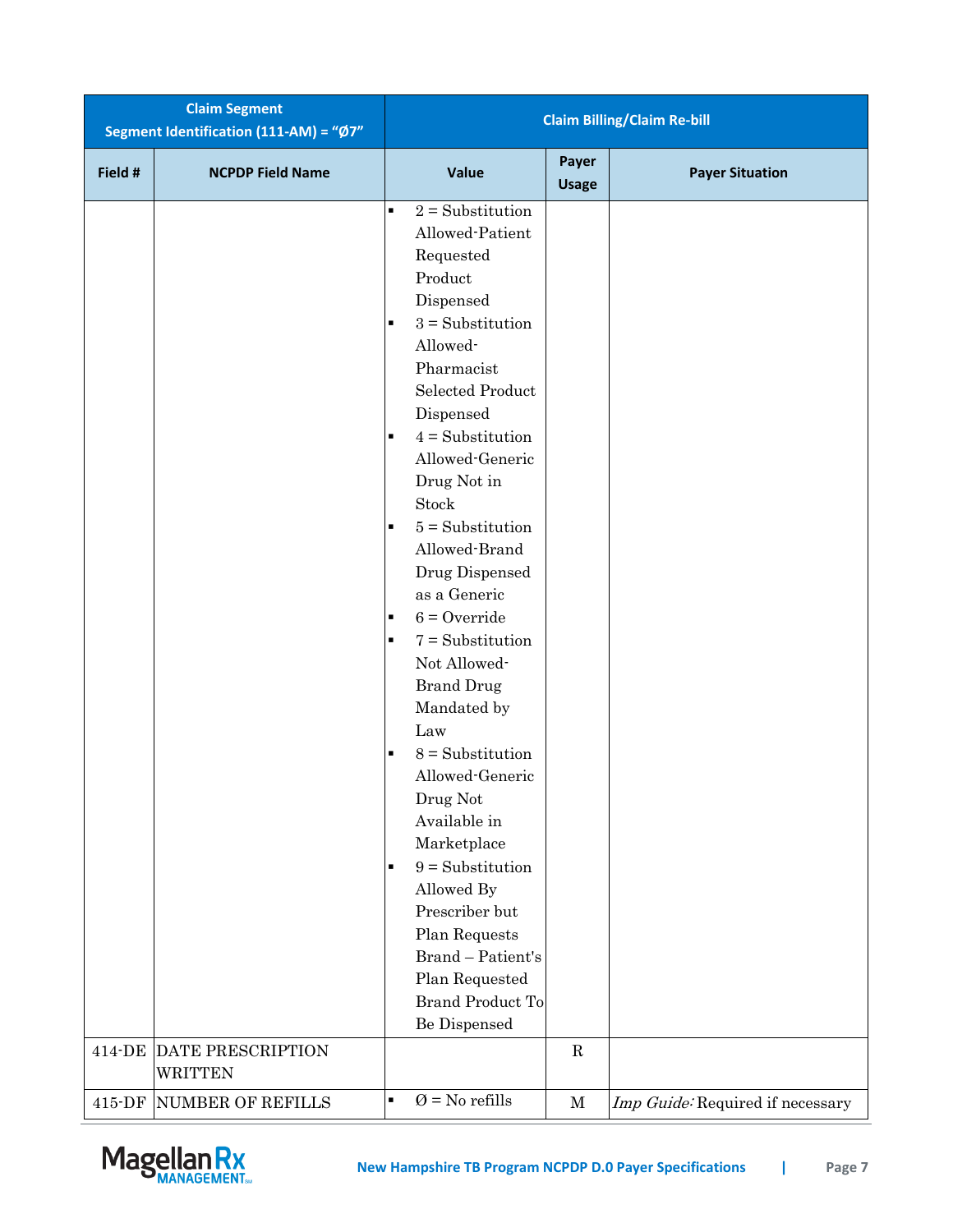| <b>Claim Segment</b><br>Segment Identification (111-AM) = "Ø7" |                                                                |                                                                                                                 | <b>Claim Billing/Claim Re-bill</b>                                                                                                                                                                                                                                                                                                                             |                       |                                                                                                                                                                                                                                                                                   |  |
|----------------------------------------------------------------|----------------------------------------------------------------|-----------------------------------------------------------------------------------------------------------------|----------------------------------------------------------------------------------------------------------------------------------------------------------------------------------------------------------------------------------------------------------------------------------------------------------------------------------------------------------------|-----------------------|-----------------------------------------------------------------------------------------------------------------------------------------------------------------------------------------------------------------------------------------------------------------------------------|--|
| Field #                                                        | <b>NCPDP Field Name</b>                                        |                                                                                                                 | Value                                                                                                                                                                                                                                                                                                                                                          | Payer<br><b>Usage</b> | <b>Payer Situation</b>                                                                                                                                                                                                                                                            |  |
|                                                                | <b>AUTHORIZED</b>                                              |                                                                                                                 | authorized<br>$1 - 99 =$<br>Authorized Refill<br>number - with 99<br>being as needed,<br>refills unlimited                                                                                                                                                                                                                                                     |                       | for plan benefit administration.<br>Payer Requirement: Same as Imp<br>Guide.                                                                                                                                                                                                      |  |
| $419 - DJ$                                                     | PRESCRIPTION ORIGIN<br>CODE                                    | ٠<br>٠<br>$\blacksquare$<br>$\blacksquare$<br>٠                                                                 | $\varnothing$ = Not Known<br>$1 = W$ ritten<br>$2 =$ Telephone<br>$3 =$ Electronic<br>$4 =$ Facsimile<br>$5 =$ Pharmacy                                                                                                                                                                                                                                        | $\mathbf R$           | Imp Guide: Required if necessary<br>for plan benefit administration.<br>Payer Requirement: Required for<br>claims processing.                                                                                                                                                     |  |
|                                                                | 354-NX SUBMISSION<br><b>CLARIFICATION CODE</b><br><b>COUNT</b> |                                                                                                                 | Maximum count of 3.                                                                                                                                                                                                                                                                                                                                            | RW                    | Imp Guide: Required if Submission<br>Clarification Code (420-DK) is<br>used.<br>Payer Requirement: Required if<br>Field $#420$ -DK is sent.                                                                                                                                       |  |
|                                                                | 420-DK SUBMISSION<br><b>CLARIFICATION CODE</b>                 | $\blacksquare$<br>٠<br>$\blacksquare$<br>٠<br>$\blacksquare$<br>٠<br>$\blacksquare$<br>٠<br>$\blacksquare$<br>٠ | $1 = No$ Override<br>$2 = 0$ ther<br>Override<br>$3 = V acation$<br>Supply<br>$4 =$ Lost<br>Prescription<br>$5 =$ Therapy<br>Change<br>$6 =$ Starter Dose<br>$7 =$ Medically<br>Necessary<br>$8 = Process$<br>Compound For<br>Approved<br>Ingredients<br>$9$ = Encounters<br>$10 =$ Meets Plan<br>Limitations<br>$11$ = Certification<br>on File<br>$12 = DME$ | $RW***$               | Imp Guide: Required if<br>clarification is needed and value<br>submitted is greater than zero $(\emptyset)$ .<br>Payer Requirement: Required<br>when need to provide additional<br>information for coverage purposes.<br>3, 4, and 5 used for early<br>$\blacksquare$<br>refills. |  |

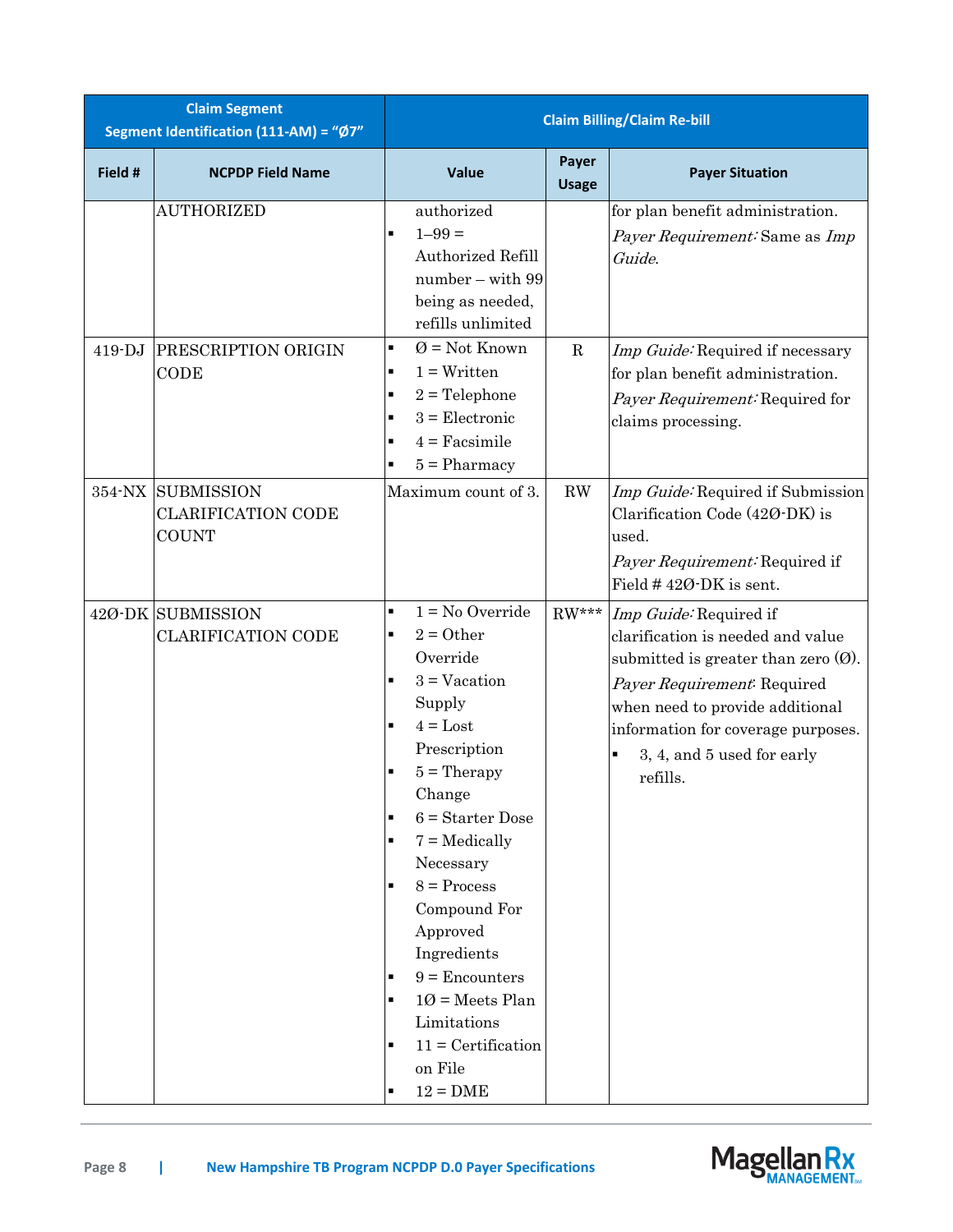| <b>Claim Segment</b><br>Segment Identification (111-AM) = "Ø7" |                            |                                                                   |                                                                                                                                                                                                                                                                                                                                                                                                                             |                       | <b>Claim Billing/Claim Re-bill</b>                                                                                                                                                                                                                                              |
|----------------------------------------------------------------|----------------------------|-------------------------------------------------------------------|-----------------------------------------------------------------------------------------------------------------------------------------------------------------------------------------------------------------------------------------------------------------------------------------------------------------------------------------------------------------------------------------------------------------------------|-----------------------|---------------------------------------------------------------------------------------------------------------------------------------------------------------------------------------------------------------------------------------------------------------------------------|
| Field #                                                        | <b>NCPDP Field Name</b>    |                                                                   | Value                                                                                                                                                                                                                                                                                                                                                                                                                       | Payer<br><b>Usage</b> | <b>Payer Situation</b>                                                                                                                                                                                                                                                          |
|                                                                |                            | $\blacksquare$<br>$\blacksquare$<br>٠<br>$\blacksquare$<br>٠<br>٠ | Replacement<br>Indicator<br>$13 =$ Payer-<br>Recognized<br>Emergency/Disas<br>ter Assistance<br>Request<br>$14 = Long-Term$<br>Care Leave of<br>Absence<br>$15 = Long-Term$<br>Care<br>Replacement<br>Medication<br>$16 = Long-Term$<br>Care Emergency<br>box (kit) or<br>automated<br>dispensing<br>machine<br>$17 = Long-Term$<br>Care Emergency<br>supply remainder<br>$18 = Long-Term$<br>Care Patient<br>Admit/Readmit |                       |                                                                                                                                                                                                                                                                                 |
|                                                                |                            | ٠<br>٠                                                            | Indicator<br>$19 =$ Split Billing<br>$20 = 340B$<br>$99 = 0$ ther                                                                                                                                                                                                                                                                                                                                                           |                       |                                                                                                                                                                                                                                                                                 |
|                                                                | 308-C8 OTHER COVERAGE CODE | ٠<br>$\blacksquare$                                               | $\text{\O} = \text{Not}$ Specified<br>by patient<br>$2 =$ Other<br>coverage exists -<br>payment<br>collected                                                                                                                                                                                                                                                                                                                | $\mathbf R$           | Imp Guide: Required if needed by<br>receiver, to communicate a<br>summation of other coverage<br>information that has been collected<br>from other payers.<br>Required for Coordination of<br>Benefits.<br>Payer Requirement: Same as Imp<br>Guide.<br>Only OCC 0 and OCC 2 are |

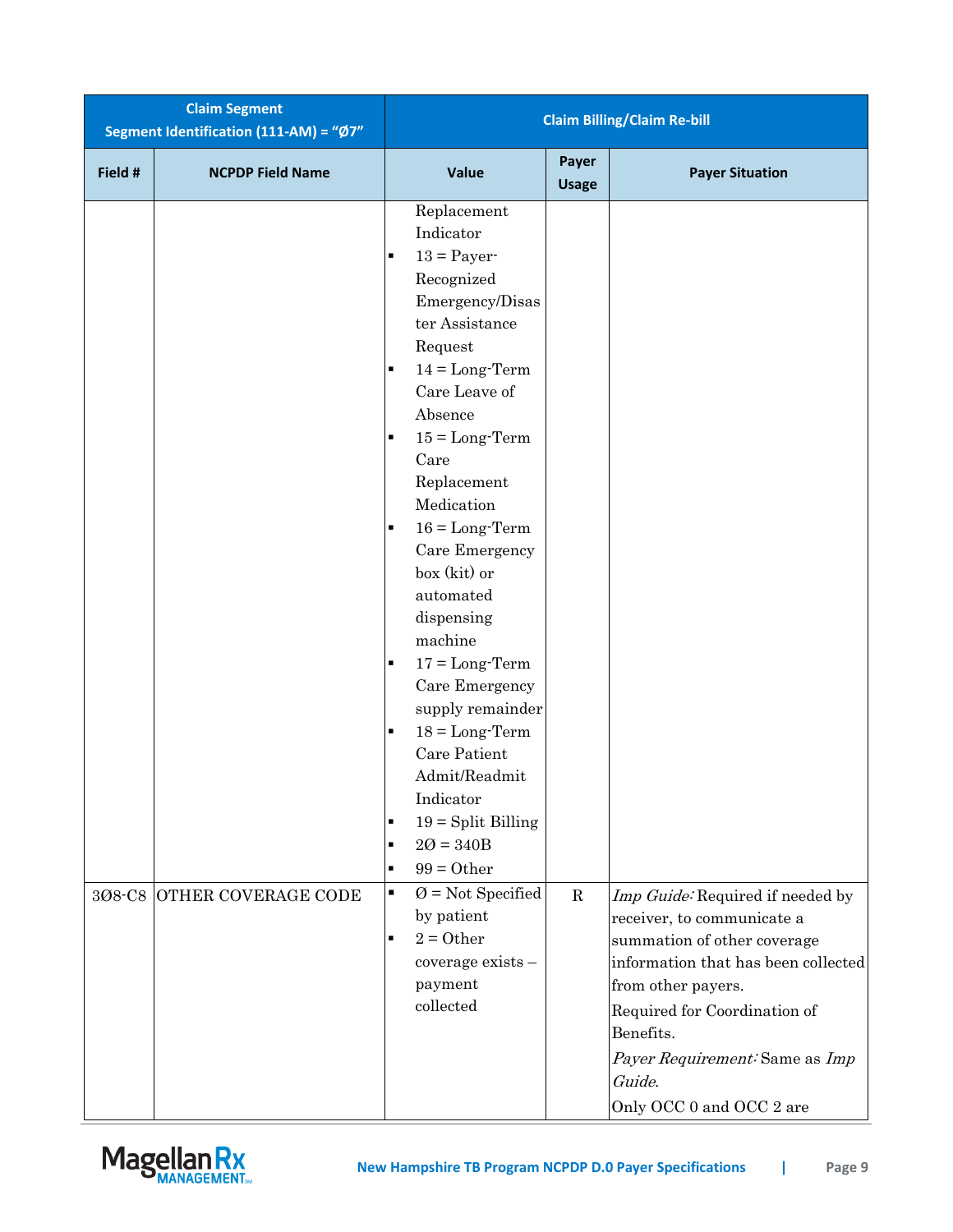| <b>Claim Segment</b><br>Segment Identification (111-AM) = "Ø7" |                                              | <b>Claim Billing/Claim Re-bill</b>                                                                                                                                                                                                                                     |                       |                                                                                                                                                                                                                                                    |
|----------------------------------------------------------------|----------------------------------------------|------------------------------------------------------------------------------------------------------------------------------------------------------------------------------------------------------------------------------------------------------------------------|-----------------------|----------------------------------------------------------------------------------------------------------------------------------------------------------------------------------------------------------------------------------------------------|
| Field #                                                        | <b>NCPDP Field Name</b>                      | Value                                                                                                                                                                                                                                                                  | Payer<br><b>Usage</b> | <b>Payer Situation</b>                                                                                                                                                                                                                             |
|                                                                |                                              |                                                                                                                                                                                                                                                                        |                       | acceptable for the TB Program. All<br>others will deny                                                                                                                                                                                             |
| 429-DT                                                         | <b>SPECIAL PACKAGING</b><br><b>INDICATOR</b> | $\varnothing$ = Not Specified<br>Ξ<br>$1 = Not Unit$<br>Dose<br>$2 =$ Manufacturer<br>п<br>Unit Dose<br>$3 =$ Pharmacy<br>Unit Dose<br>$4$ = Custom<br>Packaging<br>$5 = Multi-drug$<br>compliance<br>packaging<br>$EA = Each$<br>$\blacksquare$                       | RW                    | Imp Guide: Required if this field<br>could result in different coverage,<br>pricing, or patient financial<br>responsibility.<br>Payer Requirement: Same as Imp<br>Guide.                                                                           |
| 600-28                                                         | <b>UNIT OF MEASURE</b>                       | $GM =$ Grams<br>٠<br>$ML = Milliliters$<br>п                                                                                                                                                                                                                           | $\mathbf R$           | Imp Guide: Required if necessary<br>for state/federal/regulatory agency<br>programs.<br>Required if this field could result<br>in different coverage, pricing, or<br>patient financial responsibility.<br>Payer Requirement: Same as Imp<br>Guide. |
| 418-DI                                                         | <b>LEVEL OF SERVICE</b>                      | $\varnothing$ = Not Specified<br>$\blacksquare$<br>$1 =$ Patient<br>consultation<br>$2 =$ Home<br>delivery<br>$3 =$ Emergency<br>$4 = 24$ -hour<br>service<br>$5 =$ Patient<br>consultation<br>regarding generic<br>product selection<br>$6 = In-Home$<br>٠<br>Service | RW                    | Imp Guide: Required if this field<br>could result in different coverage,<br>pricing, or patient financial<br>responsibility.<br>Payer Requirement: Required<br>when needed to identify emergency<br>conditions.<br>$3 =$ Emergency<br>٠            |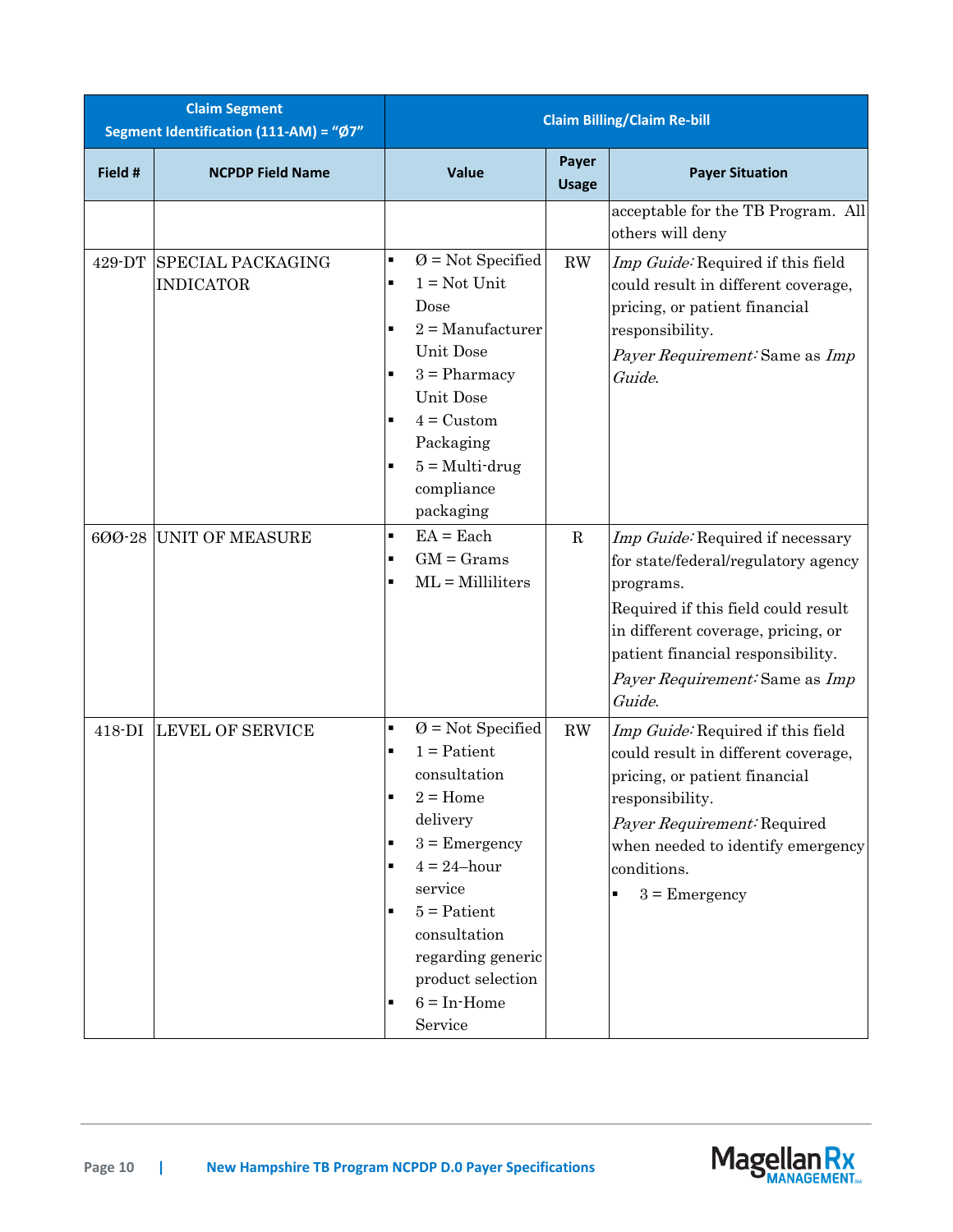| <b>Claim Segment</b><br>Segment Identification (111-AM) = "Ø7" |                                                |                       |                                                                                                                                                                                                                                                                                                                                                                                                                                       |                        | <b>Claim Billing/Claim Re-bill</b>                                                                                                                                         |
|----------------------------------------------------------------|------------------------------------------------|-----------------------|---------------------------------------------------------------------------------------------------------------------------------------------------------------------------------------------------------------------------------------------------------------------------------------------------------------------------------------------------------------------------------------------------------------------------------------|------------------------|----------------------------------------------------------------------------------------------------------------------------------------------------------------------------|
| Field #                                                        | <b>NCPDP Field Name</b>                        |                       | <b>Value</b>                                                                                                                                                                                                                                                                                                                                                                                                                          | Payer<br><b>Usage</b>  | <b>Payer Situation</b>                                                                                                                                                     |
| 461-EU                                                         | PRIOR AUTHORIZATION<br>TYPE CODE               | ٠<br>٠<br>٠<br>٠<br>٠ | $\varnothing$ = Not Specified<br>$1 = Prior$<br>Authorization<br>$2 =$ Medical<br>Certification<br>$3 = EPSDT$<br>(Early Periodic<br>Screening<br>Diagnosis<br>Treatment<br>$4$ = Exemption<br>from Co-pay<br>and/or<br>Coinsurance<br>$5 =$ Exemption<br>from RX<br>$6 = Family$<br>Planning<br>Indicator<br>$7 = TANF$<br>(Temporary<br>Assistance for<br>Needy Families)<br>$8 =$ Payer<br>Defined<br>Exemption<br>$9 =$ Emergency | $\mathbf{R}\mathbf{W}$ | Imp Guide: Required if this field<br>could result in different coverage,<br>pricing, or patient financial<br>responsibility.<br>Payer Requirement: Same as Imp<br>Guide.   |
| 344-HF                                                         | <b>QUANTITY INTENDED TO</b><br>BE DISPENSED    |                       | Preparedness                                                                                                                                                                                                                                                                                                                                                                                                                          | RW                     | Imp Guide: Required for the<br>partial fill or the completion fill of<br>a prescription.<br>Payer Requirement: Partial Fill<br>currently accepted per New                  |
|                                                                | 345-HG DAYS SUPPLY INTENDED<br>TO BE DISPENSED |                       |                                                                                                                                                                                                                                                                                                                                                                                                                                       | RW                     | Hampshire TB.<br>Imp Guide: Required for the<br>partial fill or the completion fill of<br>a prescription.<br>Payer Requirement: Partial Fill<br>currently accepted per New |

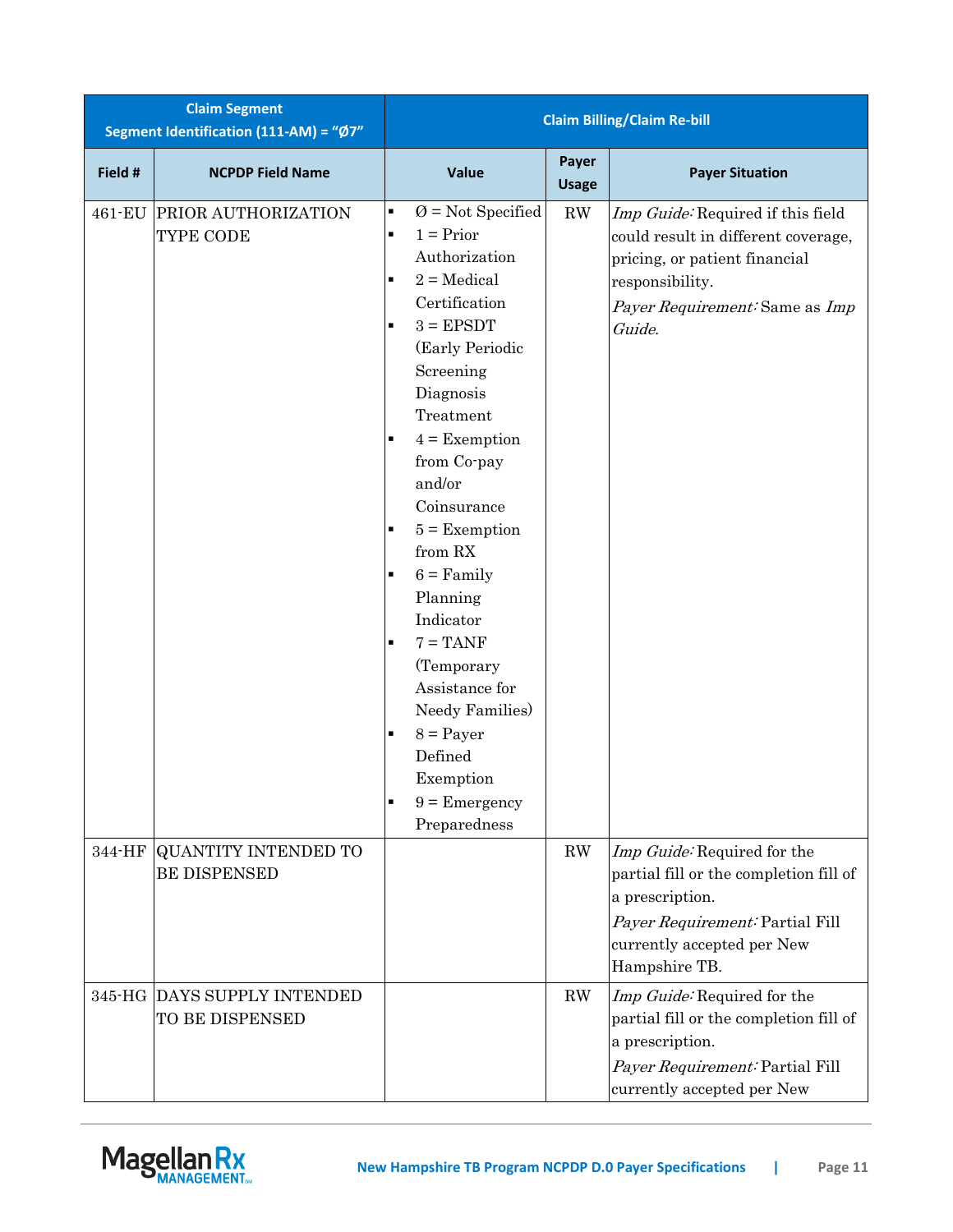| <b>Claim Segment</b><br>Segment Identification (111-AM) = "Ø7" |                          | <b>Claim Billing/Claim Re-bill</b>                                                                                                                                                 |                                                                                                                                                                                                                                                                                                                                                                                                                                                                                                                                                                                                                                                                            |                       |                                                                                                                                                                 |  |
|----------------------------------------------------------------|--------------------------|------------------------------------------------------------------------------------------------------------------------------------------------------------------------------------|----------------------------------------------------------------------------------------------------------------------------------------------------------------------------------------------------------------------------------------------------------------------------------------------------------------------------------------------------------------------------------------------------------------------------------------------------------------------------------------------------------------------------------------------------------------------------------------------------------------------------------------------------------------------------|-----------------------|-----------------------------------------------------------------------------------------------------------------------------------------------------------------|--|
| Field #                                                        | <b>NCPDP Field Name</b>  |                                                                                                                                                                                    | Value                                                                                                                                                                                                                                                                                                                                                                                                                                                                                                                                                                                                                                                                      | Payer<br><b>Usage</b> | <b>Payer Situation</b>                                                                                                                                          |  |
|                                                                |                          |                                                                                                                                                                                    |                                                                                                                                                                                                                                                                                                                                                                                                                                                                                                                                                                                                                                                                            |                       | Hampshire TB.                                                                                                                                                   |  |
|                                                                | 357-NV DELAY REASON CODE | $\blacksquare$<br>٠<br>$\blacksquare$<br>$\blacksquare$<br>$\blacksquare$<br>٠<br>$\blacksquare$<br>$\blacksquare$<br>٠<br>$\blacksquare$<br>٠<br>$\blacksquare$<br>$\blacksquare$ | $1 = Proof of$<br>eligibility<br>unknown or<br>unavailable<br>$2 =$ Litigation<br>$3 =$ Authorization<br>delays<br>$4 =$ Delay in<br>certifying<br>provider<br>$5 =$ Delay in<br>supplying billing<br>forms<br>$6 =$ Delay in<br>delivery of<br>custom-made<br>appliances<br>$7 = Third-party$<br>processing delay<br>$8 =$ Delay in<br>eligibility<br>determination<br>$9 = Original$<br>claims rejected or<br>denied due to a<br>reason unrelated<br>to the billing<br>limitation rules<br>$10 =$<br>Administration<br>delay in the prior<br>approval process<br>$11 = 0$ ther<br>$12 =$ Received<br>late with no<br>exceptions<br>$13 = Substantial$<br>damage by fire, | $\mathbf{RW}$         | Imp Guide: Required when needed<br>to specify the reason that<br>submission of the transaction has<br>been delayed.<br>Payer Requirement: Same as Imp<br>Guide. |  |
|                                                                |                          |                                                                                                                                                                                    | etc to provider                                                                                                                                                                                                                                                                                                                                                                                                                                                                                                                                                                                                                                                            |                       |                                                                                                                                                                 |  |

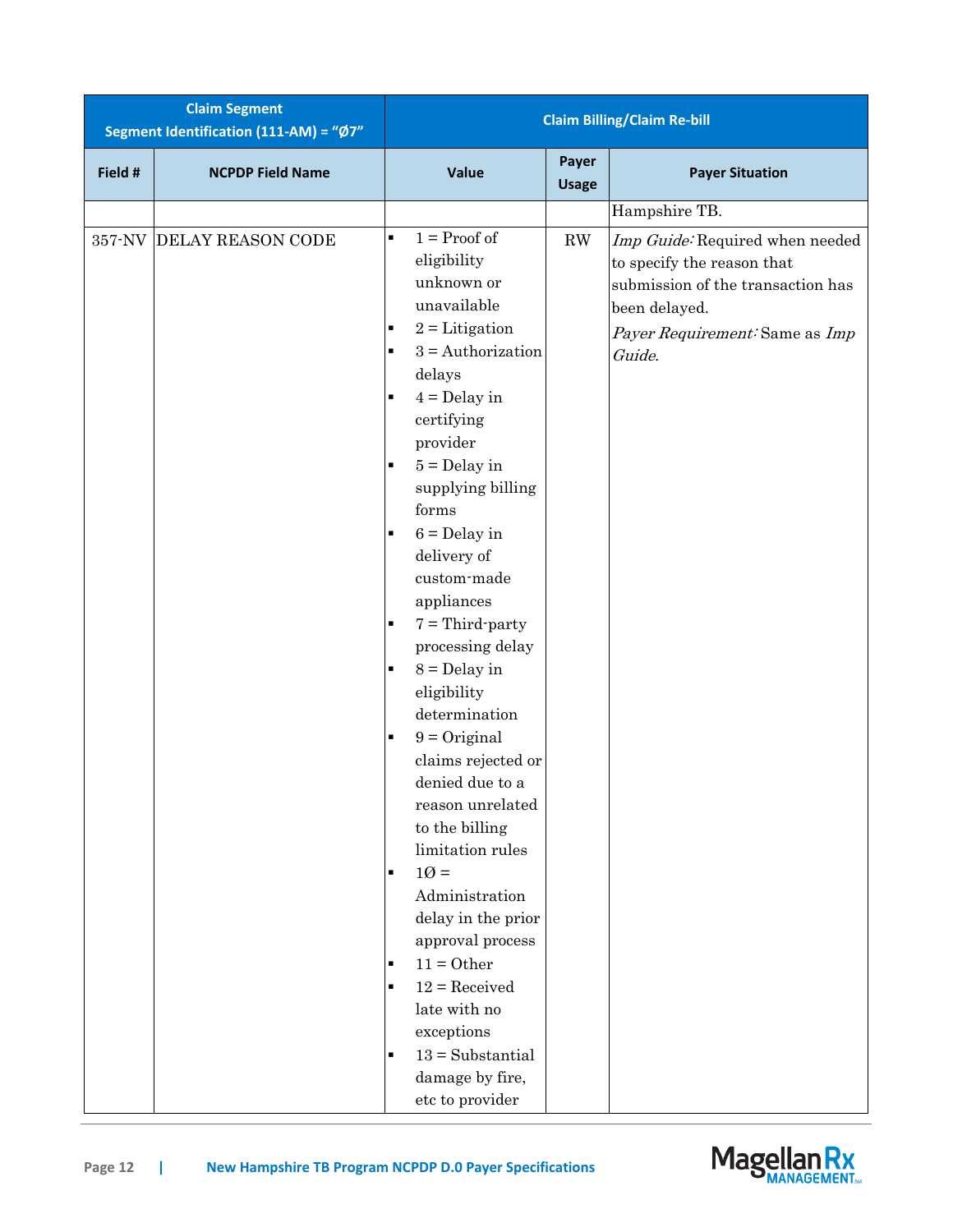| <b>Claim Segment</b><br>Segment Identification (111-AM) = "Ø7" |                                          |                                                      |                                                                                                                                                                                                                                                                                                                                                                                                                                                |                       | <b>Claim Billing/Claim Re-bill</b>                                                                                                                                                                     |
|----------------------------------------------------------------|------------------------------------------|------------------------------------------------------|------------------------------------------------------------------------------------------------------------------------------------------------------------------------------------------------------------------------------------------------------------------------------------------------------------------------------------------------------------------------------------------------------------------------------------------------|-----------------------|--------------------------------------------------------------------------------------------------------------------------------------------------------------------------------------------------------|
| Field #                                                        | <b>NCPDP Field Name</b>                  |                                                      | Value                                                                                                                                                                                                                                                                                                                                                                                                                                          | Payer<br><b>Usage</b> | <b>Payer Situation</b>                                                                                                                                                                                 |
|                                                                |                                          |                                                      | records<br>$14 = \text{Theft},$<br>sabotage/other<br>willful acts by<br>employee                                                                                                                                                                                                                                                                                                                                                               |                       |                                                                                                                                                                                                        |
| 995-E2                                                         | <b>ROUTE OF</b><br><b>ADMINISTRATION</b> |                                                      |                                                                                                                                                                                                                                                                                                                                                                                                                                                | RW                    | Imp Guide: Required if specified in<br>trading partner agreement.<br>Payer Requirement: Required<br>when submitting compound<br>claims.                                                                |
| 147-U7                                                         | PHARMACY SERVICE TYPE                    | $\blacksquare$<br>$\blacksquare$<br>٠<br>٠<br>٠<br>٠ | $1 = \text{Community}/$<br>Retail Pharmacy<br>Services<br>$2 =$ Compounding<br>Pharmacy<br>Services<br>$3 =$ Home<br>Infusion Therapy<br><b>Provider Services</b><br>$4 =$ Institutional<br>Pharmacy<br>Services<br>$5 = Long-Term$<br>Care Pharmacy<br>Services<br>$6 = Mail Order$<br>Pharmacy<br>Services<br>$7 =$ Managed<br>Care<br>Organization<br>Pharmacy<br>Services<br>$8 =$ Specialty<br>Care Pharmacy<br>Services<br>$99 = 0$ ther | RW                    | Imp Guide: Required when the<br>submitter must clarify the type of<br>services being performed as a<br>condition for proper<br>reimbursement by the payer.<br>Payer Requirement: Same as Imp<br>Guide. |

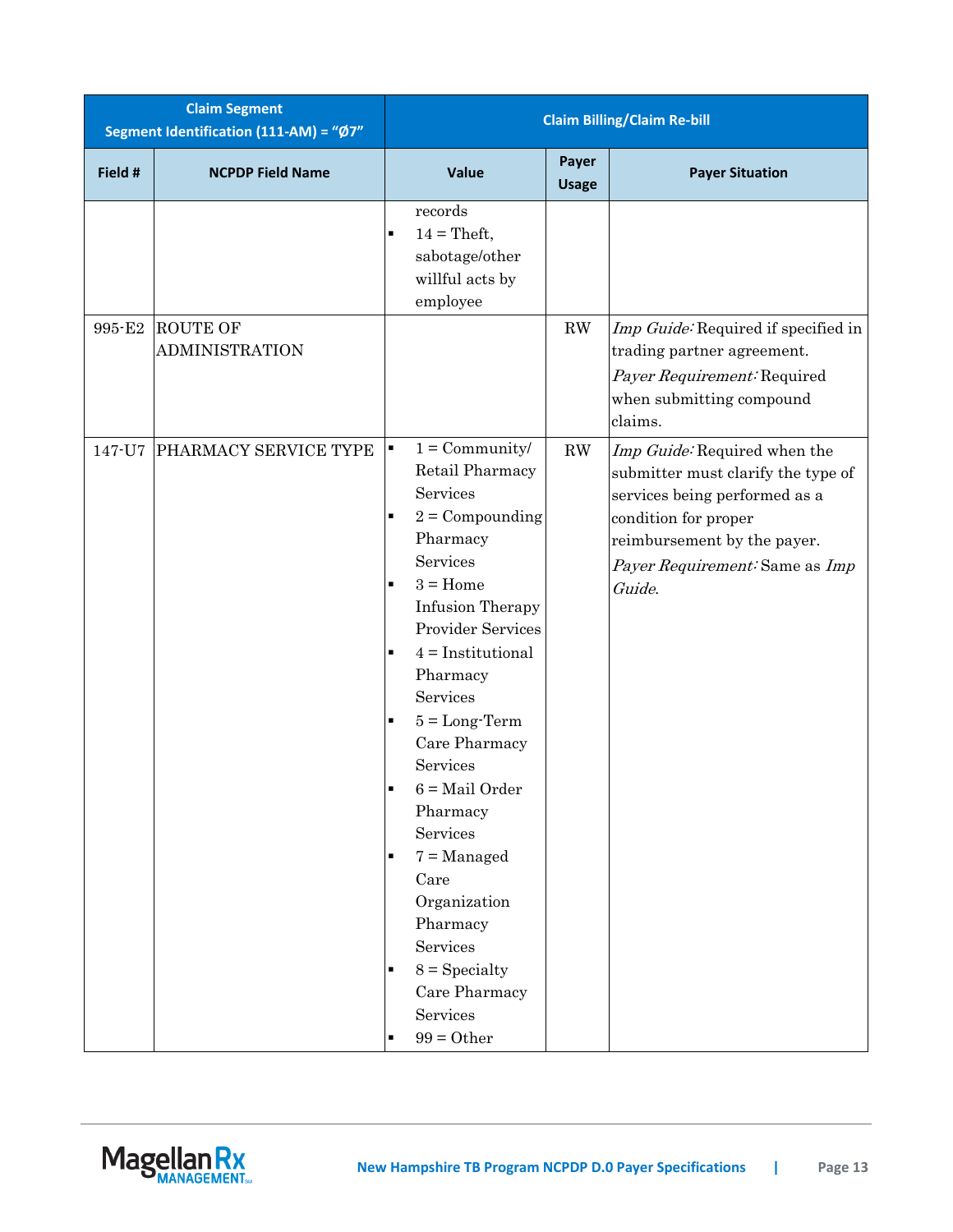| <b>Pricing Segment Questions</b> |                                                                  | <b>Check</b>                                                                                                                                                                                                                                                                                                                                                                                                                                                                                                                                                                    |                                    | <b>Claim Billing/Claim Re-bill</b><br><b>If Situational, Payer Situation</b>                                                                   |  |
|----------------------------------|------------------------------------------------------------------|---------------------------------------------------------------------------------------------------------------------------------------------------------------------------------------------------------------------------------------------------------------------------------------------------------------------------------------------------------------------------------------------------------------------------------------------------------------------------------------------------------------------------------------------------------------------------------|------------------------------------|------------------------------------------------------------------------------------------------------------------------------------------------|--|
|                                  | This Segment is always sent                                      | $\mathbf X$                                                                                                                                                                                                                                                                                                                                                                                                                                                                                                                                                                     |                                    |                                                                                                                                                |  |
|                                  | <b>Pricing Segment</b><br>Segment Identification (111-AM) = "11" |                                                                                                                                                                                                                                                                                                                                                                                                                                                                                                                                                                                 | <b>Claim Billing/Claim Re-bill</b> |                                                                                                                                                |  |
| Field #                          | <b>NCPDP Field Name</b>                                          | <b>Value</b>                                                                                                                                                                                                                                                                                                                                                                                                                                                                                                                                                                    | Payer<br><b>Usage</b>              | <b>Payer Situation</b>                                                                                                                         |  |
|                                  | 409-D9 INGREDIENT COST<br><b>SUBMITTED</b>                       |                                                                                                                                                                                                                                                                                                                                                                                                                                                                                                                                                                                 | $\mathbf R$                        |                                                                                                                                                |  |
|                                  | 412-DC DISPENSING FEE<br><b>SUBMITTED</b>                        |                                                                                                                                                                                                                                                                                                                                                                                                                                                                                                                                                                                 | RW                                 | Imp Guide: Required if its value<br>has an effect on the Gross Amount<br>Due (430-DU) calculation.<br>Payer Requirement: Same as Imp<br>Guide. |  |
|                                  | 426-DQ USUAL AND CUSTOMARY<br><b>CHARGE</b>                      |                                                                                                                                                                                                                                                                                                                                                                                                                                                                                                                                                                                 | $\mathbf R$                        | Imp Guide: Required if needed per<br>trading partner agreement.<br>Payer Requirement: Required for<br>claims processing.                       |  |
|                                  | 430-DU GROSS AMOUNT DUE                                          |                                                                                                                                                                                                                                                                                                                                                                                                                                                                                                                                                                                 | $\mathbf R$                        |                                                                                                                                                |  |
| 423-DN                           | <b>BASIS OF COST</b><br><b>DETERMINATION</b>                     | $00 = \text{Default}$<br>$\blacksquare$<br>$Q1 = AWP$<br>$\blacksquare$<br>$Q2 = Local$<br>$\blacksquare$<br>Wholesaler<br>$Q3 = Direct$<br>$\blacksquare$<br>$Q4 = EAC$<br>$\blacksquare$<br>(Estimated<br>Acquisition Cost)<br>$\varnothing$ 5 = Acquisition<br>$\varnothing 6 = \text{MAC}$<br>(Maximum<br>Allowable Cost)<br>$Ø7 =$ Usual &<br>$\blacksquare$<br>Customary<br>$\mathcal{O}8 = 34 \mathcal{O}B/$<br>п<br>Disproportionate<br><b>Share Pricing</b><br>$Q9 = Other$<br>$\blacksquare$<br>$10 = ASP$<br>(Average Sales<br>Price)<br>$11 = AMP$<br>п<br>(Average | RW                                 | Imp Guide: Required if needed for<br>receiver claim/encounter<br>adjudication.<br>Payer Requirement: Same as Imp<br>Guide.                     |  |

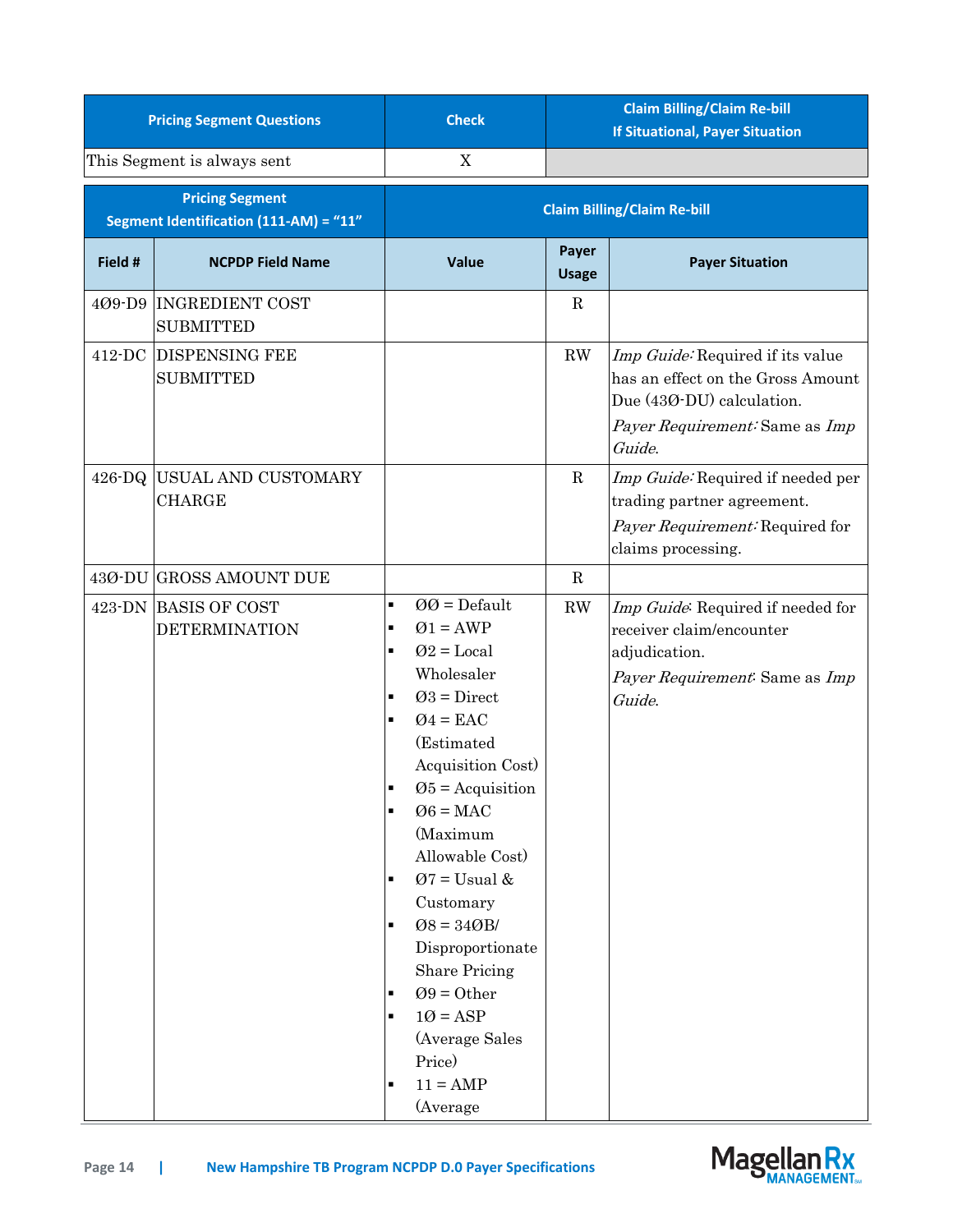| <b>Pricing Segment</b><br>Segment Identification (111-AM) = "11"    |                                                                            |                                                                                                                                        |                                    | <b>Claim Billing/Claim Re-bill</b>                                                                                                                                                                                                       |  |
|---------------------------------------------------------------------|----------------------------------------------------------------------------|----------------------------------------------------------------------------------------------------------------------------------------|------------------------------------|------------------------------------------------------------------------------------------------------------------------------------------------------------------------------------------------------------------------------------------|--|
| Field #                                                             | <b>NCPDP Field Name</b>                                                    | <b>Value</b>                                                                                                                           | Payer<br><b>Usage</b>              | <b>Payer Situation</b>                                                                                                                                                                                                                   |  |
|                                                                     |                                                                            | Manufacturer<br>Price)<br>$12 = WAC$<br>$\blacksquare$<br>(Wholesale)<br>Acquisition Cost)<br>$13 = Special$<br><b>Patient Pricing</b> |                                    |                                                                                                                                                                                                                                          |  |
| <b>Prescriber Segment Questions</b>                                 |                                                                            | <b>Check</b>                                                                                                                           |                                    | <b>Claim Billing/Claim Re-bill</b><br><b>If Situational, Payer Situation</b>                                                                                                                                                             |  |
|                                                                     | This Segment is always sent                                                | $\mathbf X$                                                                                                                            |                                    |                                                                                                                                                                                                                                          |  |
| <b>Prescriber Segment</b><br>Segment Identification (111-AM) = "Ø3" |                                                                            |                                                                                                                                        | <b>Claim Billing/Claim Re-bill</b> |                                                                                                                                                                                                                                          |  |
| Field #                                                             | <b>NCPDP Field Name</b>                                                    | <b>Value</b>                                                                                                                           | Payer<br><b>Usage</b>              | <b>Payer Situation</b>                                                                                                                                                                                                                   |  |
| 466-EZ                                                              | PRESCRIBER ID QUALIFIER $ O1 $ = National                                  | Provider Identifier<br>(NPI)                                                                                                           | $\mathbf R$                        | Imp Guide: Required if Prescriber<br>ID $(411-DB)$ is used.<br>Payer Requirement: Same as Imp<br>Guide.                                                                                                                                  |  |
|                                                                     | 411-DB PRESCRIBER ID                                                       | <b>NPI</b>                                                                                                                             | $\mathbf R$                        | Imp Guide: Required if this field<br>could result in different coverage<br>or patient financial responsibility.<br>Required if necessary for<br>state/federal/regulatory agency<br>programs.<br>Payer Requirement: Same as Imp<br>Guide. |  |
| 368-2P                                                              | PRESCRIBER ZIP/POSTAL<br>ZONE                                              | Code defining<br>international postal<br>zone excluding<br>punctuation and<br>blanks.                                                  | RW                                 | Payer Requirement: Same as Imp<br>Guide.                                                                                                                                                                                                 |  |
|                                                                     | <b>Coordination of Benefits/Other Payments</b><br><b>Segment Questions</b> | <b>Check</b>                                                                                                                           |                                    | <b>Claim Billing/Claim Re-bill</b><br><b>If Situational, Payer Situation</b>                                                                                                                                                             |  |
|                                                                     | This Segment is always sent                                                |                                                                                                                                        |                                    |                                                                                                                                                                                                                                          |  |
|                                                                     | This Segment is situational                                                | $\mathbf X$                                                                                                                            | claims.                            | Required only for secondary, tertiary, etc.                                                                                                                                                                                              |  |

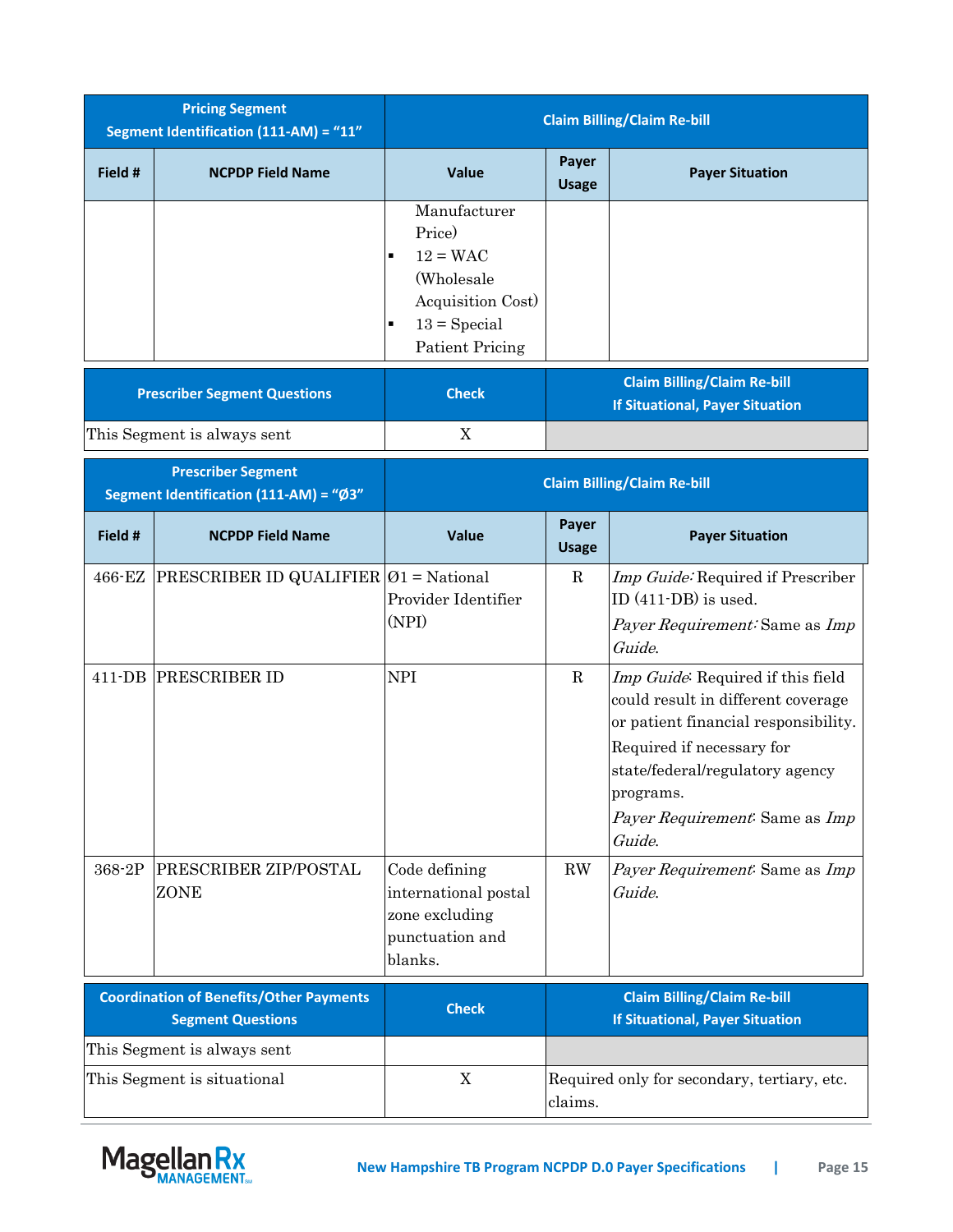|                                                                                                                                                       | <b>Coordination of Benefits/Other Payments</b><br><b>Segment Questions</b> | <b>Check</b>                                                                                                                                                                                                                                                                                                                                                                                     |                    | <b>Claim Billing/Claim Re-bill</b><br><b>If Situational, Payer Situation</b>                              |  |
|-------------------------------------------------------------------------------------------------------------------------------------------------------|----------------------------------------------------------------------------|--------------------------------------------------------------------------------------------------------------------------------------------------------------------------------------------------------------------------------------------------------------------------------------------------------------------------------------------------------------------------------------------------|--------------------|-----------------------------------------------------------------------------------------------------------|--|
| Scenario 3 – Other Payer Amount Paid,<br>Other Payer-Patient Responsibility<br>Amount, and Benefit Stage Repetitions<br>Present (Government Programs) |                                                                            | X                                                                                                                                                                                                                                                                                                                                                                                                |                    |                                                                                                           |  |
| <b>Coordination of Benefits/Other Payments</b><br><b>Segment</b><br>Segment Identification (111-AM) = "Ø5"                                            |                                                                            | <b>Claim Billing</b><br>Scenario 3 - Other Payer Amount Paid, Other Payer-Patient<br><b>Responsibility Amount, and Benefit Stage Repetitions Present</b><br>(Government Programs)                                                                                                                                                                                                                |                    |                                                                                                           |  |
| Field #                                                                                                                                               | <b>NCPDP Field Name</b>                                                    | Value                                                                                                                                                                                                                                                                                                                                                                                            | <b>Payer Usage</b> | <b>Payer Situation</b>                                                                                    |  |
| 337-4C                                                                                                                                                | <b>COORDINATION OF</b><br><b>BENEFITS/OTHER</b><br>PAYMENTS COUNT          | Maximum count of 9.                                                                                                                                                                                                                                                                                                                                                                              | М                  |                                                                                                           |  |
| 338-5C                                                                                                                                                | OTHER PAYER COVERAGE<br>TYPE                                               | $Blank = Not$<br>Specified<br>$Q1 = Primary -$<br>$\blacksquare$<br>First<br>$Q2 =$ Secondary –<br>٠<br>Second<br>$Q3$ = Tertiary -<br>$\blacksquare$<br>Third<br>$Q4 =$ Quaternary<br>٠<br>- Fourth<br>$\varnothing$ 5 = Quinary –<br>$\blacksquare$<br>Fifth<br>$06$ = Senary –<br>Ξ<br>Sixth<br>$Q7 =$ Septenary –<br>п<br>Seventh<br>$Ø8 = Octonary -$<br>Eighth<br>$Q9 = Nonary -$<br>Ninth | ${\bf R}$          |                                                                                                           |  |
| 339-6C                                                                                                                                                | <b>OTHER PAYER ID</b><br><b>QUALIFIER</b>                                  | $99 = 0$ ther                                                                                                                                                                                                                                                                                                                                                                                    | $\mathbf R$        | Imp Guide: Required if<br>Other Payer ID (340-7C) is<br>used.<br>Payer Requirement: Same as<br>Imp Guide. |  |
|                                                                                                                                                       | 34Ø-7C OTHER PAYER ID                                                      |                                                                                                                                                                                                                                                                                                                                                                                                  | RW                 | Imp Guide: Required if<br>identification of the Other<br>Payer is necessary for                           |  |

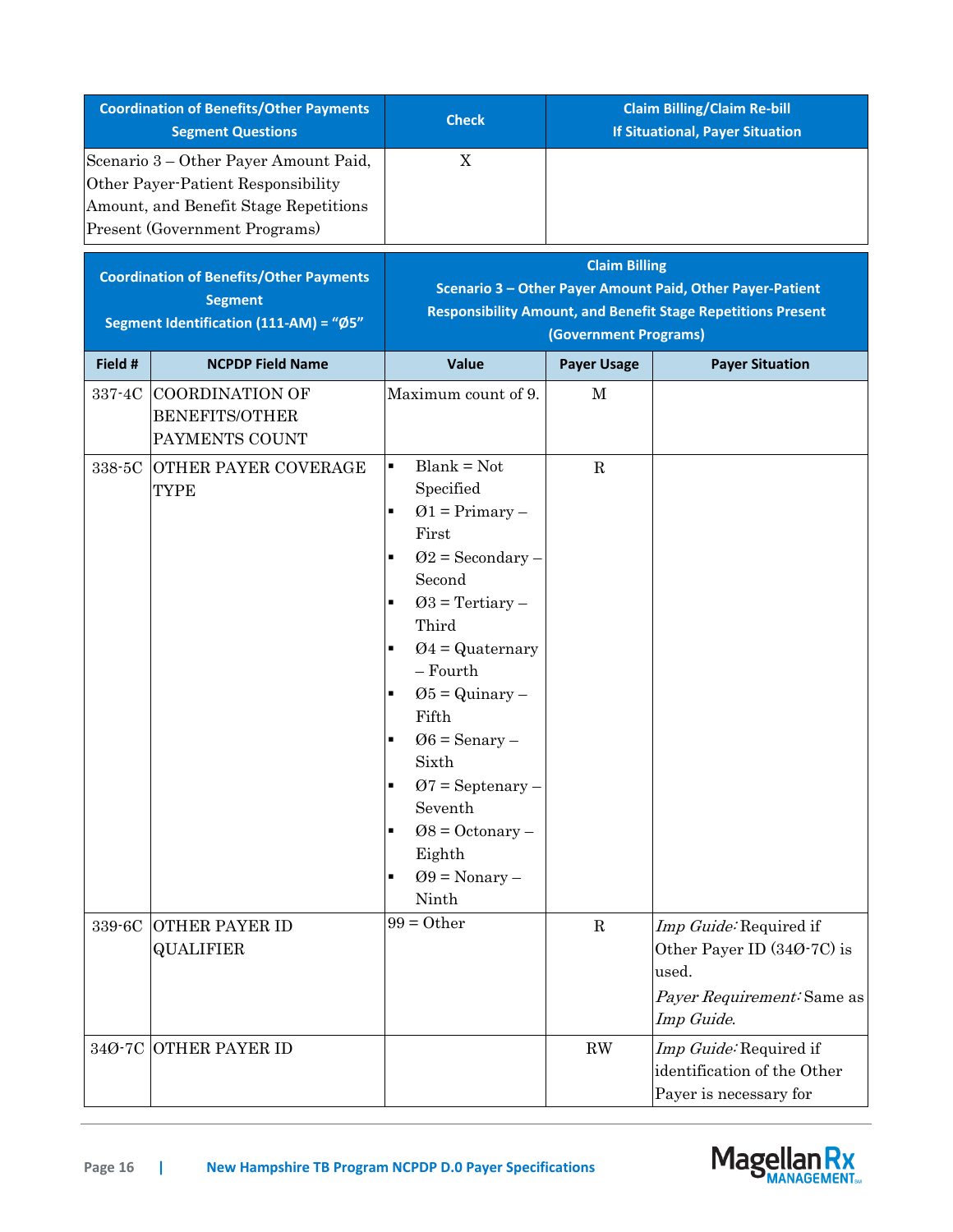| <b>Coordination of Benefits/Other Payments</b><br><b>Segment</b><br>Segment Identification (111-AM) = "Ø5" |                                                 | <b>Claim Billing</b><br>Scenario 3 - Other Payer Amount Paid, Other Payer-Patient<br><b>Responsibility Amount, and Benefit Stage Repetitions Present</b><br>(Government Programs)                                                                                                          |                    |                                                                                                                                                                                    |  |
|------------------------------------------------------------------------------------------------------------|-------------------------------------------------|--------------------------------------------------------------------------------------------------------------------------------------------------------------------------------------------------------------------------------------------------------------------------------------------|--------------------|------------------------------------------------------------------------------------------------------------------------------------------------------------------------------------|--|
| Field #                                                                                                    | <b>NCPDP Field Name</b>                         | Value                                                                                                                                                                                                                                                                                      | <b>Payer Usage</b> | <b>Payer Situation</b>                                                                                                                                                             |  |
|                                                                                                            |                                                 |                                                                                                                                                                                                                                                                                            |                    | claim/encounter<br>adjudication.<br>Payer Requirement: Same as<br>Imp Guide.<br>A 10 byte Other Payer<br>1.<br>ID required field.                                                  |  |
| 443-E8                                                                                                     | <b>OTHER PAYER DATE</b>                         |                                                                                                                                                                                                                                                                                            | <b>RW</b>          | Imp Guide: Required if<br>identification of the Other<br>Payer Date is necessary for<br>claim/encounter<br>adjudication.<br>Payer Requirement:<br>2.<br>Same as <i>Imp Guide</i> . |  |
|                                                                                                            | 341-HB OTHER PAYER AMOUNT<br>PAID COUNT         | Maximum count of 9.                                                                                                                                                                                                                                                                        | <b>RW</b>          | Imp Guide: Required if<br>Other Payer Amount Paid<br>Qualifier (342-HC) is used.<br>Payer Requirement:<br>3.<br>Same as <i>Imp Guide</i> .                                         |  |
|                                                                                                            | 342-HC OTHER PAYER AMOUNT<br>PAID QUALIFIER     | $Q1 =$ Delivery<br>$\blacksquare$<br>$Q2 =$ Shipping<br>$Q3 = Postage$<br>$\blacksquare$<br>$Q_4 =$<br>Administrative<br>$\varnothing$ 5 = Incentive<br>$06 =$ Cognitive<br>п<br>Service<br>$Q7 = Drug$<br>Benefit<br>$Q9 = Compound$<br>Preparation Cost<br>Submitted<br>$10 = Sales Tax$ | $RW***$            | Imp Guide: Required if<br>Other Payer Amount Paid<br>$(431-DV)$ is used.<br>Payer Requirement:<br>4.<br>Same as Imp Guide.                                                         |  |
|                                                                                                            | <b>431-DV OTHER PAYER AMOUNT</b><br><b>PAID</b> |                                                                                                                                                                                                                                                                                            | $RW***$            | Imp Guide: Required if other<br>payer has approved payment<br>for some/all of the billing.<br>Payer Requirement:<br>5.<br>Same as <i>Imp Guide</i> .                               |  |

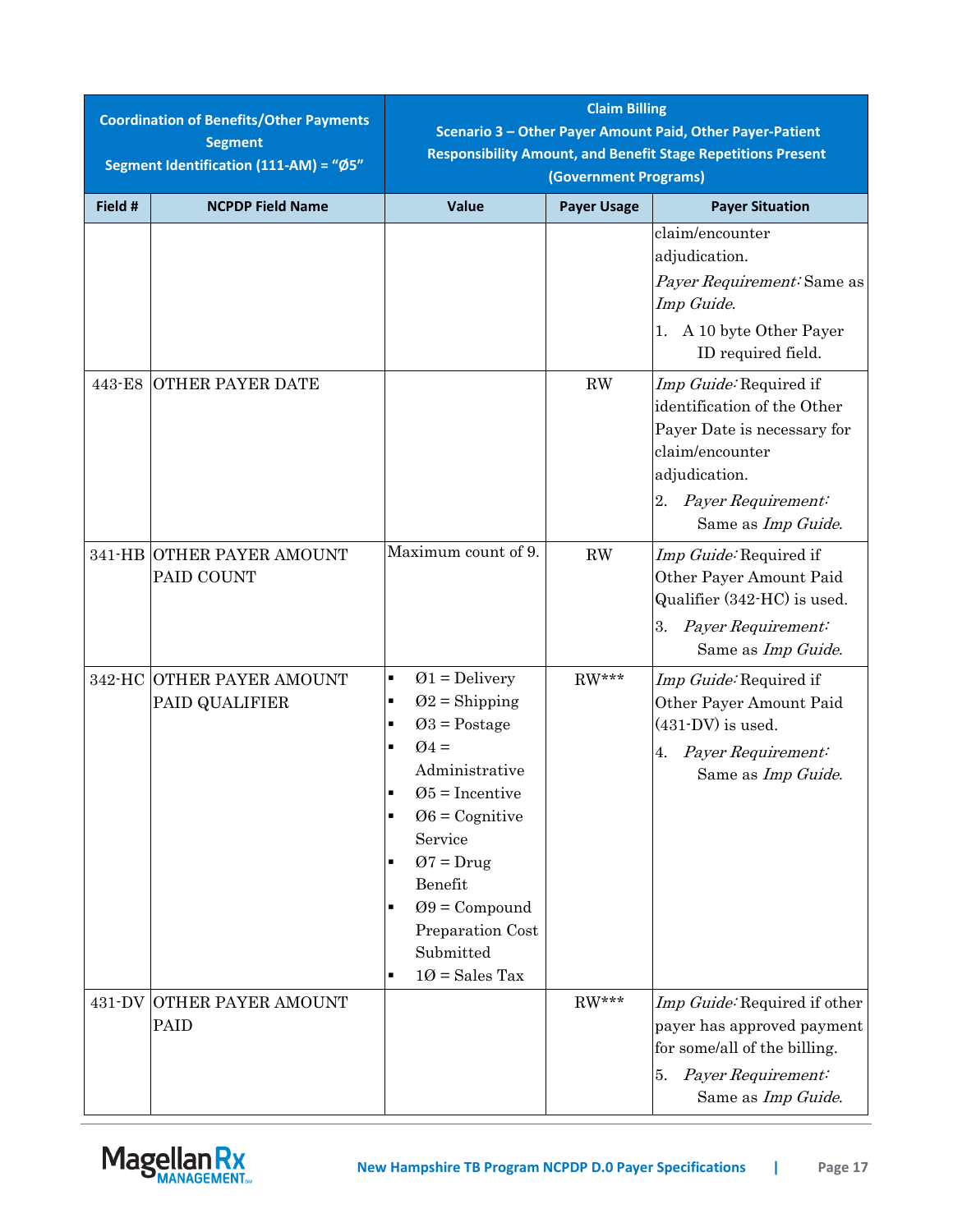|         | <b>Coordination of Benefits/Other Payments</b>                          |                                                                                                                                                                                                                                                                                                                                                            | <b>Claim Billing</b><br>Scenario 3 - Other Payer Amount Paid, Other Payer-Patient |                                                                                                                                                                                                    |  |  |  |
|---------|-------------------------------------------------------------------------|------------------------------------------------------------------------------------------------------------------------------------------------------------------------------------------------------------------------------------------------------------------------------------------------------------------------------------------------------------|-----------------------------------------------------------------------------------|----------------------------------------------------------------------------------------------------------------------------------------------------------------------------------------------------|--|--|--|
|         | <b>Segment</b>                                                          |                                                                                                                                                                                                                                                                                                                                                            |                                                                                   | <b>Responsibility Amount, and Benefit Stage Repetitions Present</b>                                                                                                                                |  |  |  |
|         | Segment Identification (111-AM) = "Ø5"                                  |                                                                                                                                                                                                                                                                                                                                                            | (Government Programs)                                                             |                                                                                                                                                                                                    |  |  |  |
| Field # | <b>NCPDP Field Name</b>                                                 | Value                                                                                                                                                                                                                                                                                                                                                      | <b>Payer Usage</b>                                                                | <b>Payer Situation</b>                                                                                                                                                                             |  |  |  |
| 471-5E  | <b>OTHER PAYER REJECT</b><br><b>COUNT</b>                               | Maximum count of 5.                                                                                                                                                                                                                                                                                                                                        | <b>RW</b>                                                                         | Imp Guide: Required if<br>Other Payer Reject Code<br>$(472-6E)$ is used.<br>Payer Requirement:<br>6.                                                                                               |  |  |  |
|         |                                                                         |                                                                                                                                                                                                                                                                                                                                                            |                                                                                   | Same as <i>Imp Guide</i> .                                                                                                                                                                         |  |  |  |
| 472-6E  | <b>OTHER PAYER REJECT</b><br>CODE                                       |                                                                                                                                                                                                                                                                                                                                                            | $RW***$                                                                           | Imp Guide: Required when<br>the other payer has denied<br>the payment for the billing,<br>designated with Other<br>Coverage Code $(308-C8) = 3$<br>(Other Coverage Billed -<br>claim not covered). |  |  |  |
|         |                                                                         |                                                                                                                                                                                                                                                                                                                                                            |                                                                                   | 7.<br>Payer Requirement:<br>Same as <i>Imp Guide</i> .                                                                                                                                             |  |  |  |
|         | 353-NR OTHER PAYER-PATIENT<br>RESPONSIBILITY AMOUNT<br><b>COUNT</b>     | Maximum count of<br>25.                                                                                                                                                                                                                                                                                                                                    | <b>RW</b>                                                                         | Imp Guide: Required if<br>Other Payer-Patient<br><b>Responsibility Amount</b><br>Qualifier (351-NP) is used.                                                                                       |  |  |  |
|         |                                                                         |                                                                                                                                                                                                                                                                                                                                                            |                                                                                   | Payer Requirement:<br>8.<br>Same as <i>Imp Guide</i> .                                                                                                                                             |  |  |  |
|         | 351-NP OTHER PAYER-PATIENT<br>RESPONSIBILITY AMOUNT<br><b>QUALIFIER</b> | $Blank = Not$<br>$\blacksquare$<br>Specified<br>$Q1 =$ Amount<br>٠<br>Applied to<br>Periodic<br>Deductible (517-<br>FH) as reported<br>by previous payer<br>$Q2$ = Amount<br>Ξ<br>Attributed to<br>Product<br>Selection/Brand<br>$Drug(134-UK)$ as<br>reported by<br>previous payer<br>$Q3 =$ Amount<br>$\blacksquare$<br>Attributed to<br>Sales Tax (523- | $RW***$                                                                           | Imp Guide: Required if<br>Other Payer-Patient<br>Responsibility Amount (352-<br>NQ) is used.<br>9. Payer Requirement:<br>Same as Imp Guide.                                                        |  |  |  |

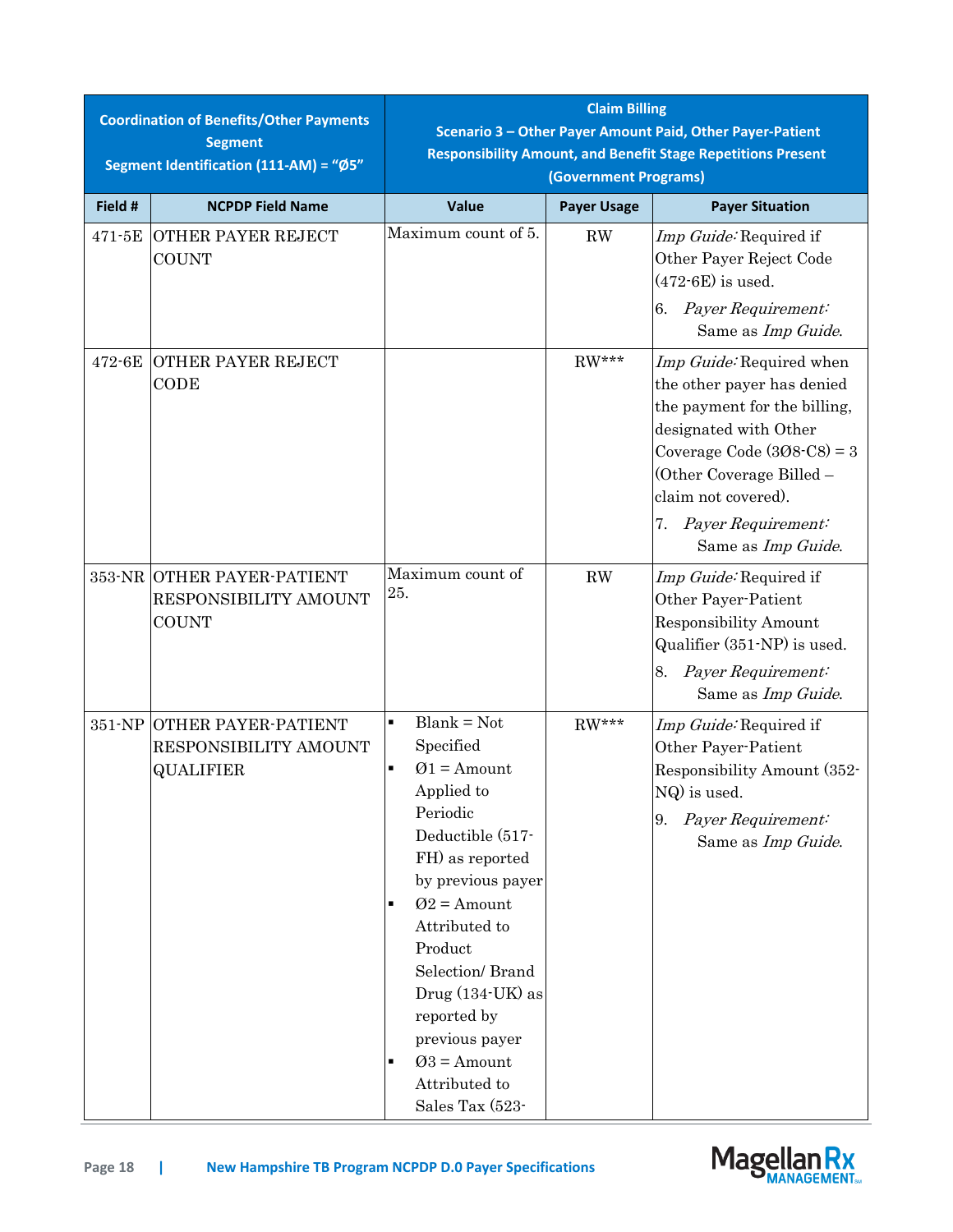|         | <b>Coordination of Benefits/Other Payments</b> | <b>Claim Billing</b><br>Scenario 3 - Other Payer Amount Paid, Other Payer-Patient |                             |                       |                        |  |
|---------|------------------------------------------------|-----------------------------------------------------------------------------------|-----------------------------|-----------------------|------------------------|--|
|         | <b>Segment</b>                                 | <b>Responsibility Amount, and Benefit Stage Repetitions Present</b>               |                             |                       |                        |  |
|         | Segment Identification (111-AM) = "Ø5"         |                                                                                   |                             | (Government Programs) |                        |  |
| Field # | <b>NCPDP Field Name</b>                        |                                                                                   | Value                       | <b>Payer Usage</b>    | <b>Payer Situation</b> |  |
|         |                                                |                                                                                   | FN) as reported             |                       |                        |  |
|         |                                                |                                                                                   | by previous payer           |                       |                        |  |
|         |                                                | $\blacksquare$                                                                    | $Q4 =$ Amount               |                       |                        |  |
|         |                                                |                                                                                   | Exceeding                   |                       |                        |  |
|         |                                                |                                                                                   | Periodic Benefit            |                       |                        |  |
|         |                                                |                                                                                   | Maximum (520-               |                       |                        |  |
|         |                                                |                                                                                   | FK) as reported             |                       |                        |  |
|         |                                                |                                                                                   | by previous payer           |                       |                        |  |
|         |                                                | $\blacksquare$                                                                    | $\varnothing$ 5 = Amount of |                       |                        |  |
|         |                                                |                                                                                   | $Co$ -pay $(518-FI)$        |                       |                        |  |
|         |                                                |                                                                                   | as reported by              |                       |                        |  |
|         |                                                |                                                                                   | previous payer              |                       |                        |  |
|         |                                                | ٠                                                                                 | $06$ = Patient Pay          |                       |                        |  |
|         |                                                |                                                                                   | Amount (505-F5)             |                       |                        |  |
|         |                                                |                                                                                   | as reported by              |                       |                        |  |
|         |                                                |                                                                                   | previous payer              |                       |                        |  |
|         |                                                | $\blacksquare$                                                                    | $Ø7$ = Amount of            |                       |                        |  |
|         |                                                |                                                                                   | Coinsurance                 |                       |                        |  |
|         |                                                |                                                                                   | $(572-4U)$ as               |                       |                        |  |
|         |                                                |                                                                                   | reported by                 |                       |                        |  |
|         |                                                |                                                                                   | previous payer              |                       |                        |  |
|         |                                                | $\blacksquare$                                                                    | $Ø8 =$ Amount               |                       |                        |  |
|         |                                                |                                                                                   | Attributed to               |                       |                        |  |
|         |                                                |                                                                                   | Product                     |                       |                        |  |
|         |                                                |                                                                                   | Selection/Non-              |                       |                        |  |
|         |                                                |                                                                                   | Preferred                   |                       |                        |  |
|         |                                                |                                                                                   | Formulary                   |                       |                        |  |
|         |                                                |                                                                                   | Selection (135-             |                       |                        |  |
|         |                                                |                                                                                   | UM) as reported             |                       |                        |  |
|         |                                                |                                                                                   | by previous payer           |                       |                        |  |
|         |                                                | $\blacksquare$                                                                    | $Q9 =$ Amount               |                       |                        |  |
|         |                                                |                                                                                   | Attributed to               |                       |                        |  |
|         |                                                |                                                                                   | Health Plan                 |                       |                        |  |
|         |                                                |                                                                                   | Assistance                  |                       |                        |  |
|         |                                                |                                                                                   | Amount (129-                |                       |                        |  |
|         |                                                |                                                                                   | UD) as reported             |                       |                        |  |
|         |                                                |                                                                                   | by previous payer           |                       |                        |  |
|         |                                                | п                                                                                 | $10 =$ Amount               |                       |                        |  |
|         |                                                |                                                                                   | Attributed to               |                       |                        |  |

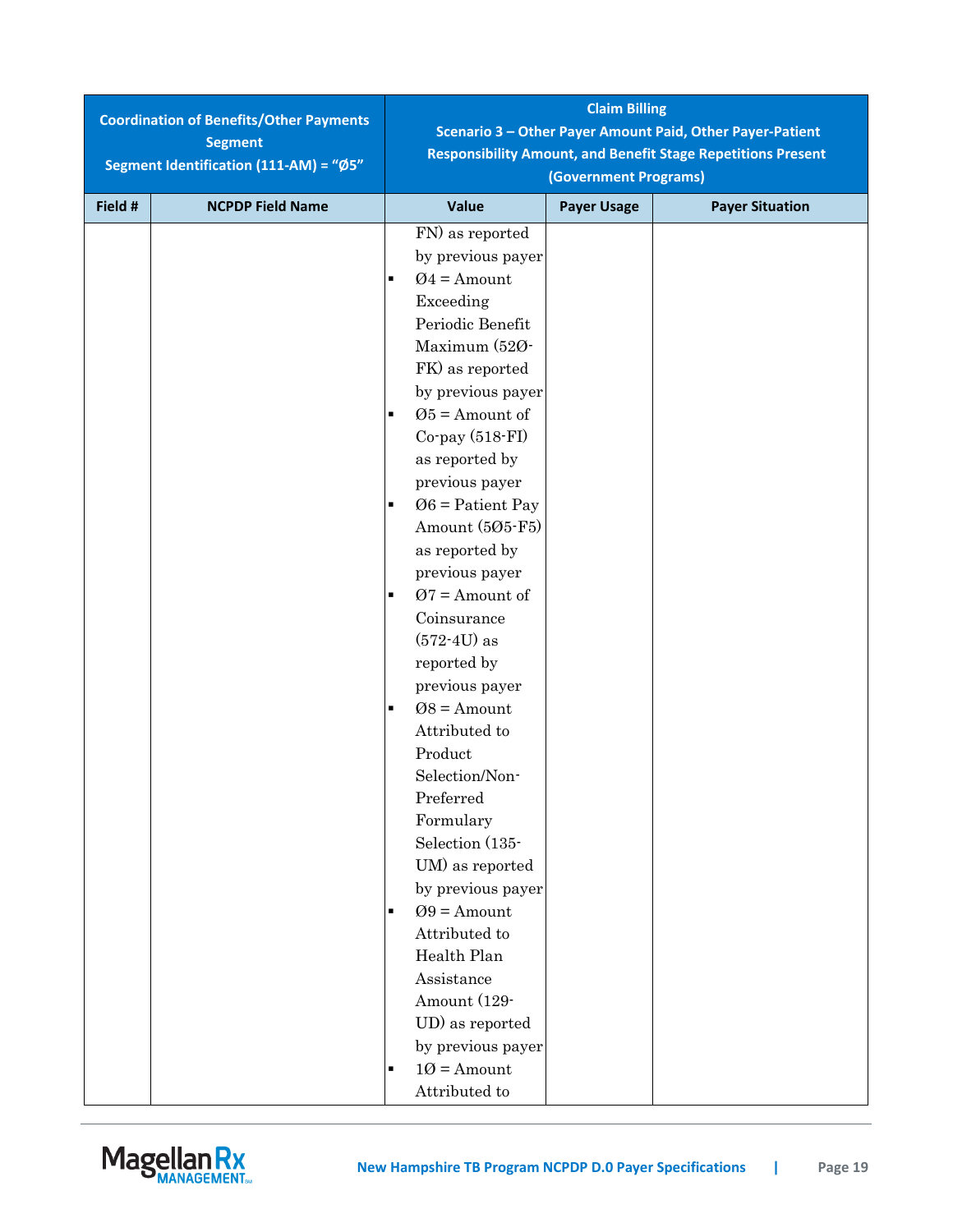|         | <b>Coordination of Benefits/Other Payments</b><br><b>Segment</b><br>Segment Identification (111-AM) = "Ø5" | <b>Claim Billing</b><br>Scenario 3 - Other Payer Amount Paid, Other Payer-Patient<br><b>Responsibility Amount, and Benefit Stage Repetitions Present</b><br>(Government Programs)                                                                                                                                                                                                                                                                                                                               |                    |                                                                                                                                                                                                                                                                             |  |
|---------|------------------------------------------------------------------------------------------------------------|-----------------------------------------------------------------------------------------------------------------------------------------------------------------------------------------------------------------------------------------------------------------------------------------------------------------------------------------------------------------------------------------------------------------------------------------------------------------------------------------------------------------|--------------------|-----------------------------------------------------------------------------------------------------------------------------------------------------------------------------------------------------------------------------------------------------------------------------|--|
| Field # | <b>NCPDP Field Name</b>                                                                                    | Value                                                                                                                                                                                                                                                                                                                                                                                                                                                                                                           | <b>Payer Usage</b> | <b>Payer Situation</b>                                                                                                                                                                                                                                                      |  |
|         |                                                                                                            | Provider<br>Network<br>Selection (133-<br>UJ) as reported<br>by previous payer<br>$11 =$ Amount<br>Ξ<br>Attributed to<br>Product<br>Selection/Brand<br>Non-Preferred<br>Formulary<br>Selection (136-<br>UN) as reported<br>by previous payer<br>$12 =$ Amount<br>$\blacksquare$<br>Attributed to<br>Coverage Gap<br>$(137$ -UP) that<br>was collected<br>from the patient<br>due to a coverage<br>gap<br>$13 =$ Amount<br>Ξ<br>Attributed to<br>Processor Fee<br>$(571-NZ)$ as<br>reported by<br>previous payer |                    |                                                                                                                                                                                                                                                                             |  |
|         | 352-NQ OTHER PAYER-PATIENT<br>RESPONSIBILITY AMOUNT                                                        |                                                                                                                                                                                                                                                                                                                                                                                                                                                                                                                 | $RW***$            | Imp Guide: Required if<br>necessary for patient<br>financial responsibility only<br>billing.<br>Required if necessary for<br>state/federal/regulatory<br>agency programs.<br>Not used for non-<br>governmental agency<br>programs if Other Payer<br>Amount Paid (431-DV) is |  |

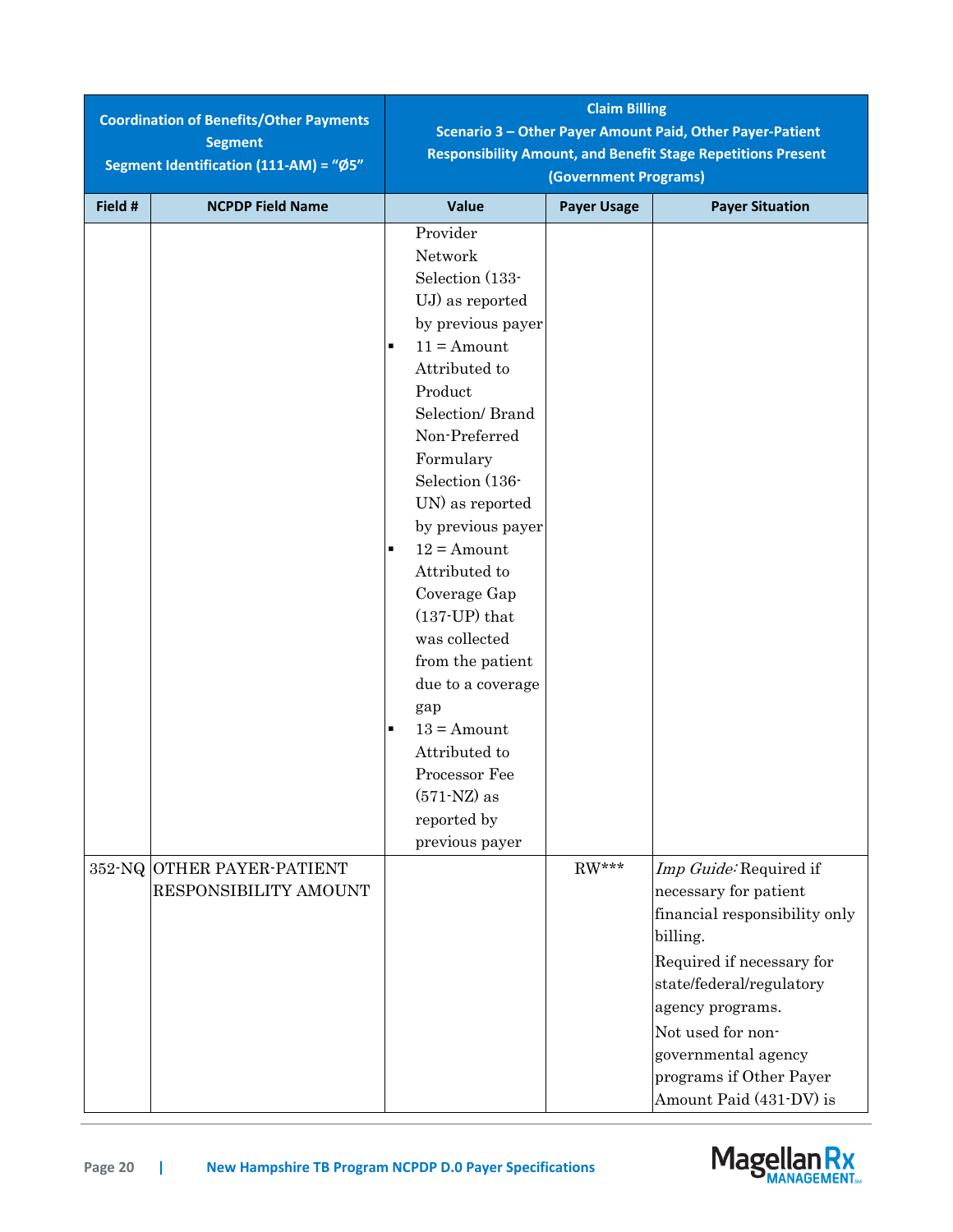| <b>Coordination of Benefits/Other Payments</b><br><b>Segment</b><br>Segment Identification (111-AM) = "Ø5" |                                | <b>Claim Billing</b><br>Scenario 3 - Other Payer Amount Paid, Other Payer-Patient<br><b>Responsibility Amount, and Benefit Stage Repetitions Present</b><br>(Government Programs) |                    |                                                                                                                                                                                                                                                                                                                                                                                                                                              |  |
|------------------------------------------------------------------------------------------------------------|--------------------------------|-----------------------------------------------------------------------------------------------------------------------------------------------------------------------------------|--------------------|----------------------------------------------------------------------------------------------------------------------------------------------------------------------------------------------------------------------------------------------------------------------------------------------------------------------------------------------------------------------------------------------------------------------------------------------|--|
| Field #                                                                                                    | <b>NCPDP Field Name</b>        | <b>Value</b>                                                                                                                                                                      | <b>Payer Usage</b> | <b>Payer Situation</b>                                                                                                                                                                                                                                                                                                                                                                                                                       |  |
|                                                                                                            |                                |                                                                                                                                                                                   |                    | submitted.<br>10. Payer Requirement:<br>Same as <i>Imp Guide</i> .                                                                                                                                                                                                                                                                                                                                                                           |  |
|                                                                                                            | 392-MU BENEFIT STAGE COUNT     | Maximum count of 4.                                                                                                                                                               | <b>RW</b>          | Imp Guide: Required if<br>Benefit Stage Amount (394-<br>MW) is used.<br>11. Payer Requirement:<br>Same as <i>Imp Guide</i> .                                                                                                                                                                                                                                                                                                                 |  |
|                                                                                                            | 393-MV BENEFIT STAGE QUALIFIER | $Q1 = Deductible$<br>$Q2$ = Initial<br>٠<br>Benefit<br>$Q3 = \text{Coverage}$<br>Gap<br>$\varnothing$ 4 =<br>Catastrophic<br>Coverage                                             | $RW***$            | Imp Guide: Required if<br>Benefit Stage Amount (394-<br>MW) is used.<br>12. Payer Requirement:<br>Same as <i>Imp Guide</i> .                                                                                                                                                                                                                                                                                                                 |  |
|                                                                                                            | 394-MW BENEFIT STAGE AMOUNT    |                                                                                                                                                                                   | $RW***$            | Imp Guide: Required if the<br>previous payer has financial<br>amounts that apply to<br>Medicare Part D beneficiary<br>benefit stages. This field is<br>required when the plan is a<br>participant in a Medicare<br>Part D program that<br>requires reporting of benefit<br>stage specific financial<br>amounts.<br>Required if necessary for<br>state/federal/regulatory<br>agency programs.<br>13. Payer Requirement:<br>Same as Imp Guide. |  |

| <b>DUR/PPS Segment Questions</b> | <b>Check</b> | <b>Claim Billing/Claim Re-bill</b><br><b>If Situational, Payer Situation</b> |
|----------------------------------|--------------|------------------------------------------------------------------------------|
| This Segment is always sent      |              |                                                                              |

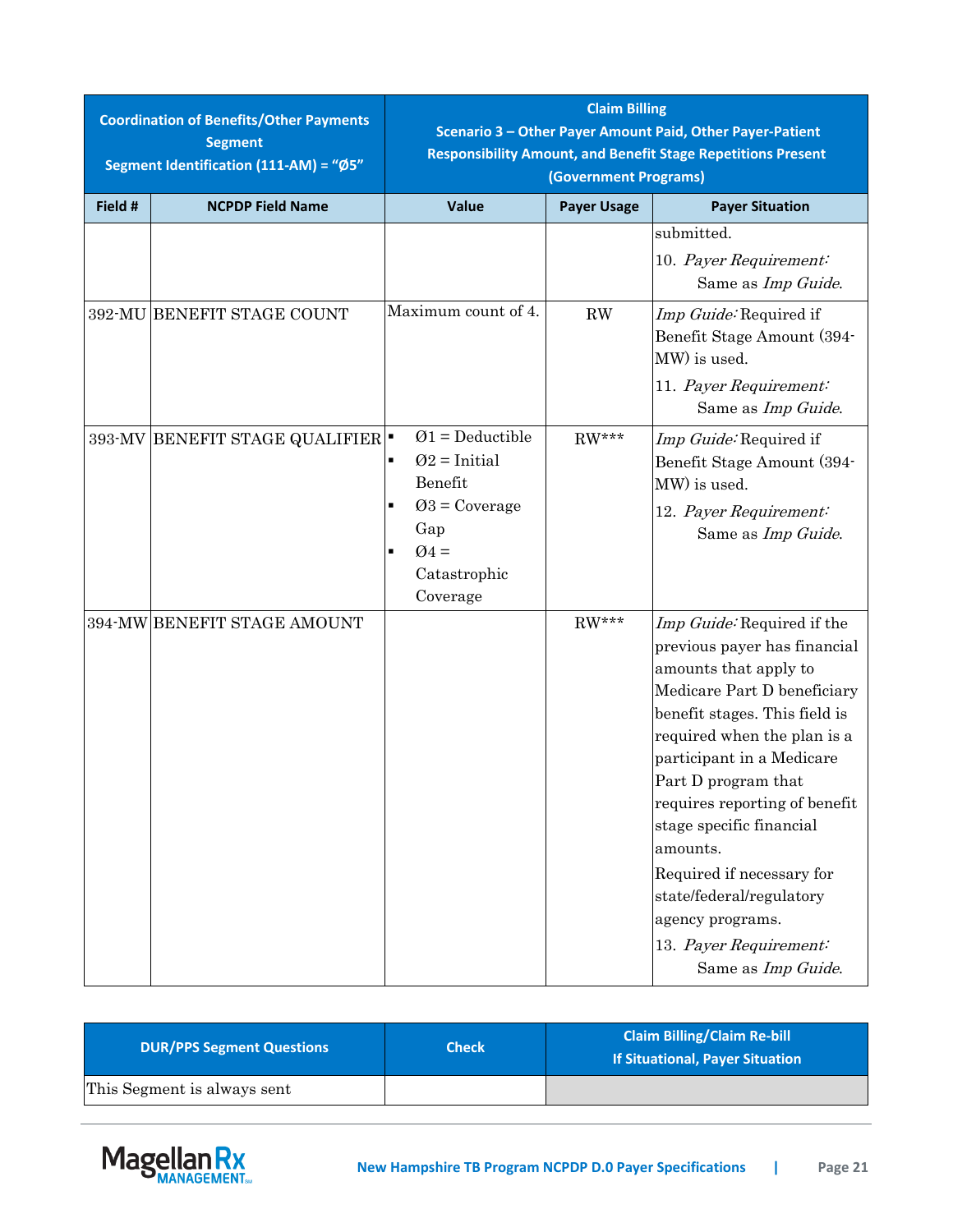| <b>DUR/PPS Segment Questions</b> |                                                                  | <b>Check</b>                                                                                                                                                                                                                                                                                             |                                                                     | <b>Claim Billing/Claim Re-bill</b><br><b>If Situational, Payer Situation</b>                                                                                                                                                                                                                                                                                 |  |
|----------------------------------|------------------------------------------------------------------|----------------------------------------------------------------------------------------------------------------------------------------------------------------------------------------------------------------------------------------------------------------------------------------------------------|---------------------------------------------------------------------|--------------------------------------------------------------------------------------------------------------------------------------------------------------------------------------------------------------------------------------------------------------------------------------------------------------------------------------------------------------|--|
| This Segment is situational      |                                                                  | X                                                                                                                                                                                                                                                                                                        | Required for B1 and B3 transactions if<br>there is DUR information. |                                                                                                                                                                                                                                                                                                                                                              |  |
|                                  | <b>DUR/PPS Segment</b><br>Segment Identification (111-AM) = "Ø8" |                                                                                                                                                                                                                                                                                                          |                                                                     | <b>Claim Billing/Claim Re-bill</b>                                                                                                                                                                                                                                                                                                                           |  |
| Field #                          | <b>NCPDP Field Name</b>                                          | Value                                                                                                                                                                                                                                                                                                    | Payer<br><b>Usage</b>                                               | <b>Payer Situation</b>                                                                                                                                                                                                                                                                                                                                       |  |
| 473-7E                           | <b>DUR/PPS CODE COUNTER</b>                                      | Maximum of 9<br>occurrences.                                                                                                                                                                                                                                                                             | $\mathbf R$                                                         | Imp Guide: Required if DUR/PPS<br>Segment is used.<br>Payer Requirement: Same as Imp<br>Guide.                                                                                                                                                                                                                                                               |  |
| 439-E4                           | <b>REASON FOR SERVICE</b><br>CODE                                | DD<br>$\blacksquare$<br>ID<br>٠<br>ER<br>п                                                                                                                                                                                                                                                               | $RW***$                                                             | Imp Guide: Required if this field<br>could result in different coverage,<br>pricing, patient financial<br>responsibility, and/or drug<br>utilization review outcome.<br>Required if this field affects<br>payment for or documentation of<br>professional pharmacy service.<br>Payer Requirement: Required<br>when needed to communicate<br>DUR information. |  |
| 440-E5                           | PROFESSIONAL SERVICE<br>CODE                                     | 00/N <sub>0</sub><br>$\blacksquare$<br>Intervention<br>CC/<br>$\blacksquare$<br>Coordination of<br>Care<br>M0/Prescriber<br>Consulted<br>PE / Patient<br>٠<br>Education/instru<br>ction<br>PH / Patient<br>п<br>Medication<br>History<br>P0/Patient<br>٠<br>Consulted<br>R0/Physician<br>Consulted Other | $RW***$                                                             | Imp Guide: Required if this field<br>could result in different coverage,<br>pricing, patient financial<br>responsibility, and/or drug<br>utilization review outcome.<br>Required if this field affects<br>payment for or documentation of<br>professional pharmacy service.<br>Payer Requirement: Required<br>when needed to communicate<br>DUR information. |  |
| 441-E6                           | RESULT OF SERVICE CODE                                           | 1A/filled as is,<br>Е<br>false positive                                                                                                                                                                                                                                                                  | $RW***$                                                             | Imp Guide: Required if this field<br>could result in different coverage,                                                                                                                                                                                                                                                                                     |  |

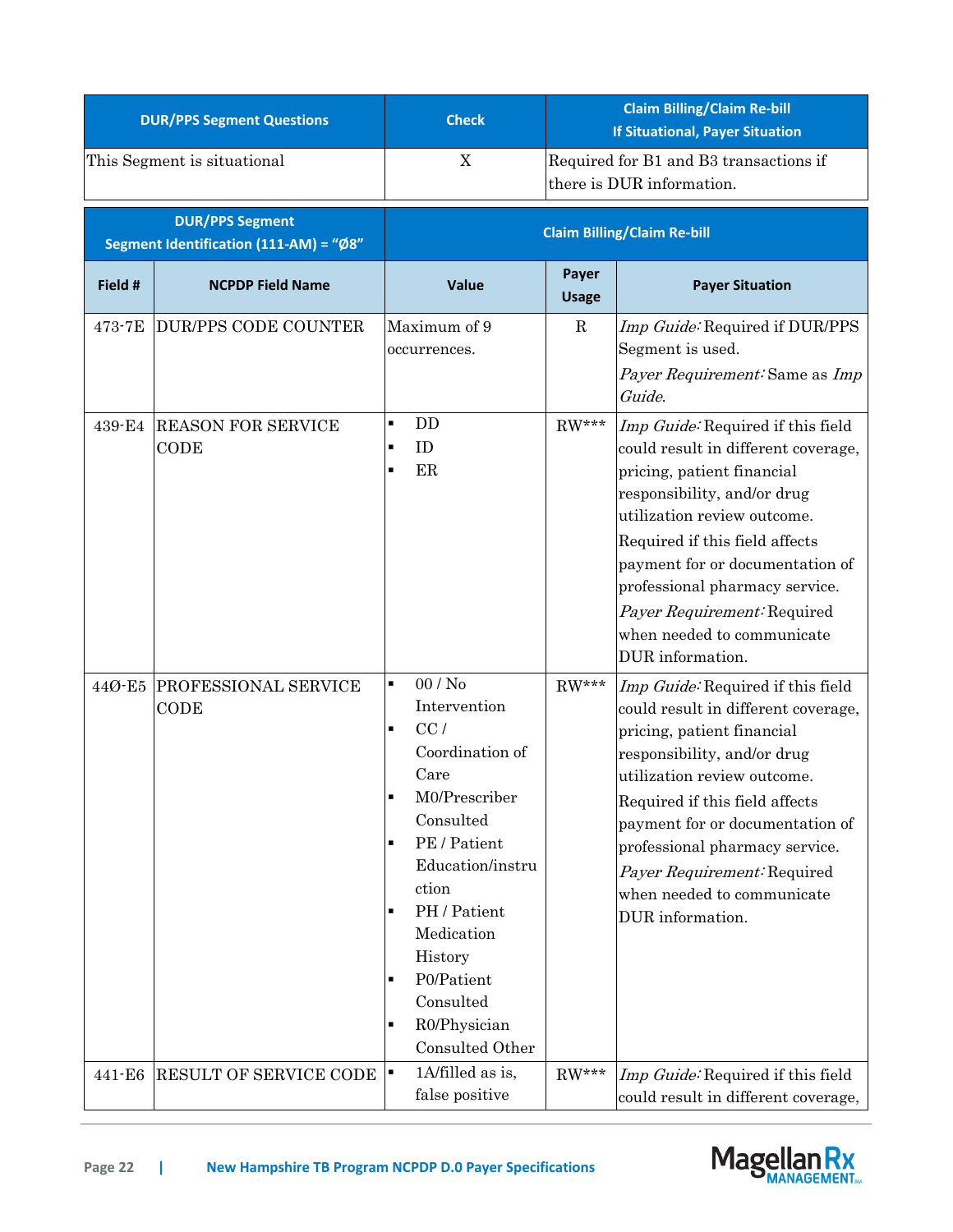|                             | <b>DUR/PPS Segment</b><br>Segment Identification (111-AM) = "Ø8"  |                                                                                                    | <b>Claim Billing/Claim Re-bill</b>                                                                                                                                                                                                                                                                                                                                                                                                                       |                       |  |                                                                                                                                                                                                                                                                                                                                                                                                                                                                                                                                                                                                             |
|-----------------------------|-------------------------------------------------------------------|----------------------------------------------------------------------------------------------------|----------------------------------------------------------------------------------------------------------------------------------------------------------------------------------------------------------------------------------------------------------------------------------------------------------------------------------------------------------------------------------------------------------------------------------------------------------|-----------------------|--|-------------------------------------------------------------------------------------------------------------------------------------------------------------------------------------------------------------------------------------------------------------------------------------------------------------------------------------------------------------------------------------------------------------------------------------------------------------------------------------------------------------------------------------------------------------------------------------------------------------|
| Field #                     | <b>NCPDP Field Name</b>                                           |                                                                                                    | <b>Value</b>                                                                                                                                                                                                                                                                                                                                                                                                                                             | Payer<br><b>Usage</b> |  | <b>Payer Situation</b>                                                                                                                                                                                                                                                                                                                                                                                                                                                                                                                                                                                      |
| 474-8E                      | DUR/PPS LEVEL OF EFFORT <sup>®</sup>                              | ٠<br>٠<br>$\blacksquare$<br>٠<br>$\blacksquare$<br>٠<br>$\blacksquare$<br>$\blacksquare$<br>٠<br>٠ | 1B/filled<br>prescription as is<br>1C/filled, with<br>different dose<br>1D/filled,<br>different<br>direction<br>1F/filled,<br>different quantity<br>1G/filled,<br>prescriber<br>approved<br>2A/prescription<br>not filled<br>3B/recommendati<br>on not accepted<br>3C/discontinued<br>drug<br>$\varnothing$ = Not Specified<br>$11 = Level 1$<br>(Lowest)<br>$12 = \text{Level } 2$<br>$13 = Level 3$<br>$14 = Level 4$<br>$15 =$ Level $5$<br>(Highest) | $RW***$               |  | pricing, patient financial<br>responsibility, and/or drug<br>utilization review outcome.<br>Required if this field affects<br>payment for or documentation of<br>professional pharmacy service.<br>Payer Requirement: Required<br>when needed to communicate<br>DUR information.<br>Imp Guide: Required if this field<br>could result in different coverage,<br>pricing, patient financial<br>responsibility, and/or drug<br>utilization review outcome.<br>Required if this field affects<br>payment for or documentation of<br>professional pharmacy service.<br>Payer Requirement: Same as Imp<br>Guide. |
|                             | <b>Compound Segment Questions</b>                                 |                                                                                                    | <b>Check</b>                                                                                                                                                                                                                                                                                                                                                                                                                                             |                       |  | <b>Claim Billing/Claim Re-bill</b><br><b>If Situational, Payer Situation</b>                                                                                                                                                                                                                                                                                                                                                                                                                                                                                                                                |
|                             | This Segment is always sent                                       |                                                                                                    |                                                                                                                                                                                                                                                                                                                                                                                                                                                          |                       |  |                                                                                                                                                                                                                                                                                                                                                                                                                                                                                                                                                                                                             |
| This Segment is situational |                                                                   |                                                                                                    | X                                                                                                                                                                                                                                                                                                                                                                                                                                                        |                       |  | It is used for multi-ingredient prescriptions,<br>when each ingredient is reported.                                                                                                                                                                                                                                                                                                                                                                                                                                                                                                                         |
|                             | <b>Compound Segment</b><br>Segment Identification (111-AM) = "1Ø" |                                                                                                    |                                                                                                                                                                                                                                                                                                                                                                                                                                                          |                       |  | <b>Claim Billing/Claim Re-bill</b>                                                                                                                                                                                                                                                                                                                                                                                                                                                                                                                                                                          |
| Field #                     | <b>NCPDP Field Name</b>                                           |                                                                                                    | <b>Value</b>                                                                                                                                                                                                                                                                                                                                                                                                                                             | Payer<br><b>Usage</b> |  | <b>Payer Situation</b>                                                                                                                                                                                                                                                                                                                                                                                                                                                                                                                                                                                      |

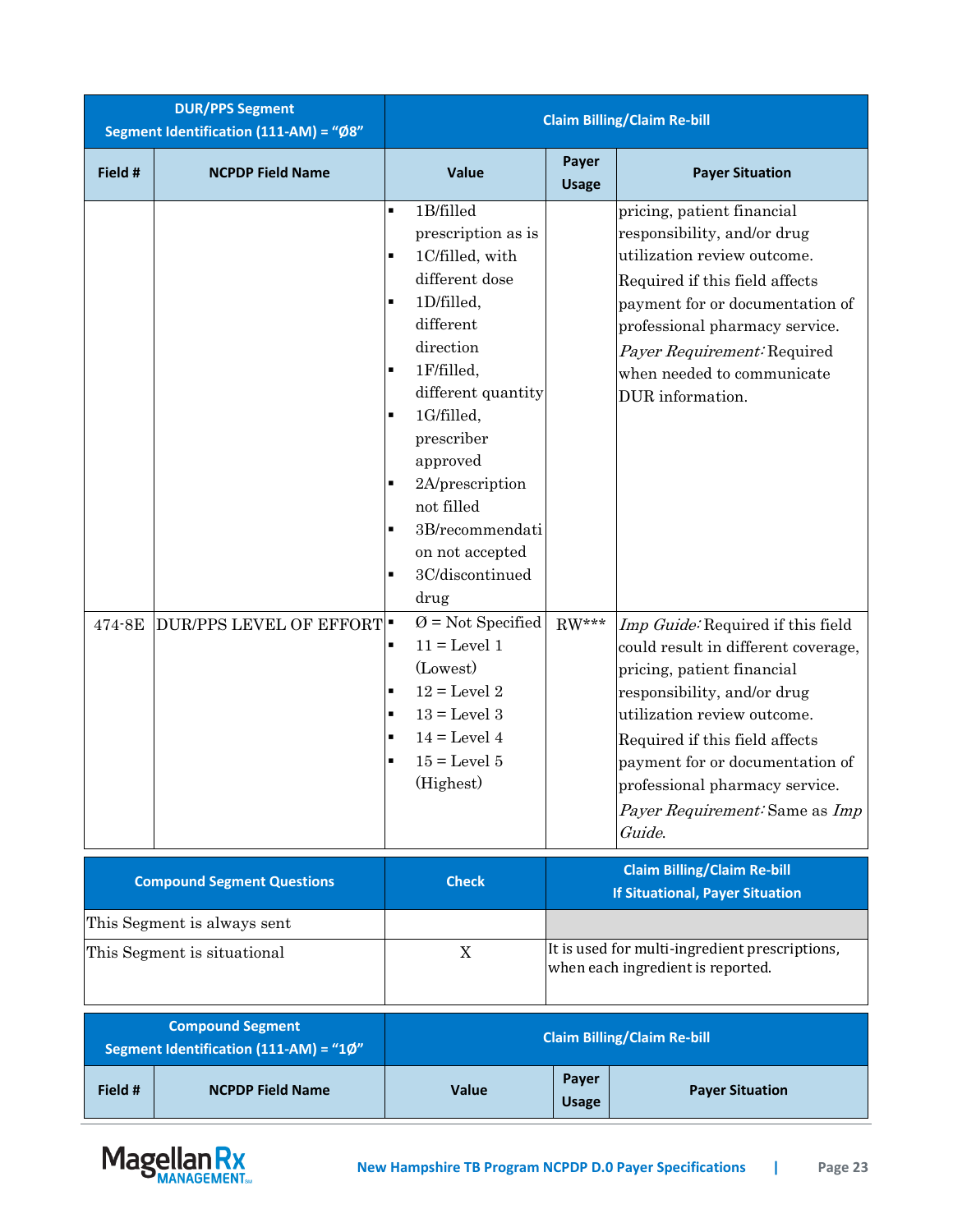| <b>Compound Segment</b><br>Segment Identification (111-AM) = "1Ø" |                                                      | <b>Claim Billing/Claim Re-bill</b>                                                                                                                                                                                                                                                                                                                                                                                              |                       |                                                                                                                                                                |  |
|-------------------------------------------------------------------|------------------------------------------------------|---------------------------------------------------------------------------------------------------------------------------------------------------------------------------------------------------------------------------------------------------------------------------------------------------------------------------------------------------------------------------------------------------------------------------------|-----------------------|----------------------------------------------------------------------------------------------------------------------------------------------------------------|--|
| Field #                                                           | <b>NCPDP Field Name</b>                              | Value                                                                                                                                                                                                                                                                                                                                                                                                                           | Payer<br><b>Usage</b> | <b>Payer Situation</b>                                                                                                                                         |  |
| 45Ø-EF                                                            | COMPOUND DOSAGE FORM<br><b>DESCRIPTION CODE</b>      | $Blank = Not$<br>Specified<br>$Q1 = \text{Capsule}$<br>٠<br>$Q2 =$ Ointment<br>٠<br>$Q3 = C$ ream<br>$\blacksquare$<br>$Q4 =$ Suppository<br>٠<br>$\varnothing$ 5 = Powder<br>٠<br>$06$ = Emulsion<br>$Q7 =$ Liquid<br>٠<br>$10 =$ Tablet<br>$11 =$ Solution<br>٠<br>$12 =$ Suspension<br>$13 =$ Lotion<br>$\blacksquare$<br>$14 =$ Shampoo<br>п<br>$15 =$ Elixir<br>п<br>$16 = Syrup$<br>п<br>$17 =$ Lozenge<br>$\blacksquare$ | $\mathbf M$           |                                                                                                                                                                |  |
| 451-EG                                                            | <b>COMPOUND DISPENSING</b><br>UNIT FORM INDICATOR    | $18 =$ Enema<br>٠<br>$1 = Each$<br>$\blacksquare$<br>$2 = \text{Grams}$<br>$3 =$ Milliliters<br>٠                                                                                                                                                                                                                                                                                                                               | $\mathbf{M}$          |                                                                                                                                                                |  |
| 447-EC                                                            | <b>COMPOUND INGREDIENT</b><br><b>COMPONENT COUNT</b> | Maximum 25<br>ingredients                                                                                                                                                                                                                                                                                                                                                                                                       | $\mathbf{M}$          |                                                                                                                                                                |  |
| 488-RE                                                            | COMPOUND PRODUCT ID<br><b>QUALIFIER</b>              | $Q3$ = National Drug<br>$Code (NDC) -$<br>Formatted 11 digits<br>(N)                                                                                                                                                                                                                                                                                                                                                            | $\mathbf M$           |                                                                                                                                                                |  |
| 489-TE                                                            | <b>COMPOUND PRODUCT ID</b>                           |                                                                                                                                                                                                                                                                                                                                                                                                                                 | $\mathbf M$           |                                                                                                                                                                |  |
| 448-ED                                                            | COMPOUND INGREDIENT<br><b>QUANTITY</b>               | Amount expressed in<br>metric decimal units<br>of the product<br>included in the<br>compound.                                                                                                                                                                                                                                                                                                                                   | $\mathbf{M}$          |                                                                                                                                                                |  |
| 449-EE                                                            | <b>COMPOUND INGREDIENT</b><br>DRUG COST              | Enter the ingredient<br>drug cost for each<br>product used in<br>making the<br>compound.                                                                                                                                                                                                                                                                                                                                        | $RW***$               | Imp Guide: Required if needed for<br>receiver claim determination when<br>multiple products are billed.<br>Payer Requirement: Required for<br>each ingredient. |  |

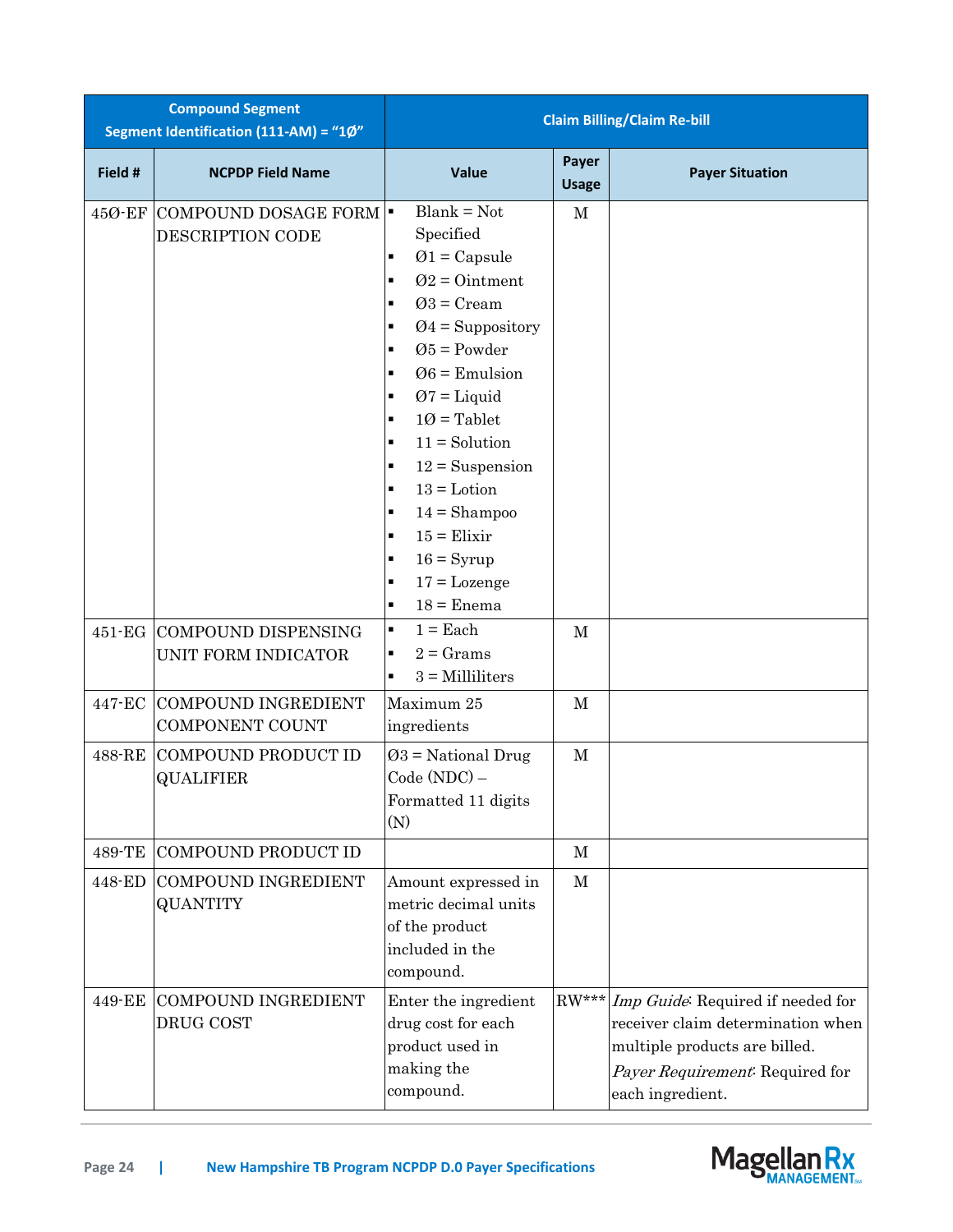| <b>Compound Segment</b><br>Segment Identification (111-AM) = "1Ø" |                                                                     |                                                                                                                                                                               |                                                                                                                                                                                                                                                                                                                                                                                                                                                                                                                                                                |                       | <b>Claim Billing/Claim Re-bill</b>                                                                                                                                   |
|-------------------------------------------------------------------|---------------------------------------------------------------------|-------------------------------------------------------------------------------------------------------------------------------------------------------------------------------|----------------------------------------------------------------------------------------------------------------------------------------------------------------------------------------------------------------------------------------------------------------------------------------------------------------------------------------------------------------------------------------------------------------------------------------------------------------------------------------------------------------------------------------------------------------|-----------------------|----------------------------------------------------------------------------------------------------------------------------------------------------------------------|
| Field #                                                           | <b>NCPDP Field Name</b>                                             |                                                                                                                                                                               | Value                                                                                                                                                                                                                                                                                                                                                                                                                                                                                                                                                          | Payer<br><b>Usage</b> | <b>Payer Situation</b>                                                                                                                                               |
| 49Ø-UE                                                            | COMPOUND INGREDIENT<br><b>BASIS OF COST</b><br><b>DETERMINATION</b> | ٠<br>$\blacksquare$<br>$\blacksquare$<br>$\blacksquare$<br>$\blacksquare$<br>$\blacksquare$<br>$\blacksquare$<br>٠<br>$\blacksquare$<br>$\blacksquare$<br>Ξ<br>$\blacksquare$ | $00 = \text{Default}$<br>$Q1 = AWP$<br>$Q2 = Local$<br>Wholesaler<br>$Q3 = Direct$<br>$Q4 = EAC$<br>(Estimated<br>Acquisition Cost)<br>$\varnothing$ 5 = Acquisition<br>$\varnothing 6 = \text{MAC}$<br>(Maximum<br>Allowable Cost)<br>$Q7 =$ Usual &<br>Customary<br>$\mathcal{O}8 = 34 \mathcal{O}B/$<br>Disproportionate<br><b>Share Pricing</b><br>$Q9 = Other$<br>$10 = ASP$<br>(Average Sales<br>Price)<br>$11 = AMP$<br>(Average<br>Manufacturer<br>Price)<br>$12 = WAC$<br>(Wholesale<br>Acquisition Cost)<br>$13 = Special$<br><b>Patient Pricing</b> |                       | RW*** Imp Guide: Required if needed for<br>receiver claim determination when<br>multiple products are billed.<br>Payer Requirement: Required for<br>each ingredient. |
|                                                                   | <b>Clinical Segment Questions</b>                                   |                                                                                                                                                                               | <b>Check</b>                                                                                                                                                                                                                                                                                                                                                                                                                                                                                                                                                   |                       | <b>Claim Billing/Claim Re-bill</b><br><b>If Situational, Payer Situation</b>                                                                                         |

| <b>Clinical Segment Questions</b> | <b>Check</b> | <b>If Situational, Payer Situation</b>                                                                        |
|-----------------------------------|--------------|---------------------------------------------------------------------------------------------------------------|
| This Segment is always sent       |              |                                                                                                               |
| This Segment is situational       | X            | It is used to specify diagnosis information<br>associated with the Claim Billing or<br>Encounter transaction. |

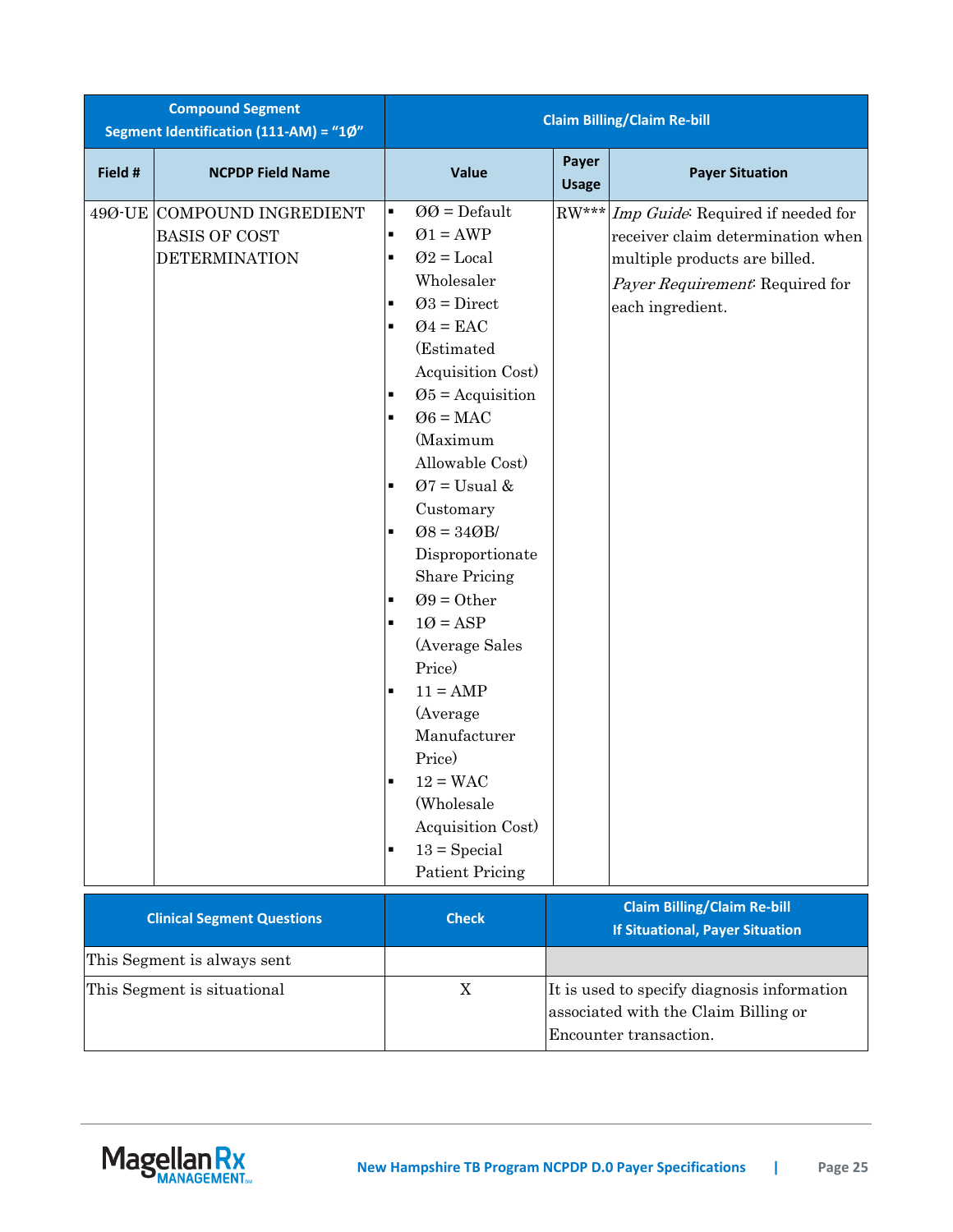| <b>Clinical Segment</b><br>Segment Identification (111-AM) = "13" |                                               | <b>Claim Billing/Claim Re-bill</b>                                                                                    |                       |                                                                                                                                                                                                                                                                                                                                                                                                                                                                                   |  |  |
|-------------------------------------------------------------------|-----------------------------------------------|-----------------------------------------------------------------------------------------------------------------------|-----------------------|-----------------------------------------------------------------------------------------------------------------------------------------------------------------------------------------------------------------------------------------------------------------------------------------------------------------------------------------------------------------------------------------------------------------------------------------------------------------------------------|--|--|
| Field #                                                           | <b>NCPDP Field Name</b>                       | <b>Value</b>                                                                                                          | Payer<br><b>Usage</b> | <b>Payer Situation</b>                                                                                                                                                                                                                                                                                                                                                                                                                                                            |  |  |
| 491-VE                                                            | DIAGNOSIS CODE COUNT                          | Maximum count of 5.                                                                                                   | RW                    | Imp Guide: Required if Diagnosis<br>Code Qualifier (492-WE) and<br>Diagnosis Code (424-DO) are used.<br>Payer Requirement: Same as Imp<br>Guide.                                                                                                                                                                                                                                                                                                                                  |  |  |
|                                                                   | 492-WE DIAGNOSIS CODE<br><b>QUALIFIER</b>     | $QQ = Not$<br>$\blacksquare$<br>Specified<br>$\varnothing$ 1 = ICD9<br>٠<br>$\varnothing$ 2 = ICD1 $\varnothing$<br>п | $\mathrm{RW^{***}}$   | Imp Guide: Required if Diagnosis<br>Code (424-DO) is used.<br>Payer Requirement: Same as Imp<br>Guide.                                                                                                                                                                                                                                                                                                                                                                            |  |  |
| $424 - DO$                                                        | <b>DIAGNOSIS CODE</b>                         |                                                                                                                       |                       | RW*** <i>Imp Guide</i> : Required if this field<br>could result in different coverage,<br>pricing, patient financial<br>responsibility, and/or drug<br>utilization review outcome.<br>Required if this field affects<br>payment for professional pharmacy<br>service.<br>Required if this information can be<br>used in place of prior<br>authorization.<br>Required if necessary for<br>state/federal/regulatory agency<br>programs.<br>Payer Requirement: Same as Imp<br>Guide. |  |  |
| 493-XE                                                            | <b>CLINICAL INFORMATION</b><br><b>COUNTER</b> | Maximum 5<br>occurrences<br>supported.                                                                                | RW                    | Imp Guide: Grouped with<br>Measurement fields (Measurement<br>Date (494-ZE), Measurement Time<br>(495-H1), Measurement Dimension<br>(496-H2), Measurement Unit (497-<br>H3), Measurement Value (499-H4).<br>Payer Requirement: Same as Imp<br>Guide.                                                                                                                                                                                                                              |  |  |
| 494-ZE                                                            | <b>MEASUREMENT DATE</b>                       |                                                                                                                       | $RW***$               | Imp Guide: Required if necessary<br>when this field could result in<br>different coverage and/or drug<br>utilization review outcome.<br>Payer Requirement: Same as Imp                                                                                                                                                                                                                                                                                                            |  |  |

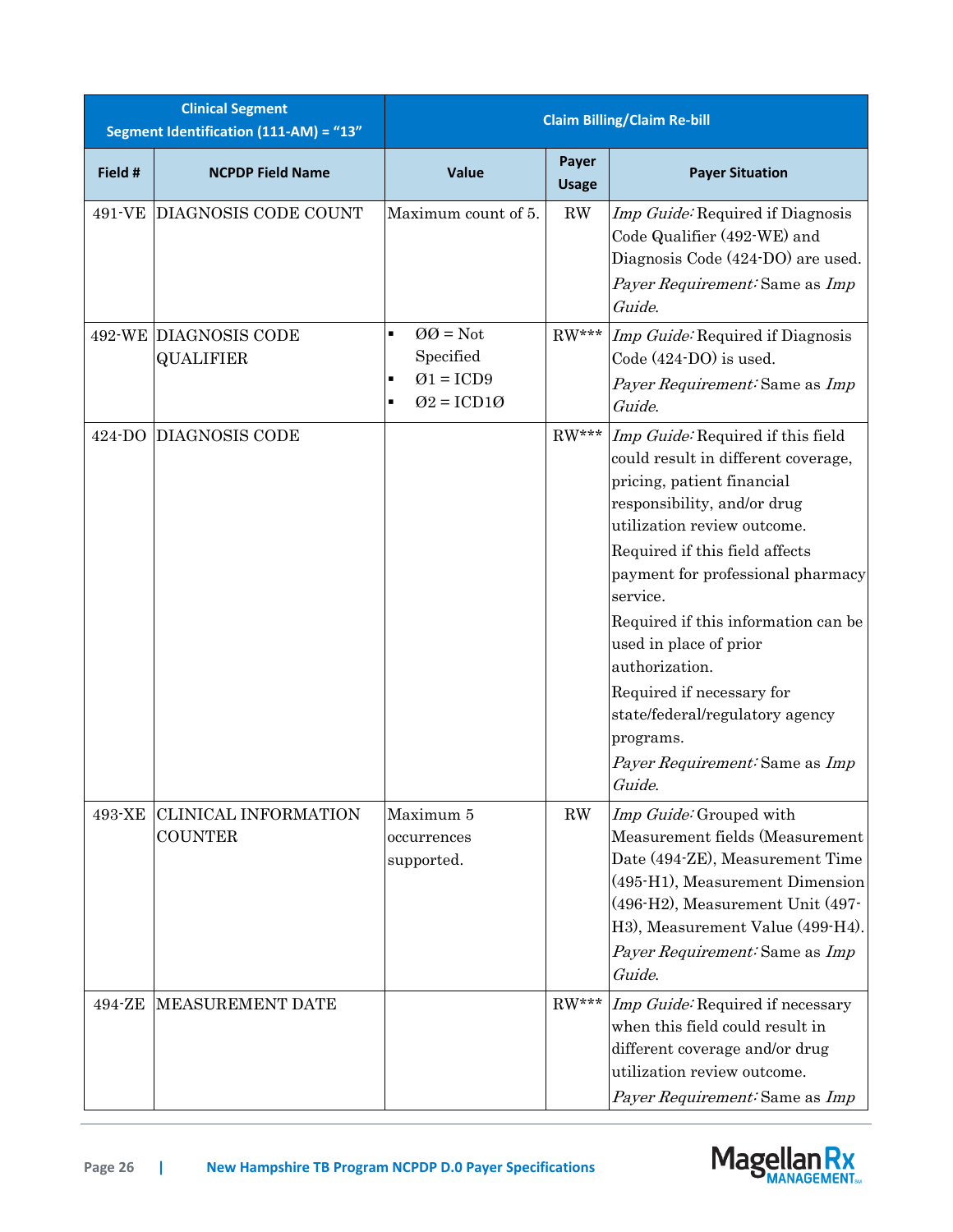| <b>Clinical Segment</b><br>Segment Identification (111-AM) = "13" |                         |                                                                                                                                                                                                                                                                                                                                                                                                                                                                                                                                                                                                                                                                                                                             |                       | <b>Claim Billing/Claim Re-bill</b>                                                                                                                                                                                                                                                                                                                                                                                                              |
|-------------------------------------------------------------------|-------------------------|-----------------------------------------------------------------------------------------------------------------------------------------------------------------------------------------------------------------------------------------------------------------------------------------------------------------------------------------------------------------------------------------------------------------------------------------------------------------------------------------------------------------------------------------------------------------------------------------------------------------------------------------------------------------------------------------------------------------------------|-----------------------|-------------------------------------------------------------------------------------------------------------------------------------------------------------------------------------------------------------------------------------------------------------------------------------------------------------------------------------------------------------------------------------------------------------------------------------------------|
| Field #                                                           | <b>NCPDP Field Name</b> | Value                                                                                                                                                                                                                                                                                                                                                                                                                                                                                                                                                                                                                                                                                                                       | Payer<br><b>Usage</b> | <b>Payer Situation</b>                                                                                                                                                                                                                                                                                                                                                                                                                          |
|                                                                   |                         |                                                                                                                                                                                                                                                                                                                                                                                                                                                                                                                                                                                                                                                                                                                             |                       | Guide.                                                                                                                                                                                                                                                                                                                                                                                                                                          |
| 495-H1                                                            | <b>MEASUREMENT TIME</b> |                                                                                                                                                                                                                                                                                                                                                                                                                                                                                                                                                                                                                                                                                                                             | $RW***$               | Imp Guide: Required if Time is<br>known or has impact on<br>measurement.<br>Required if necessary when this<br>field could result in different<br>coverage and/or drug utilization<br>review outcome.<br>Payer Requirement: Same as Imp<br>Guide.                                                                                                                                                                                               |
| 497-H3                                                            | MEASUREMENT UNIT        | $Blank = Not$<br>$\blacksquare$<br>Specified<br>$\varnothing$ 1 = Inches (In)<br>٠<br>$Q2$ = Centimeters<br>٠<br>(cm)<br>$Q3 =$ Pounds (lb)<br>٠<br>$Q4 =$ Kilograms<br>٠<br>(kg)<br>$\mathcal{O}5$ = Celsius (C)<br>$\blacksquare$<br>$06$ = Fahrenheit<br>(F)<br>$Q7 =$ Meters<br>$\blacksquare$<br>squared $(m2)$<br>$08 =$ Milligrams<br>٠<br>per deciliter<br>(mg/dl)<br>$Q9 =$ Units per<br>milliliter (U/ml)<br>$10 =$ Millimeters<br>٠<br>of mercury<br>(mmHg)<br>$11 =$ Centimeters<br>٠<br>squared (cm <sup>2</sup> )<br>$12 =$ Milliliters<br>$\blacksquare$<br>per minute<br>(ml/min)<br>$13 =$ Percent $(\%)$<br>٠<br>$14 =$<br>$\blacksquare$<br>Milliequivalents<br>per milliliter<br>(mEq/ml)<br>$15=$<br>٠ | $RW***$               | Imp Guide: Required if<br>Measurement Dimension (496-H2)<br>and Measurement Value (499-H4)<br>are used.<br>Required if necessary for patient's<br>weight and height when billing<br>Medicare for a claim that includes<br>a Certificate of Medical Necessity<br>(CMN).<br>Required if necessary when this<br>field could result in different<br>coverage and/or drug utilization<br>review outcome.<br>Payer Requirement: Same as Imp<br>Guide. |

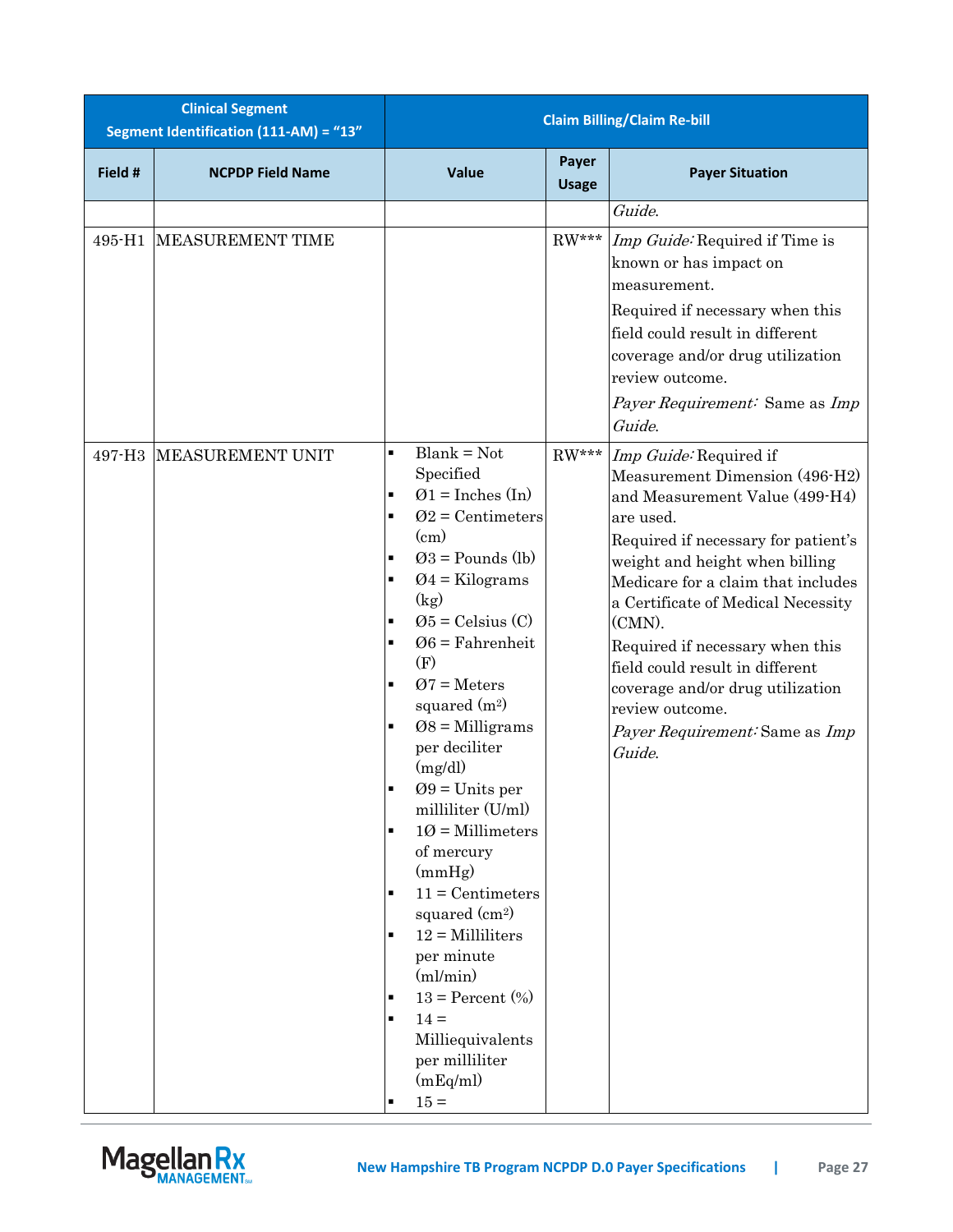| <b>Clinical Segment</b><br>Segment Identification (111-AM) = "13" |                          | <b>Claim Billing/Claim Re-bill</b>                                                                                                                                                                                                                                                                                                                                                                                                                                                                                                                                                                                                                                             |                       |                                                                                                                                                                                                                                                                                                                   |  |
|-------------------------------------------------------------------|--------------------------|--------------------------------------------------------------------------------------------------------------------------------------------------------------------------------------------------------------------------------------------------------------------------------------------------------------------------------------------------------------------------------------------------------------------------------------------------------------------------------------------------------------------------------------------------------------------------------------------------------------------------------------------------------------------------------|-----------------------|-------------------------------------------------------------------------------------------------------------------------------------------------------------------------------------------------------------------------------------------------------------------------------------------------------------------|--|
| Field #                                                           | <b>NCPDP Field Name</b>  | Value                                                                                                                                                                                                                                                                                                                                                                                                                                                                                                                                                                                                                                                                          | Payer<br><b>Usage</b> | <b>Payer Situation</b>                                                                                                                                                                                                                                                                                            |  |
|                                                                   |                          | International<br>units per liter<br>(IU/L)<br>$16 =$ Micrograms<br>$\blacksquare$<br>per milliliter<br>(mcg/ml)<br>$17 =$ Nanograms<br>per milliliter<br>(ng/ml)<br>$18 =$ Milligrams<br>$\blacksquare$<br>per milliliter<br>(mg/ml)<br>$19 = \mathrm{Ratio}$<br>٠<br>$20 = SI$ Units<br>$\blacksquare$<br>$21 =$<br>$\blacksquare$<br>Millimoles/liter<br>(mmol/l)<br>$22 =$ Seconds<br>$\blacksquare$<br>$23$ = Grams per<br>$\blacksquare$<br>deciliter (g/dl)<br>$24 =$ Cells per<br>п<br>cubic millimeter<br>(cells/cu mm)<br>$25 = 1,000,000$<br>cells per cubic<br>millimeter<br>(million cells/cu<br>mm)<br>$26 = Standard$<br>deviation<br>$27$ = Beats per<br>minute |                       |                                                                                                                                                                                                                                                                                                                   |  |
|                                                                   | 499-H4 MEASUREMENT VALUE |                                                                                                                                                                                                                                                                                                                                                                                                                                                                                                                                                                                                                                                                                | ${\rm RW^{***}}$      | Imp Guide: Required if                                                                                                                                                                                                                                                                                            |  |
|                                                                   |                          |                                                                                                                                                                                                                                                                                                                                                                                                                                                                                                                                                                                                                                                                                |                       | Measurement Dimension (496-H2)<br>and Measurement Unit (497-H3)<br>are used.<br>Required if necessary for patient's<br>weight and height when billing<br>Medicare for a claim that includes<br>a Certificate of Medical Necessity<br>(CMN).<br>Required if necessary when this<br>field could result in different |  |

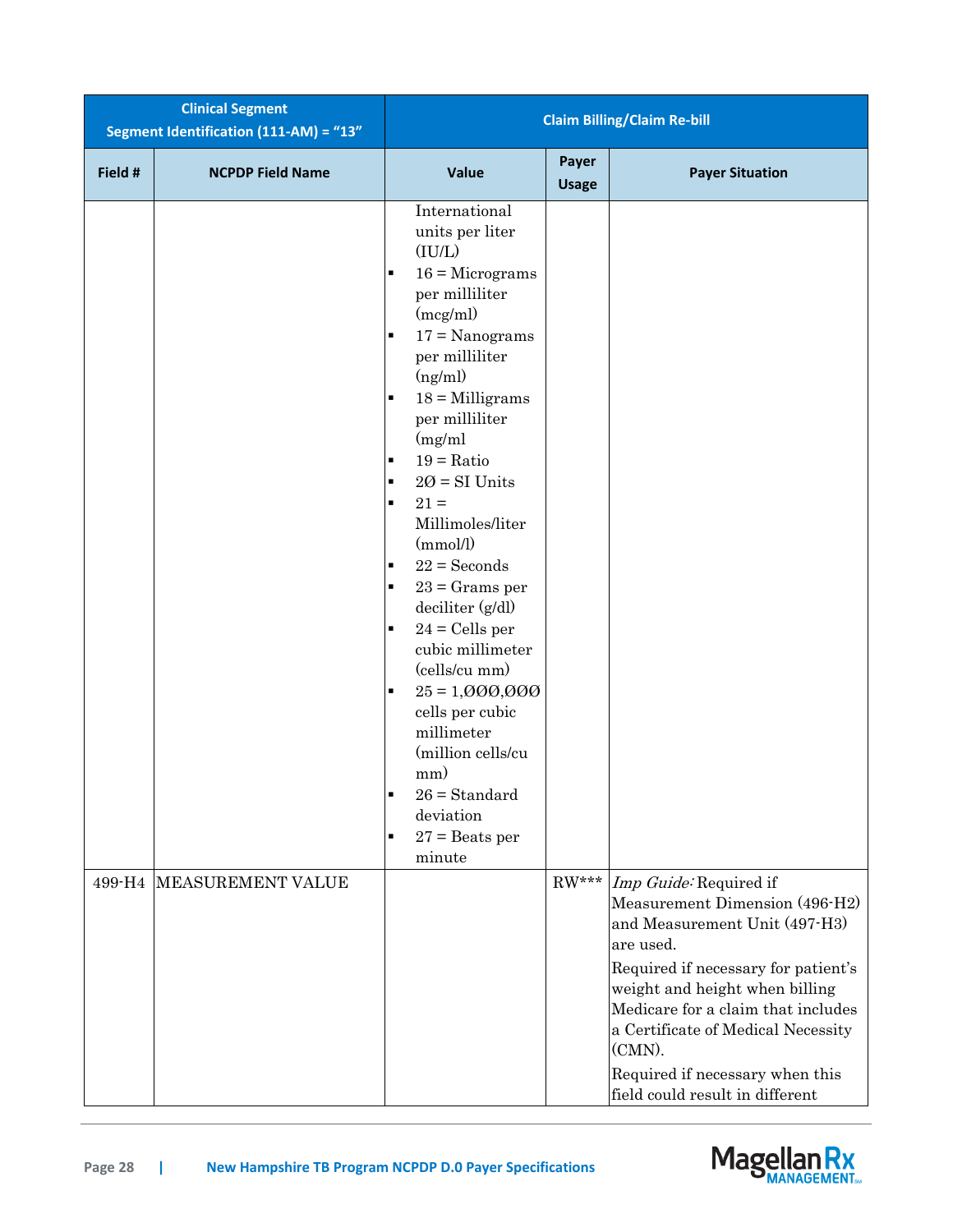| <b>Clinical Segment</b><br>Segment Identification (111-AM) = "13" |                         | <b>Claim Billing/Claim Re-bill</b> |                       |                                                                                                               |  |
|-------------------------------------------------------------------|-------------------------|------------------------------------|-----------------------|---------------------------------------------------------------------------------------------------------------|--|
| Field #                                                           | <b>NCPDP Field Name</b> | Value                              | Payer<br><b>Usage</b> | <b>Payer Situation</b>                                                                                        |  |
|                                                                   |                         |                                    |                       | coverage and/or drug utilization<br>review outcome.<br><i>Payer Requirement:</i> Same as <i>Imp</i><br>Guide. |  |

**\*\*End of Request Claim Billing/Claim Re-bill (B1/B3) Payer Sheet\*\***

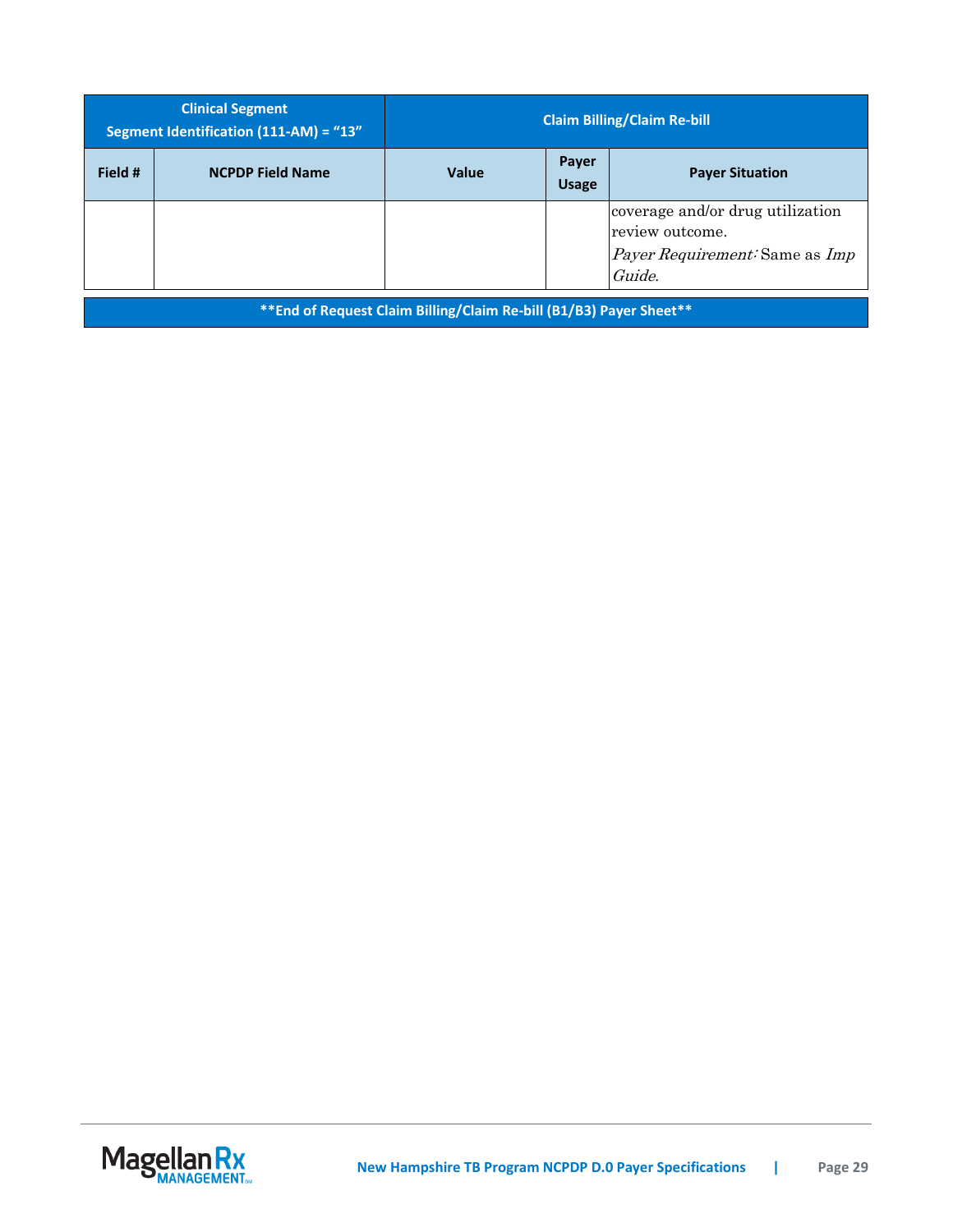# **Response Claim Billing/Claim Re-bill Payer Sheet**

### **Claim Billing/Claim Re-bill Accepted/Paid (or Duplicate of Paid) Response**

### **\*\*Start of Response Claim Billing/Claim Re-bill (B1/B3) Payer Sheet \*\***

#### *General Information*

| <b>Payer Name:</b> New Hampshire TB                 |                    |                        |
|-----------------------------------------------------|--------------------|------------------------|
| Plan Name/Group Name: New Hampshire TB/Tuberculosis | <b>BIN: 009513</b> | <b>PCN:</b> P079006482 |

# **Claim Billing/Claim Re-bill Paid (Or Duplicate of Paid) Response**

The following lists the segments and fields in a Claim Billing or Claim Re-bill response (Paid or Duplicate of Paid) Transaction for the NCPDP Telecommunication Standard Implementation Guide Version D.Ø.

| <b>Response Transaction Header Segment</b><br><b>Questions</b> |                                                | <b>Check</b>                                                                                                                                                                  | <b>Claim Billing/Claim Re-bill</b><br><b>Accepted/Paid (or Duplicate of Paid)</b><br><b>If Situational, Payer Situation</b> |                        |  |  |
|----------------------------------------------------------------|------------------------------------------------|-------------------------------------------------------------------------------------------------------------------------------------------------------------------------------|-----------------------------------------------------------------------------------------------------------------------------|------------------------|--|--|
|                                                                | This Segment is always sent                    | X                                                                                                                                                                             |                                                                                                                             |                        |  |  |
|                                                                | <b>Response Transaction Header Segment</b>     |                                                                                                                                                                               | <b>Claim Billing/Claim Re-bill</b><br><b>Accepted/Paid (or Duplicate of Paid)</b>                                           |                        |  |  |
| Field #                                                        | <b>NCPDP Field Name</b>                        | <b>Value</b>                                                                                                                                                                  | Payer<br><b>Usage</b>                                                                                                       | <b>Payer Situation</b> |  |  |
| $102-A2$                                                       | <b>VERSION/RELEASE</b><br><b>NUMBER</b>        | DØ                                                                                                                                                                            | M                                                                                                                           |                        |  |  |
|                                                                | 103-A3 TRANSACTION CODE                        | <b>B1</b> , <b>B3</b>                                                                                                                                                         | M                                                                                                                           |                        |  |  |
| $109 - A9$                                                     | TRANSACTION COUNT                              | $\blacksquare$<br>$Q1 = One$<br>occurrence<br>$Q2 = Two$<br>٠<br>occurrences<br>$Q3$ = Three<br>$\blacksquare$<br>occurrences<br>$Q4 = Four$<br>$\blacksquare$<br>occurrences | M                                                                                                                           |                        |  |  |
| 501-F1                                                         | <b>HEADER RESPONSE</b><br><b>STATUS</b>        | $A = Accepted$<br>$\blacksquare$                                                                                                                                              | M                                                                                                                           |                        |  |  |
| 202-B <sub>2</sub>                                             | <b>SERVICE PROVIDER ID</b><br><b>QUALIFIER</b> | $Q1$ = National<br>$\blacksquare$<br>Provider<br>Identifier (NPI)                                                                                                             | M                                                                                                                           |                        |  |  |
| 201-B1                                                         | <b>SERVICE PROVIDER ID</b>                     | <b>NPI</b>                                                                                                                                                                    | $\mathbf{M}$                                                                                                                |                        |  |  |

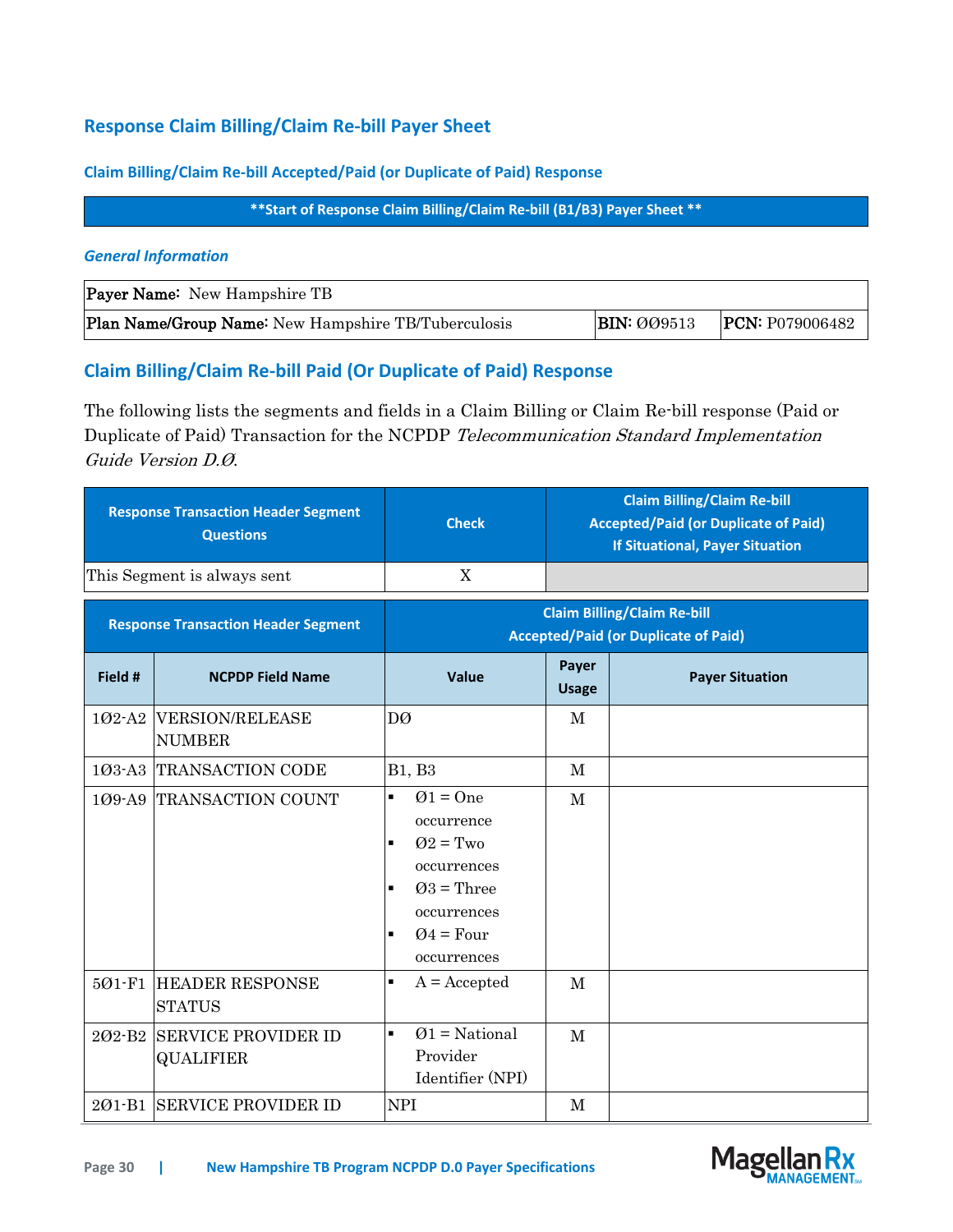| <b>Response Transaction Header Segment</b> |                             | <b>Claim Billing/Claim Re-bill</b><br><b>Accepted/Paid (or Duplicate of Paid)</b> |                                                                                                                             |                        |  |  |
|--------------------------------------------|-----------------------------|-----------------------------------------------------------------------------------|-----------------------------------------------------------------------------------------------------------------------------|------------------------|--|--|
| Field #                                    | <b>NCPDP Field Name</b>     | Value                                                                             | Payer<br><b>Usage</b>                                                                                                       | <b>Payer Situation</b> |  |  |
|                                            | 401-D1 DATE OF SERVICE      | Format $=$<br>CCYYMMDD                                                            | M                                                                                                                           |                        |  |  |
| <b>Response Message Segment Questions</b>  |                             | <b>Check</b>                                                                      | <b>Claim Billing/Claim Re-bill</b><br><b>Accepted/Paid (or Duplicate of Paid)</b><br><b>If Situational, Payer Situation</b> |                        |  |  |
|                                            | This Segment is always sent |                                                                                   |                                                                                                                             |                        |  |  |

| <b>Response Message Segment</b><br>Segment Identification (111-AM) = "2Ø" |                         |       |                       | <b>Claim Billing/Claim Re-bill</b><br><b>Accepted/Paid (or Duplicate of Paid)</b>                                                     |
|---------------------------------------------------------------------------|-------------------------|-------|-----------------------|---------------------------------------------------------------------------------------------------------------------------------------|
| Field #                                                                   | <b>NCPDP Field Name</b> | Value | Payer<br><b>Usage</b> | <b>Payer Situation</b>                                                                                                                |
|                                                                           | 504-F4 IMESSAGE         |       | <b>RW</b>             | <i>Imp Guide:</i> Required if text is<br>needed for clarification or detail.<br><i>Payer Requirement:</i> Same as <i>Imp</i><br>Guide |
|                                                                           |                         |       |                       |                                                                                                                                       |

This Segment is situational X

| <b>Response Insurance Segment Questions</b> | <b>Check</b> | <b>Claim Billing/Claim Re-bill</b><br><b>Accepted/Paid (or Duplicate of Paid)</b><br><b>If Situational, Payer Situation</b> |
|---------------------------------------------|--------------|-----------------------------------------------------------------------------------------------------------------------------|
| This Segment is always sent                 |              |                                                                                                                             |
| This Segment is situational                 |              |                                                                                                                             |

| <b>Response Insurance Segment</b><br>Segment Identification (111-AM) = "25" |                         | <b>Claim Billing/Claim Re-bill</b><br><b>Accepted/Paid (or Duplicate of Paid)</b> |                       |                                                                                                                                                                                                                                                                                                                  |
|-----------------------------------------------------------------------------|-------------------------|-----------------------------------------------------------------------------------|-----------------------|------------------------------------------------------------------------------------------------------------------------------------------------------------------------------------------------------------------------------------------------------------------------------------------------------------------|
| Field #                                                                     | <b>NCPDP Field Name</b> | <b>Value</b>                                                                      | Payer<br><b>Usage</b> | <b>Payer Situation</b>                                                                                                                                                                                                                                                                                           |
| 301-C1                                                                      | <b>IGROUP ID</b>        | TВ                                                                                | R                     | Imp Guide: Required if needed to<br>identify the actual cardholder or<br>employer group, to identify<br>appropriate group number, when<br>available.<br>Required to identify the actual<br>group that was used when multiple<br>group coverages exist.<br><i>Payer Requirement:</i> Same as <i>Imp</i><br>Guide. |

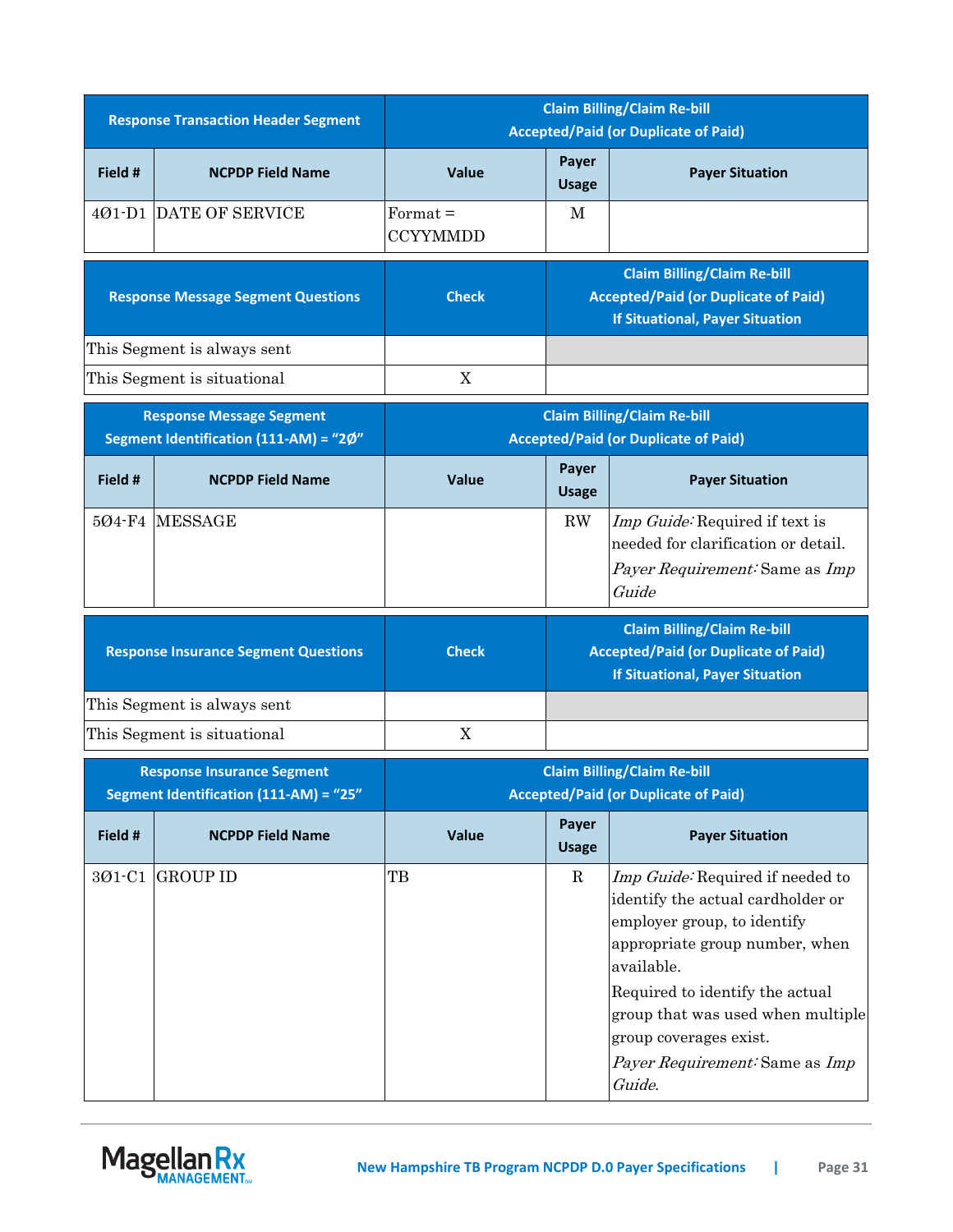| <b>Response Insurance Segment</b><br>Segment Identification (111-AM) = "25" |                                           |                        |                        | <b>Claim Billing/Claim Re-bill</b><br><b>Accepted/Paid (or Duplicate of Paid)</b>                                                                                                                                                                                                                                                                          |
|-----------------------------------------------------------------------------|-------------------------------------------|------------------------|------------------------|------------------------------------------------------------------------------------------------------------------------------------------------------------------------------------------------------------------------------------------------------------------------------------------------------------------------------------------------------------|
| Field #                                                                     | <b>NCPDP Field Name</b>                   | Value                  | Payer<br><b>Usage</b>  | <b>Payer Situation</b>                                                                                                                                                                                                                                                                                                                                     |
| 545-2F                                                                      | <b>NETWORK</b><br>REIMBURSEMENT ID        |                        | $\mathbf{R}\mathbf{W}$ | Imp Guide: Required if needed to<br>identify the network for the<br>covered member.<br>Payer Requirement: Required if<br>needed to identify the actual<br>Network Reimbursement ID, when<br>applicable and/or available.<br>Required to identify the actual<br>Network Reimbursement ID that<br>was used when multiple Network<br>Reimbursement IDs exist. |
| 568-J7                                                                      | PAYER ID QUALIFIER                        |                        | RW                     | Imp Guide: Required if Payer ID<br>$(569-J8)$ is used.<br>Payer Requirement: Same as Imp<br>Guide.                                                                                                                                                                                                                                                         |
| 569-J8                                                                      | PAYER ID                                  |                        | RW                     | Imp Guide: Required to identify<br>the ID of the payer responding.<br>Payer Requirement: Same as Imp<br>Guide.                                                                                                                                                                                                                                             |
| 302-C2                                                                      | <b>CARDHOLDER ID</b>                      | Soundex<br>code/number | $\mathbf R$            | Imp Guide: Required if the<br>identification to be used in future<br>transactions is different than what<br>was submitted on the request.<br>Payer Requirement: Same as Imp<br>Guide.                                                                                                                                                                      |
|                                                                             | <b>Response Patient Segment Questions</b> | <b>Check</b>           |                        | <b>Claim Billing/Claim Re-bill</b><br><b>Accepted/Paid (or Duplicate of Paid)</b><br><b>If Situational, Payer Situation</b>                                                                                                                                                                                                                                |
|                                                                             | This Segment is always sent               |                        |                        |                                                                                                                                                                                                                                                                                                                                                            |
|                                                                             | This Segment is situational               | X                      |                        | Required for B1 and B3 transactions                                                                                                                                                                                                                                                                                                                        |

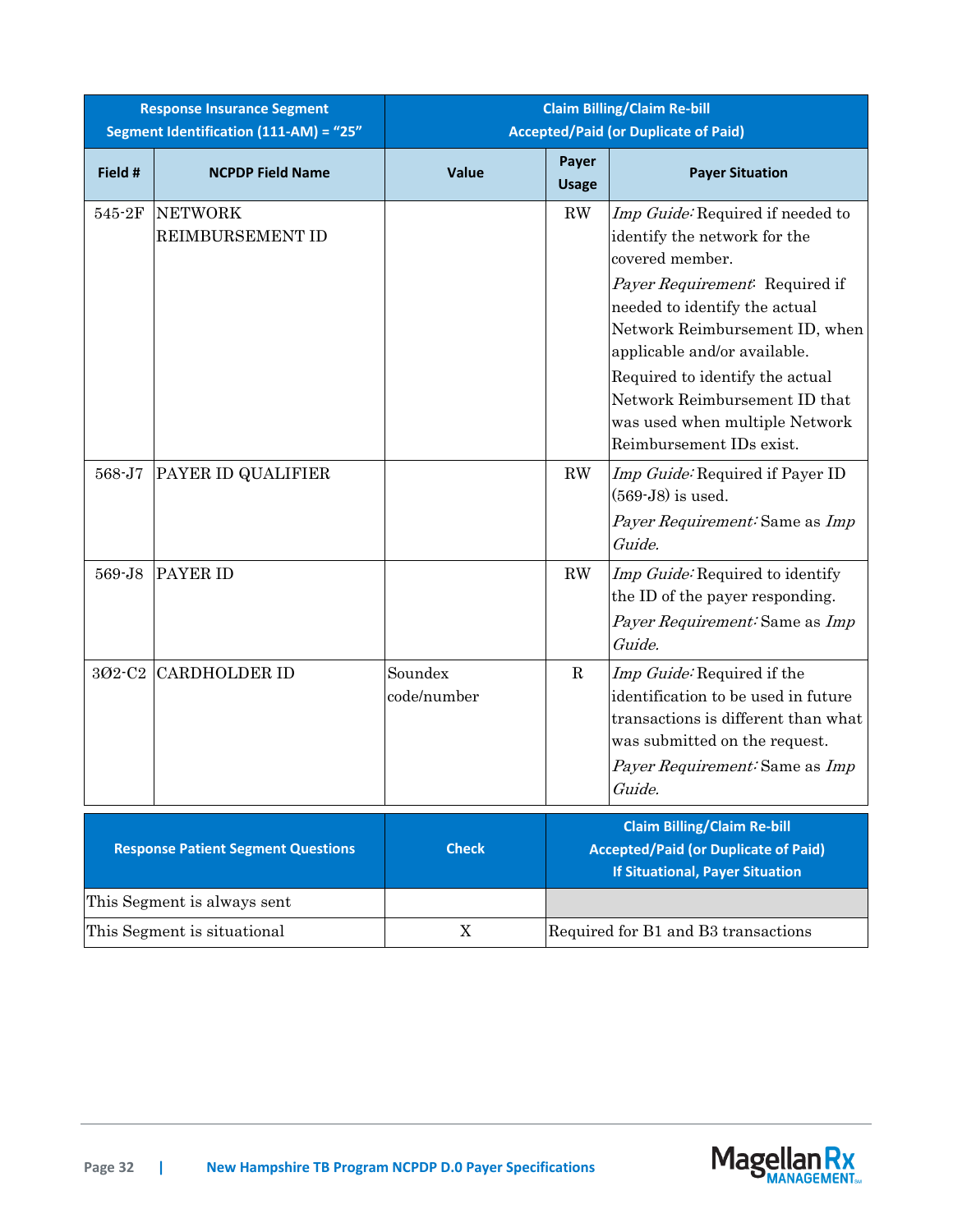| <b>Response Patient Segment</b><br>Segment Identification (111-AM) = "29" |                                          | <b>Claim Billing/Claim Re-bill</b><br><b>Accepted/Paid (or Duplicate of Paid)</b> |                       |                                                                                                                             |
|---------------------------------------------------------------------------|------------------------------------------|-----------------------------------------------------------------------------------|-----------------------|-----------------------------------------------------------------------------------------------------------------------------|
| Field #                                                                   | <b>NCPDP Field Name</b>                  | <b>Value</b>                                                                      | Payer<br><b>Usage</b> | <b>Payer Situation</b>                                                                                                      |
|                                                                           | 31Ø-CA PATIENT FIRST NAME                |                                                                                   | R                     | <i>Imp Guide</i> : Required if known.<br><i>Payer Requirement:</i> Required for<br>patient name validation.                 |
| 311-CB                                                                    | PATIENT LAST NAME                        |                                                                                   | R                     | <i>Imp Guide</i> : Required if known.<br><i>Payer Requirement:</i> Required for<br>patient name validation.                 |
|                                                                           | 304-C4 DATE OF BIRTH                     |                                                                                   | $\rm RW$              | <i>Imp Guide:</i> Required if known.<br><i>Payer Requirement:</i> Not Currently<br>required for claim submission.           |
|                                                                           | <b>Response Status Segment Questions</b> | <b>Check</b>                                                                      |                       | <b>Claim Billing/Claim Re-bill</b><br><b>Accepted/Paid (or Duplicate of Paid)</b><br><b>If Situational, Payer Situation</b> |
|                                                                           | This Segment is always sent              | X                                                                                 |                       |                                                                                                                             |

| <b>Response Status Segment</b><br>Segment Identification (111-AM) = "21" |                                                           |        |                                          |                       | <b>Claim Billing/Claim Re-bill</b><br><b>Accepted/Paid (or Duplicate of Paid)</b>                                                                                                                                               |
|--------------------------------------------------------------------------|-----------------------------------------------------------|--------|------------------------------------------|-----------------------|---------------------------------------------------------------------------------------------------------------------------------------------------------------------------------------------------------------------------------|
| Field #                                                                  | <b>NCPDP Field Name</b>                                   |        | Value                                    | Payer<br><b>Usage</b> | <b>Payer Situation</b>                                                                                                                                                                                                          |
| 112-AN                                                                   | <b>TRANSACTION RESPONSE</b><br><b>STATUS</b>              | ٠<br>٠ | $P =$ Paid<br>$D =$ Duplicate of<br>Paid | M                     |                                                                                                                                                                                                                                 |
| $503-F3$                                                                 | AUTHORIZATION NUMBER                                      |        |                                          | RW                    | Imp Guide: Required if needed to<br>identify the transaction.<br>Payer Requirement: Same as Imp<br>Guide.                                                                                                                       |
| $547 - 5F$                                                               | APPROVED MESSAGE CODE Maximum count of 5.<br><b>COUNT</b> |        |                                          | $RW***$               | <i>Imp Guide:</i> Required if Approved<br>Message Code (548-6F) is used.<br><i>Payer Requirement:</i> Same as <i>Imp</i><br>Guide.                                                                                              |
| 548-6F                                                                   | APPROVED MESSAGE CODE                                     |        |                                          | $RW***$               | Imp Guide: Required if Approved<br>Message Code Count (547-5F) is<br>used and the sender needs to<br>communicate additional follow up<br>for a potential opportunity.<br><i>Payer Requirement:</i> Same as <i>Imp</i><br>Guide. |

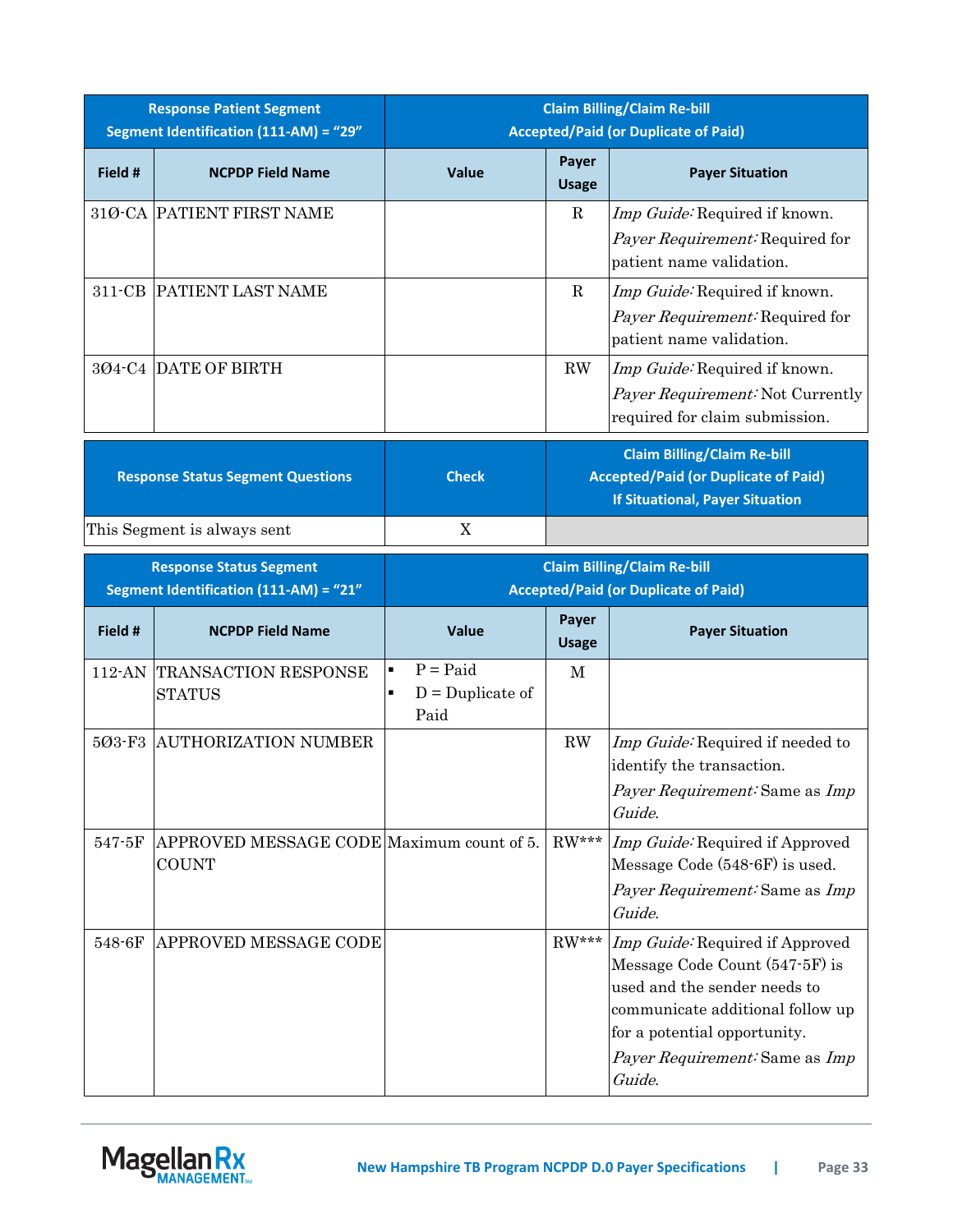| <b>Response Status Segment</b><br>Segment Identification (111-AM) = "21" |                                                                      | <b>Claim Billing/Claim Re-bill</b><br><b>Accepted/Paid (or Duplicate of Paid)</b> |                        |                                                                                                                                                                                                                                                                                                                                        |
|--------------------------------------------------------------------------|----------------------------------------------------------------------|-----------------------------------------------------------------------------------|------------------------|----------------------------------------------------------------------------------------------------------------------------------------------------------------------------------------------------------------------------------------------------------------------------------------------------------------------------------------|
| Field #                                                                  | <b>NCPDP Field Name</b>                                              | <b>Value</b>                                                                      | Payer<br><b>Usage</b>  | <b>Payer Situation</b>                                                                                                                                                                                                                                                                                                                 |
| 13Ø-UF                                                                   | <b>ADDITIONAL MESSAGE</b><br><b>INFORMATION COUNT</b>                | Maximum count of<br>25.                                                           | RW                     | Imp Guide: Required if Additional<br>Message Information (526-FQ) is<br>used.<br>Payer Requirement: Same as Imp<br>Guide.                                                                                                                                                                                                              |
|                                                                          | 132-UH ADDITIONAL MESSAGE<br><b>INFORMATION QUALIFIER</b>            |                                                                                   | RW                     | Imp Guide: Required if Additional<br>Message Information (526-FQ) is<br>used.<br>Payer Requirement: Same as Imp<br>Guide.                                                                                                                                                                                                              |
| 526-FQ                                                                   | <b>ADDITIONAL MESSAGE</b><br><b>INFORMATION</b>                      |                                                                                   | RW                     | Imp Guide: Required when<br>additional text is needed for<br>clarification or detail.<br>Payer Requirement: Same as Imp<br>Guide.                                                                                                                                                                                                      |
|                                                                          | 131-UG ADDITIONAL MESSAGE<br><b>INFORMATION</b><br><b>CONTINUITY</b> |                                                                                   | RW                     | Imp Guide: Required if and only if<br>current repetition of Additional<br>Message Information (526-FQ) is<br>used, another populated repetition<br>of Additional Message Information<br>(526-FQ) follows it, and the text of<br>the following message is a<br>continuation of the current.<br>Payer Requirement: Same as Imp<br>Guide. |
| 549-7F                                                                   | <b>HELP DESK PHONE</b><br><b>NUMBER QUALIFIER</b>                    |                                                                                   | $\mathbf{R}\mathbf{W}$ | Imp Guide: Required if Help Desk<br>Phone Number (550-8F) is used.<br>Payer Requirement: Same as Imp<br>Guide.                                                                                                                                                                                                                         |
| 55Ø-8F                                                                   | <b>HELP DESK PHONE</b><br><b>NUMBER</b>                              |                                                                                   | RW                     | Imp Guide: Required if needed to<br>provide a support telephone<br>number to the receiver.<br>Payer Requirement: Same as Imp<br>Guide.                                                                                                                                                                                                 |

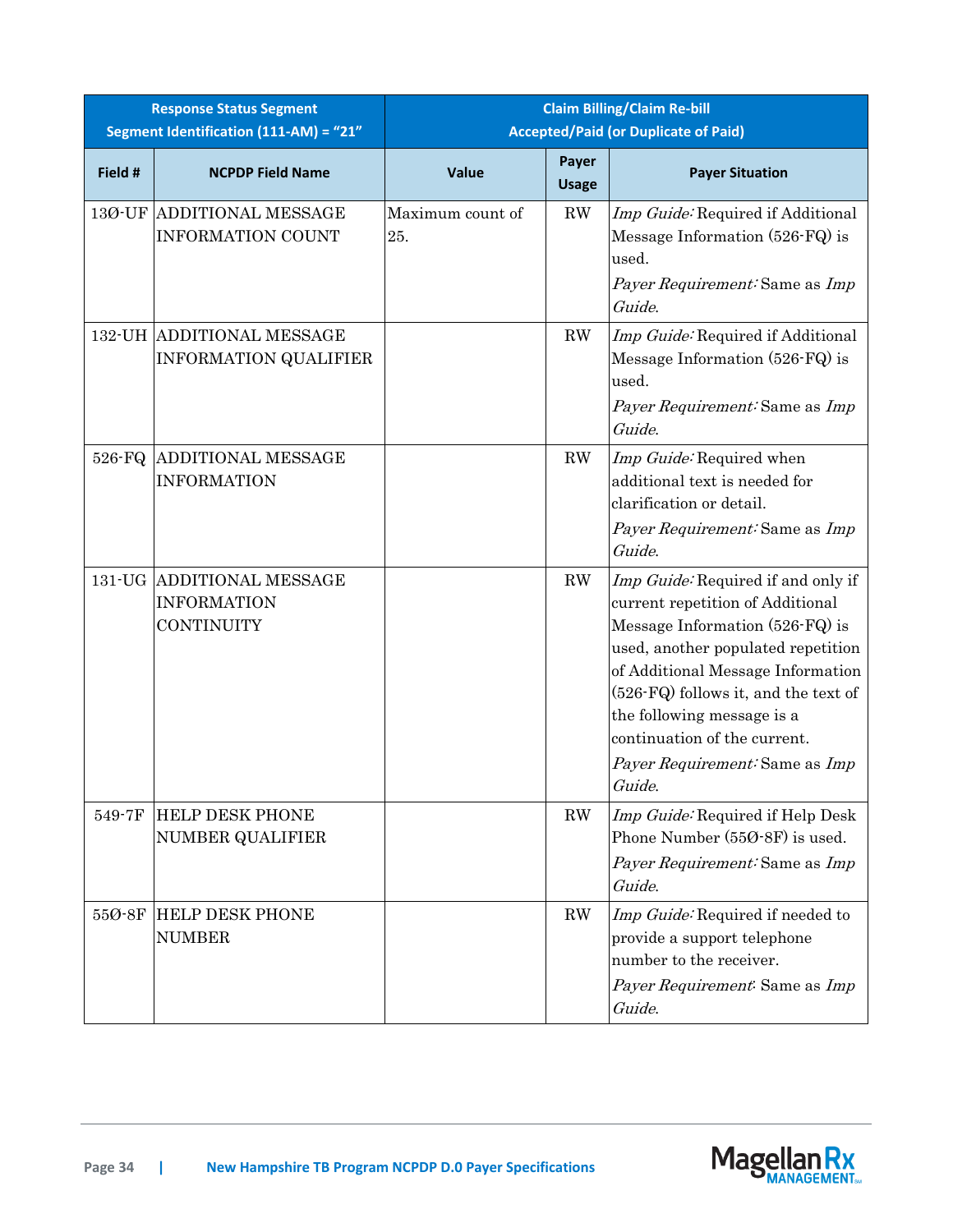| <b>Response Claim Segment Questions</b>                                 |                                                                           | <b>Check</b>             |                       | <b>Claim Billing/Claim Re-bill</b><br><b>Accepted/Paid (or Duplicate of Paid)</b><br><b>If Situational, Payer Situation</b>                                               |
|-------------------------------------------------------------------------|---------------------------------------------------------------------------|--------------------------|-----------------------|---------------------------------------------------------------------------------------------------------------------------------------------------------------------------|
| This Segment is always sent                                             |                                                                           | X                        |                       |                                                                                                                                                                           |
| <b>Response Claim Segment</b><br>Segment Identification (111-AM) = "22" |                                                                           |                          |                       | <b>Claim Billing/Claim Re-bill</b><br><b>Accepted/Paid (or Duplicate of Paid)</b>                                                                                         |
| Field #                                                                 | <b>NCPDP Field Name</b>                                                   | Value                    | Payer<br><b>Usage</b> | <b>Payer Situation</b>                                                                                                                                                    |
|                                                                         | 455-EM PRESCRIPTION/SERVICE<br>REFERENCE NUMBER<br><b>QUALIFIER</b>       | $1 = Rx \times B$ illing | M                     | Imp Guide: For Transaction Code<br>of "B1," in the Response Claim<br>Segment, the Prescription/Service<br>Reference Number Qualifier (455-<br>$EM$ ) is "1" (Rx Billing). |
|                                                                         | 402-D2 PRESCRIPTION/SERVICE<br>REFERENCE NUMBER                           |                          | M                     |                                                                                                                                                                           |
|                                                                         | <b>Response Pricing Segment Questions</b>                                 | <b>Check</b>             |                       | <b>Claim Billing/Claim Re-bill</b><br><b>Accepted/Paid (or Duplicate of Paid)</b><br><b>If Situational, Payer Situation</b>                                               |
|                                                                         | This Segment is always sent                                               | X                        |                       |                                                                                                                                                                           |
|                                                                         |                                                                           |                          |                       |                                                                                                                                                                           |
|                                                                         | <b>Response Pricing Segment</b><br>Segment Identification (111-AM) = "23" |                          |                       | <b>Claim Billing/Claim Re-bill</b><br><b>Accepted/Paid (or Duplicate of Paid)</b>                                                                                         |
| Field #                                                                 | <b>NCPDP Field Name</b>                                                   | <b>Value</b>             | Payer<br><b>Usage</b> | <b>Payer Situation</b>                                                                                                                                                    |
|                                                                         | 505-F5 PATIENT PAY AMOUNT                                                 |                          | $\mathbf R$           |                                                                                                                                                                           |
|                                                                         | 506-F6 INGREDIENT COST PAID                                               |                          | $\mathbf R$           |                                                                                                                                                                           |
|                                                                         | 507-F7 DISPENSING FEE PAID                                                |                          | $\rm RW$              | Imp Guide: Required if this value<br>is used to arrive at the final<br>reimbursement.<br>Payer Requirement: Same as Imp<br>Guide.                                         |
| 563-J2                                                                  | OTHER AMOUNT PAID<br><b>COUNT</b>                                         | Maximum count of 3.      | RW                    | Imp Guide: Required if Other<br>Amount Paid (565-J4) is used.<br>Payer Requirement: Same as Imp<br>Guide.                                                                 |

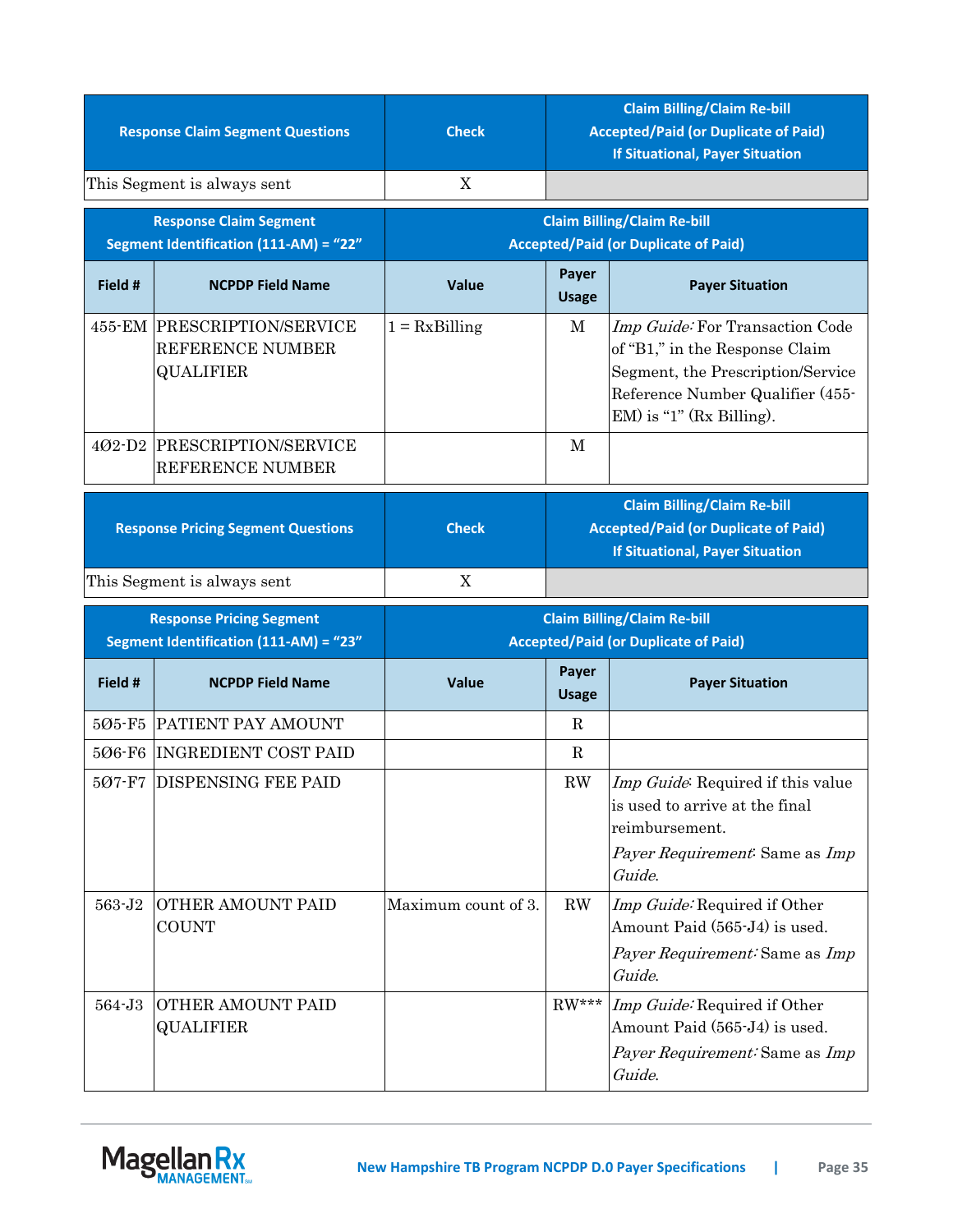|            | <b>Response Pricing Segment</b><br>Segment Identification (111-AM) = "23" |              |                       | <b>Claim Billing/Claim Re-bill</b><br><b>Accepted/Paid (or Duplicate of Paid)</b>                                                                                                                                                                                                                               |
|------------|---------------------------------------------------------------------------|--------------|-----------------------|-----------------------------------------------------------------------------------------------------------------------------------------------------------------------------------------------------------------------------------------------------------------------------------------------------------------|
| Field #    | <b>NCPDP Field Name</b>                                                   | <b>Value</b> | Payer<br><b>Usage</b> | <b>Payer Situation</b>                                                                                                                                                                                                                                                                                          |
| 565-J4     | OTHER AMOUNT PAID                                                         |              | $RW***$               | Imp Guide: Required if this value<br>is used to arrive at the final<br>reimbursement.<br>Required if Other Amount Claimed<br>Submitted (480-H9) is greater<br>than zero $(\emptyset)$ .<br>Payer Requirement: Same as Imp<br>Guide.                                                                             |
| $566 - J5$ | OTHER PAYER AMOUNT<br><b>RECOGNIZED</b>                                   |              | RW                    | Imp Guide: Required if this value<br>is used to arrive at the final<br>reimbursement.<br>Required if Other Payer Amount<br>Paid $(431-DV)$ is greater than zero<br>$\left(\emptyset\right)$ and Coordination of<br>Benefits/Other Payments Segment<br>is supported.<br>Payer Requirement: Same as Imp<br>Guide. |
| 509-F9     | <b>TOTAL AMOUNT PAID</b>                                                  |              | $\mathbf R$           |                                                                                                                                                                                                                                                                                                                 |
|            | 522-FM BASIS OF<br><b>REIMBURSEMENT</b><br><b>DETERMINATION</b>           |              | RW                    | Imp Guide: Required if Ingredient<br>Cost Paid $(506-F6)$ is greater than<br>zero $(\emptyset)$ .<br>Required if Basis of Cost<br>Determination (432-DN) is<br>submitted on billing.<br>Payer Requirement: Same as Imp<br>Guide.                                                                                |
| 512-FC     | <b>ACCUMULATED</b><br><b>DEDUCTIBLE AMOUNT</b>                            |              | RW                    | Imp Guide: Provided for<br>informational purposes only.<br>Payer Requirement: Same as Imp<br>Guide.                                                                                                                                                                                                             |
| 513-FD     | REMAINING DEDUCTIBLE<br>AMOUNT                                            |              | RW                    | Imp Guide: Provided for<br>informational purposes only.<br>Payer Requirement: Same as Imp<br>Guide.                                                                                                                                                                                                             |

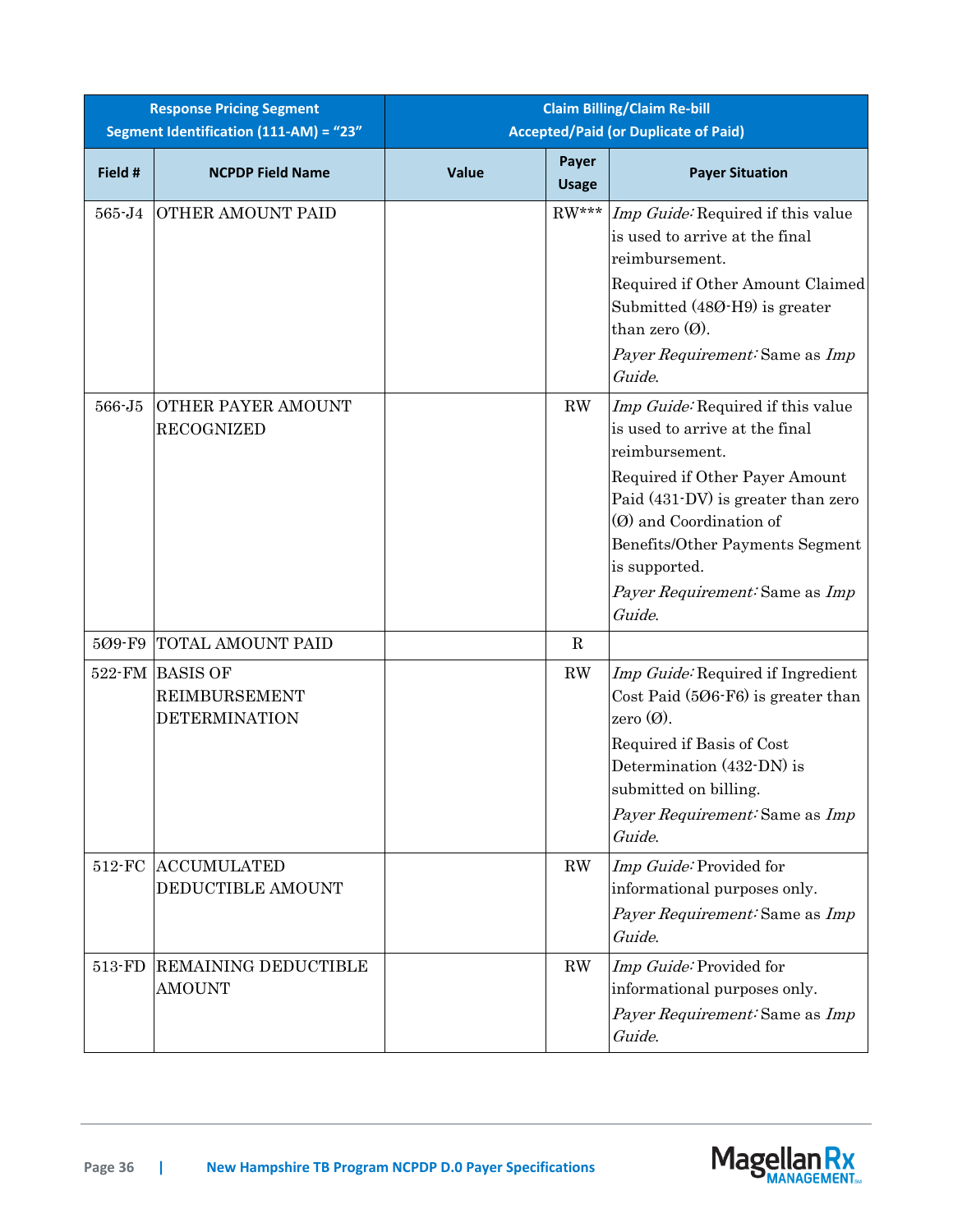| <b>Response Pricing Segment</b><br>Segment Identification (111-AM) = "23" |                                                        | <b>Claim Billing/Claim Re-bill</b><br><b>Accepted/Paid (or Duplicate of Paid)</b> |                        |                                                                                                                                                                                        |
|---------------------------------------------------------------------------|--------------------------------------------------------|-----------------------------------------------------------------------------------|------------------------|----------------------------------------------------------------------------------------------------------------------------------------------------------------------------------------|
| Field #                                                                   | <b>NCPDP Field Name</b>                                | <b>Value</b>                                                                      | Payer<br><b>Usage</b>  | <b>Payer Situation</b>                                                                                                                                                                 |
| 514-FE                                                                    | <b>REMAINING BENEFIT</b><br><b>AMOUNT</b>              |                                                                                   | RW                     | Imp Guide: Provided for<br>informational purposes only.<br>Payer Requirement: Same as Imp<br>Guide.                                                                                    |
|                                                                           | 517-FH AMOUNT APPLIED TO<br>PERIODIC DEDUCTIBLE        |                                                                                   | RW                     | Imp Guide: Required if Patient<br>Pay Amount (505-F5) includes<br>deductible.<br>Payer Requirement: Same as Imp<br>Guide.                                                              |
| 518-FI                                                                    | <b>AMOUNT OF COPAY</b>                                 |                                                                                   | RW                     | Imp Guide: Required if Patient<br>Pay Amount (505-F5) includes co-<br>pay as patient financial<br>responsibility.<br>Payer Requirement: Same as Imp<br>Guide.                          |
|                                                                           | 520-FK AMOUNT EXCEEDING<br>PERIODIC BENEFIT<br>MAXIMUM |                                                                                   | $\mathbf{R}\mathbf{W}$ | Imp Guide: Required if Patient<br>Pay Amount (505-F5) includes<br>amount exceeding periodic benefit<br>maximum.<br>Payer Requirement: Same as Imp<br>Guide.                            |
|                                                                           | 346-HH BASIS OF CALCULATION -<br><b>DISPENSING FEE</b> |                                                                                   | RW                     | Imp Guide: Required if Dispensing<br>Status (343-HD) on submission is<br>"P" (Partial Fill) or "C"<br>(Completion of Partial Fill).<br>Payer Requirement: Same as Imp<br>Guide.        |
| 347-HJ                                                                    | <b>BASIS OF CALCULATION -</b><br>COPAY                 |                                                                                   | RW                     | <i>Imp Guide:</i> Required if Dispensing<br>Status (343-HD) on submission is<br>"P" (Partial Fill) or "C"<br>(Completion of Partial Fill).<br>Payer Requirement: Same as Imp<br>Guide. |

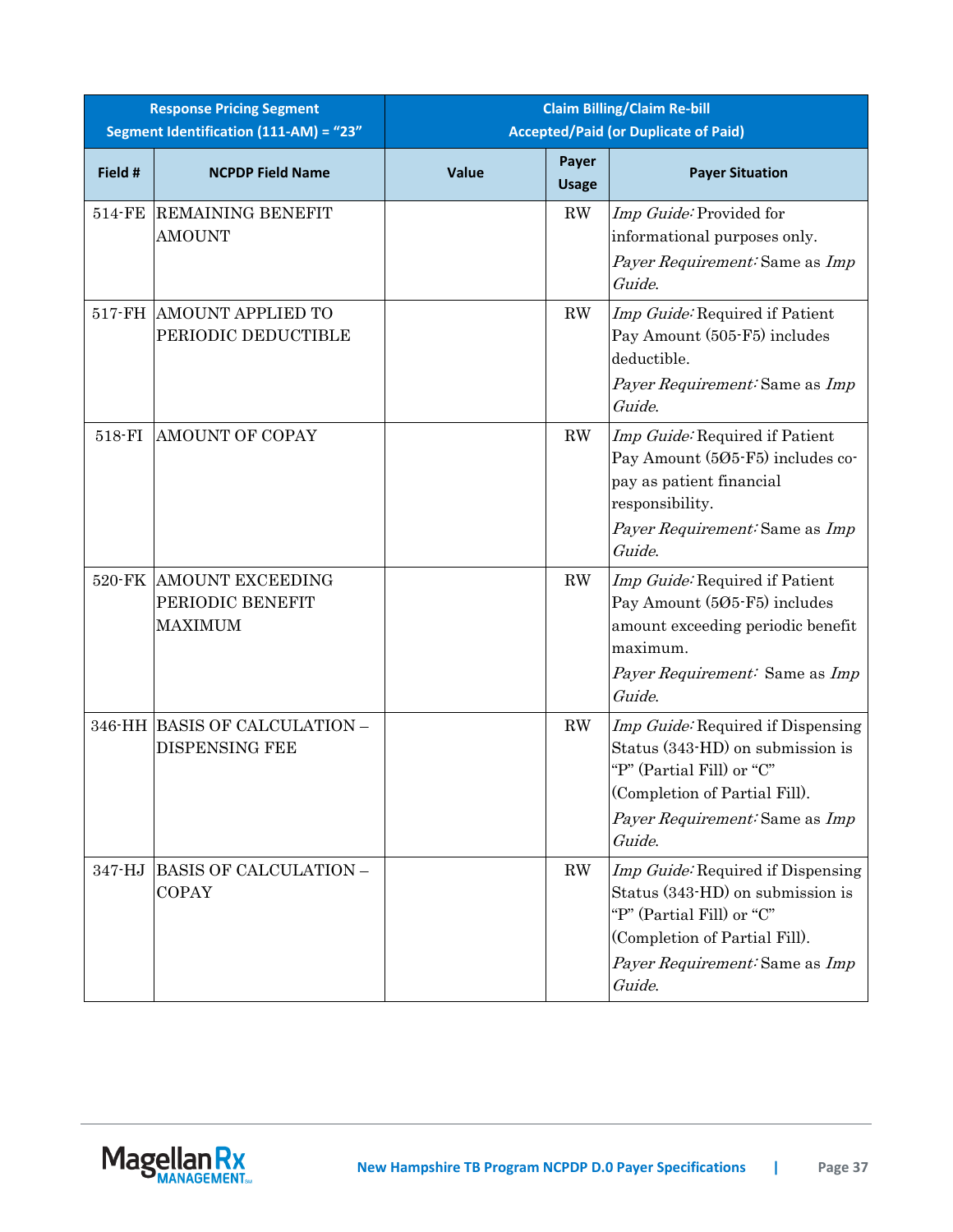| <b>Response Pricing Segment</b><br>Segment Identification (111-AM) = "23" |                                                                           |                                                                                   |                        | <b>Claim Billing/Claim Re-bill</b><br><b>Accepted/Paid (or Duplicate of Paid)</b>                                                                                               |
|---------------------------------------------------------------------------|---------------------------------------------------------------------------|-----------------------------------------------------------------------------------|------------------------|---------------------------------------------------------------------------------------------------------------------------------------------------------------------------------|
| Field #                                                                   | <b>NCPDP Field Name</b>                                                   | Value                                                                             | Payer<br><b>Usage</b>  | <b>Payer Situation</b>                                                                                                                                                          |
| 572-4U                                                                    | <b>AMOUNT OF</b><br>COINSURANCE                                           |                                                                                   | $\mathbf{RW}$          | Imp Guide: Required if Patient<br>Pay Amount (505-F5) includes<br>coinsurance as patient financial<br>responsibility.<br>Payer Requirement: Same as Imp<br>Guide.               |
| 573-4V                                                                    | <b>BASIS OF CALCULATION-</b><br>COINSURANCE                               |                                                                                   | RW                     | Imp Guide: Required if Dispensing<br>Status (343-HD) on submission is<br>"P" (Partial Fill) or "C"<br>(Completion of Partial Fill).<br>Payer Requirement: Same as Imp<br>Guide. |
|                                                                           | <b>Response DUR/PPS Segment Questions</b>                                 | <b>Check</b>                                                                      |                        | <b>Claim Billing/Claim Re-bill</b><br><b>Accepted/Paid (or Duplicate of Paid)</b><br><b>If Situational, Payer Situation</b>                                                     |
|                                                                           | This Segment is always sent                                               |                                                                                   |                        |                                                                                                                                                                                 |
|                                                                           | This Segment is situational                                               | X                                                                                 |                        | Required for B1 and B3 transactions if<br>there is DUR information                                                                                                              |
|                                                                           | <b>Response DUR/PPS Segment</b><br>Segment Identification (111-AM) = "24" | <b>Claim Billing/Claim Re-bill</b><br><b>Accepted/Paid (or Duplicate of Paid)</b> |                        |                                                                                                                                                                                 |
| Field #                                                                   | <b>NCPDP Field Name</b>                                                   | <b>Value</b>                                                                      | Payer<br><b>Usage</b>  | <b>Payer Situation</b>                                                                                                                                                          |
| 567-J6                                                                    | <b>DUR/PPS RESPONSE CODE</b><br><b>COUNTER</b>                            | Maximum 9<br>occurrences<br>supported.                                            | $\mathbf{R}\mathbf{W}$ | Imp Guide: Required if Reason For<br>Service Code (439-E4) is used.<br>Payer Requirement: Same as Imp<br>Guide.                                                                 |
| 439-E4                                                                    | <b>REASON FOR SERVICE</b><br>CODE                                         |                                                                                   | $RW***$                | Imp Guide: Required if utilization<br>conflict is detected.<br>Payer Requirement: Same as Imp<br>Guide.                                                                         |
| 528-FS                                                                    | <b>CLINICAL SIGNIFICANCE</b><br>CODE                                      |                                                                                   | $RW***$                | Imp Guide: Required if needed to<br>supply additional information for<br>the utilization conflict.<br>Payer Requirement: Same as Imp<br>Guide.                                  |
| 529-FT                                                                    | <b>OTHER PHARMACY</b>                                                     |                                                                                   | $RW***$                | Imp Guide: Required if needed to                                                                                                                                                |

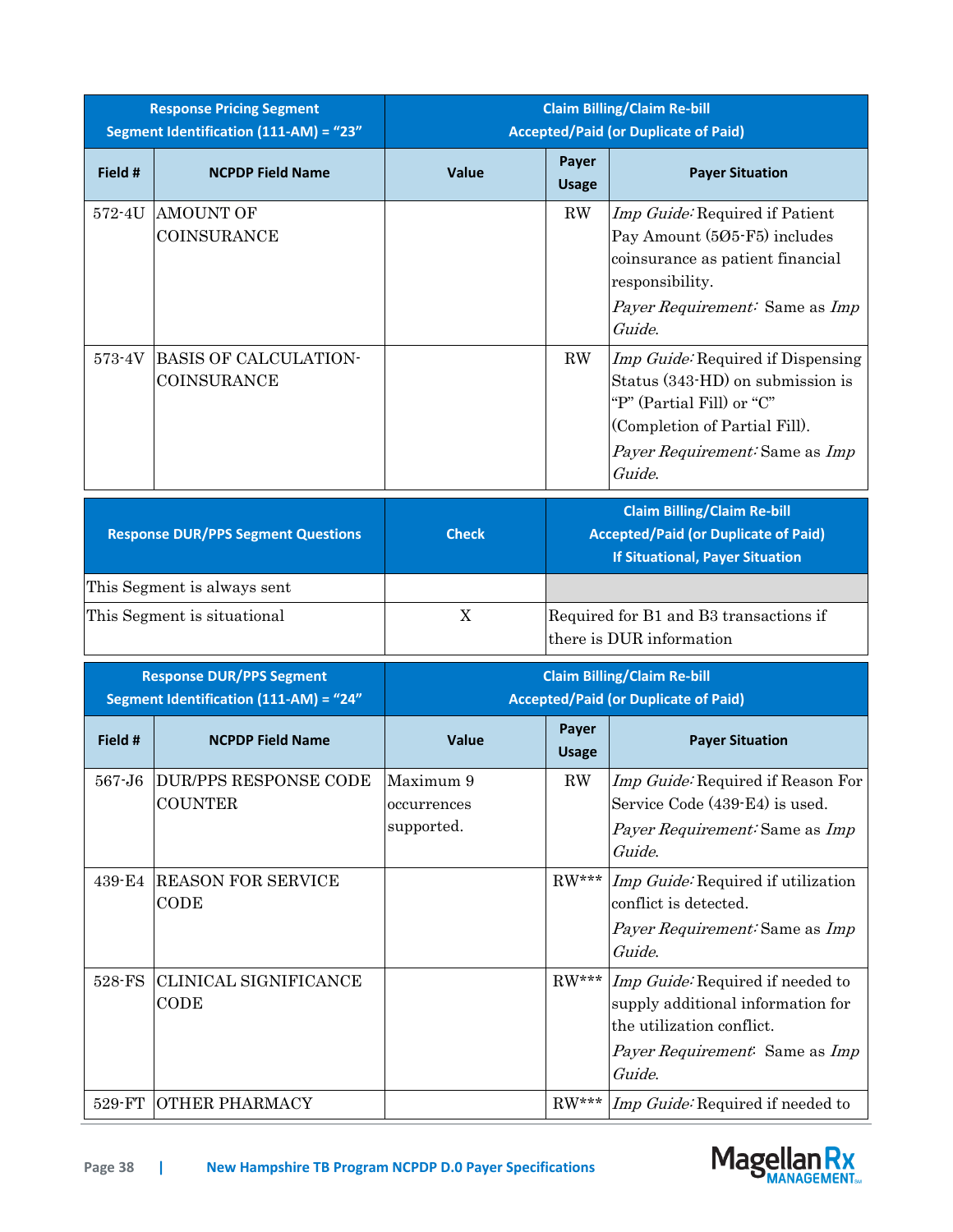|         | <b>Response DUR/PPS Segment</b><br>Segment Identification (111-AM) = "24" |                                | <b>Claim Billing/Claim Re-bill</b><br><b>Accepted/Paid (or Duplicate of Paid)</b>                                                                                                                            |
|---------|---------------------------------------------------------------------------|--------------------------------|--------------------------------------------------------------------------------------------------------------------------------------------------------------------------------------------------------------|
| Field # | <b>NCPDP Field Name</b>                                                   | Payer<br>Value<br><b>Usage</b> | <b>Payer Situation</b>                                                                                                                                                                                       |
|         | <b>INDICATOR</b>                                                          |                                | supply additional information for<br>the utilization conflict.<br>Payer Requirement: Same as Imp<br>Guide.                                                                                                   |
|         | 530-FU PREVIOUS DATE OF FILL                                              | $RW***$                        | Imp Guide: Required if needed to<br>supply additional information for<br>the utilization conflict.<br>Required if Quantity of Previous<br>Fill (531-FV) is used.<br>Payer Requirement: Same as Imp<br>Guide. |
| 531-FV  | <b>QUANTITY OF PREVIOUS</b><br><b>FILL</b>                                | $RW***$                        | Imp Guide: Required if needed to<br>supply additional information for<br>the utilization conflict.<br>Required if Previous Date of Fill<br>$(530$ -FU) is used.<br>Payer Requirement: Same as Imp<br>Guide.  |
|         | 532-FW DATABASE INDICATOR                                                 | $RW***$                        | Imp Guide: Required if needed to<br>supply additional information for<br>the utilization conflict.<br>Payer Requirement: Same as Imp<br>Guide.                                                               |
| 533-FX  | <b>OTHER PRESCRIBER</b><br><b>INDICATOR</b>                               | $RW***$                        | Imp Guide: Required if needed to<br>supply additional information for<br>the utilization conflict.<br>Payer Requirement: Same as Imp<br>Guide.                                                               |
|         | 544-FY DUR FREE TEXT MESSAGE                                              | $RW***$                        | Imp Guide: Required if needed to<br>supply additional information for<br>the utilization conflict.<br>Payer Requirement: Same as Imp<br>Guide.                                                               |
|         | 570-NS DUR ADDITIONAL TEXT                                                | $RW***$                        | Imp Guide: Required if needed to<br>supply additional information for<br>the utilization conflict.<br>Payer Requirement: Same as Imp<br>Guide.                                                               |

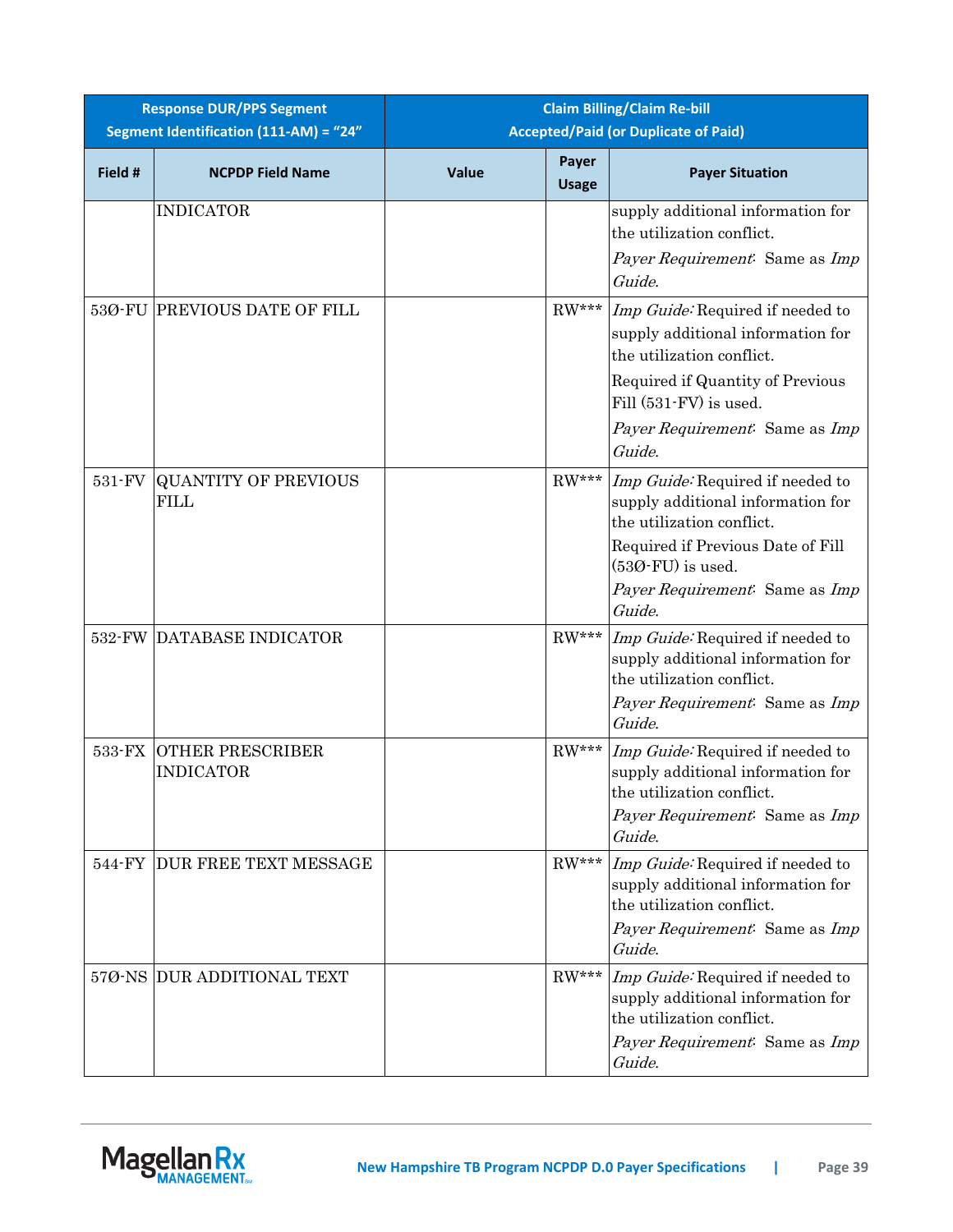# **Claim Billing/Claim Re-bill Accepted/Rejected Response**

| <b>Response Transaction Header Segment</b><br><b>Questions</b> |                                                                                                   | <b>Check</b>                                                                                                                                                                                                                  |                        | <b>Claim Billing/Claim Re-bill</b><br><b>Accepted/Rejected</b><br><b>If Situational, Payer Situation</b> |  |
|----------------------------------------------------------------|---------------------------------------------------------------------------------------------------|-------------------------------------------------------------------------------------------------------------------------------------------------------------------------------------------------------------------------------|------------------------|----------------------------------------------------------------------------------------------------------|--|
|                                                                | This Segment is always sent                                                                       | $\mathbf X$                                                                                                                                                                                                                   |                        |                                                                                                          |  |
|                                                                | <b>Response Transaction Header Segment</b>                                                        |                                                                                                                                                                                                                               |                        | <b>Claim Billing/Claim Re-bill</b><br><b>Accepted/Rejected</b>                                           |  |
| Field #                                                        | <b>NCPDP Field Name</b>                                                                           | <b>Value</b>                                                                                                                                                                                                                  | Payer<br><b>Usage</b>  | <b>Payer Situation</b>                                                                                   |  |
|                                                                | 102-A2 VERSION/RELEASE<br><b>NUMBER</b>                                                           | DØ                                                                                                                                                                                                                            | M                      |                                                                                                          |  |
|                                                                | 103-A3 TRANSACTION CODE                                                                           | <b>B1</b> , <b>B3</b>                                                                                                                                                                                                         | M                      |                                                                                                          |  |
| 501-F1<br>202-B <sub>2</sub>                                   | 109-A9 TRANSACTION COUNT<br><b>HEADER RESPONSE</b><br><b>STATUS</b><br><b>SERVICE PROVIDER ID</b> | $\blacksquare$<br>$Q1 = One$<br>occurrence<br>$Q2 = Two$<br>$\blacksquare$<br>occurrences<br>$Q3$ = Three<br>$\blacksquare$<br>occurrences<br>$Q4 = Four$<br>$\blacksquare$<br>occurrences<br>$A = Accepted$<br>01 - National | $\mathbf{M}$<br>M<br>M |                                                                                                          |  |
|                                                                | <b>QUALIFIER</b>                                                                                  | provider Identifier<br>(NPI)                                                                                                                                                                                                  |                        |                                                                                                          |  |
|                                                                | 201-B1 SERVICE PROVIDER ID                                                                        | <b>NPI</b>                                                                                                                                                                                                                    | $\mathbf M$            |                                                                                                          |  |
|                                                                | 401-D1 DATE OF SERVICE                                                                            | $\text{Format} =$<br><b>CCYYMMDD</b>                                                                                                                                                                                          | М                      |                                                                                                          |  |
| <b>Response Message Segment Questions</b>                      |                                                                                                   | <b>Check</b>                                                                                                                                                                                                                  |                        | <b>Claim Billing/Claim Re-bill</b><br><b>Accepted/Rejected</b><br><b>If Situational, Payer Situation</b> |  |
|                                                                | This Segment is always sent                                                                       |                                                                                                                                                                                                                               |                        |                                                                                                          |  |
|                                                                | This Segment is situational                                                                       | $\mathbf X$                                                                                                                                                                                                                   | or detail              | Required if text is needed for clarification                                                             |  |

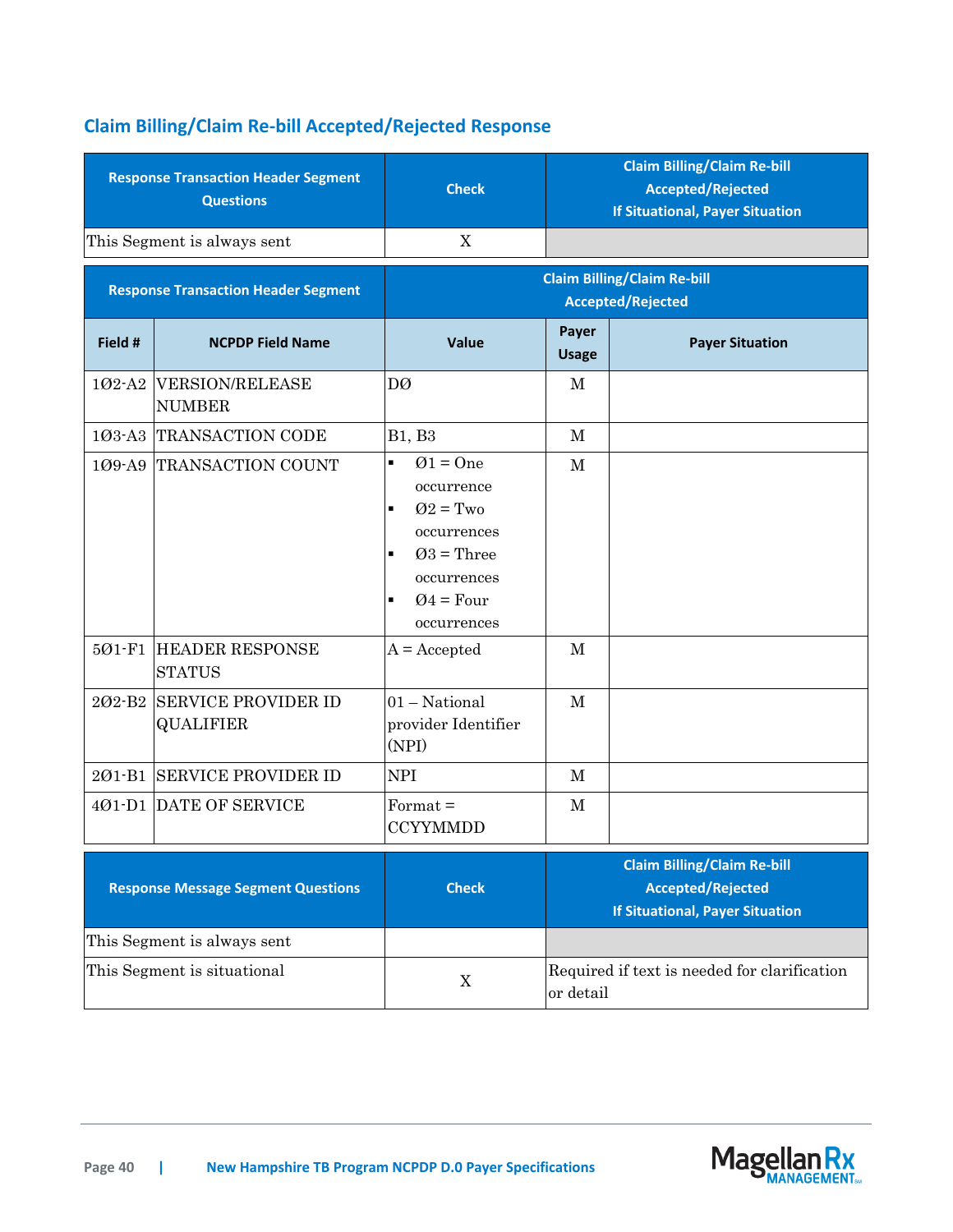| <b>Response Message Segment</b><br>Segment Identification (111-AM) = "2Ø" |                             | <b>Claim Billing/Claim Re-bill</b><br><b>Accepted/Rejected</b> |                       |                                                                                                                                        |
|---------------------------------------------------------------------------|-----------------------------|----------------------------------------------------------------|-----------------------|----------------------------------------------------------------------------------------------------------------------------------------|
| Field #                                                                   | <b>NCPDP Field Name</b>     | Value                                                          | Payer<br><b>Usage</b> | <b>Payer Situation</b>                                                                                                                 |
| $504-F4$                                                                  | IMESSAGE                    |                                                                | $\rm RW$              | <i>Imp Guide:</i> Required if text is<br>needed for clarification or detail.<br><i>Payer Requirement.</i> Same as <i>Imp</i><br>Guide. |
| <b>Response Insurance Segment Questions</b>                               |                             | <b>Check</b>                                                   |                       | <b>Claim Billing/Claim Re-bill</b><br><b>Accepted/Rejected</b><br><b>If Situational, Payer Situation</b>                               |
|                                                                           | This Segment is always sent |                                                                |                       |                                                                                                                                        |
|                                                                           | This Segment is situational | X                                                              |                       |                                                                                                                                        |

| <b>Response Insurance Segment</b><br>Segment Identification (111-AM) = "25" |                         | <b>Claim Billing/Claim Re-bill</b><br><b>Accepted/Rejected</b> |                       |                                                                                                                                                                                                                                                                                                                                                                     |
|-----------------------------------------------------------------------------|-------------------------|----------------------------------------------------------------|-----------------------|---------------------------------------------------------------------------------------------------------------------------------------------------------------------------------------------------------------------------------------------------------------------------------------------------------------------------------------------------------------------|
| Field #                                                                     | <b>NCPDP Field Name</b> | <b>Value</b>                                                   | Payer<br><b>Usage</b> | <b>Payer Situation</b>                                                                                                                                                                                                                                                                                                                                              |
| 301-C1                                                                      | <b>GROUP ID</b>         | TB                                                             | RW                    | Imp Guide: Required if needed to<br>identify the actual cardholder or<br>employer group, to identify<br>appropriate group number, when<br>available.<br>Payer Requirement: Required to<br>identify the actual group that was<br>used when multiple group<br>coverages exist.                                                                                        |
| $524-FO$                                                                    | <b>PLAN ID</b>          |                                                                | RW                    | Imp Guide: Required if needed to<br>identify the actual plan<br>parameters, benefit, or coverage<br>criteria, when available.<br>Required to identify the actual<br>plan ID that was used when<br>multiple group coverages exist.<br>Required if needed to contain the<br>actual plan ID if unknown to the<br>receiver.<br>Payer Requirement: Same as Imp<br>Guide. |

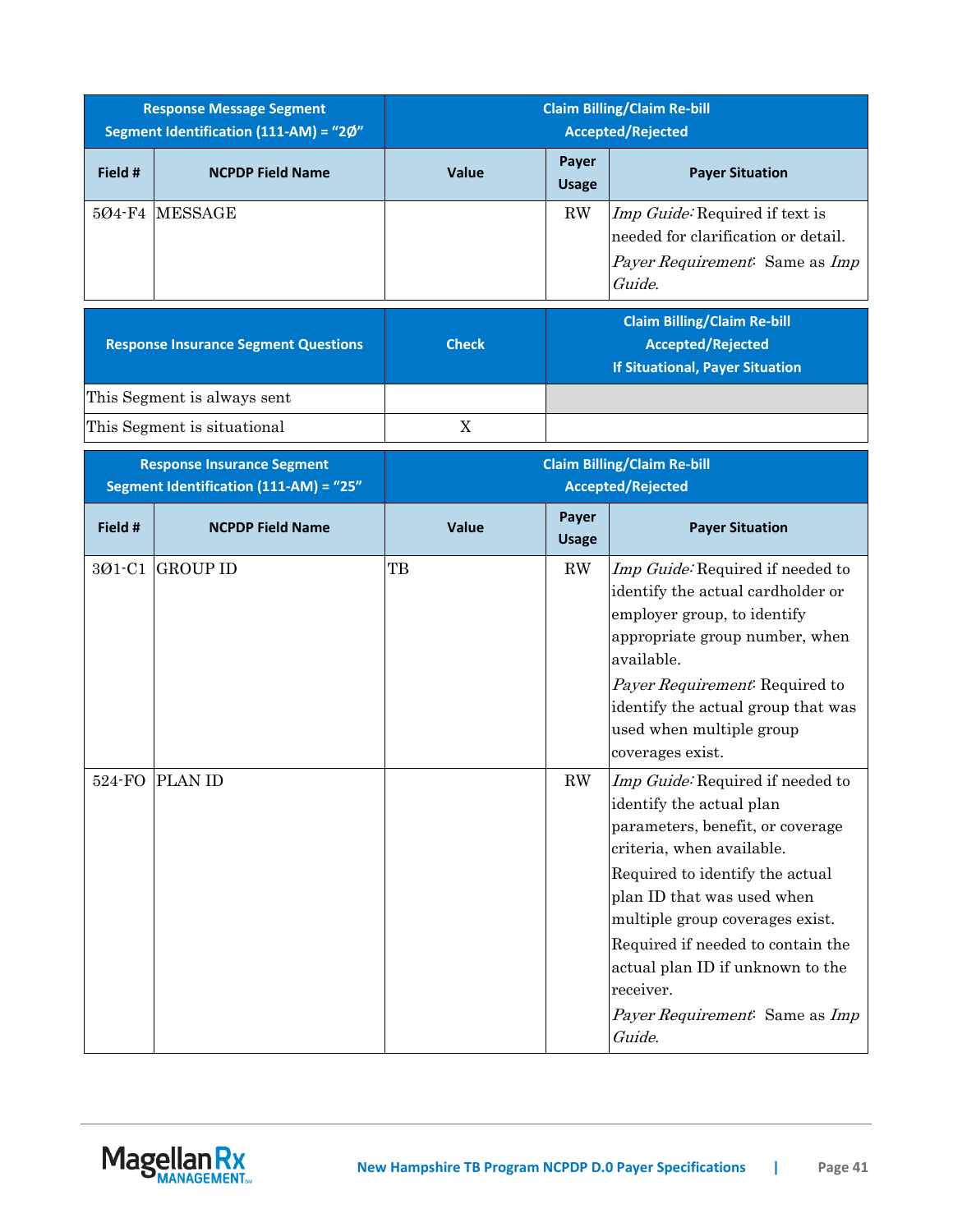| <b>Response Insurance Segment</b><br>Segment Identification (111-AM) = "25" |                                           | <b>Claim Billing/Claim Re-bill</b><br><b>Accepted/Rejected</b> |                        |                                                                                                                                                                                                                                                                                                                                                            |
|-----------------------------------------------------------------------------|-------------------------------------------|----------------------------------------------------------------|------------------------|------------------------------------------------------------------------------------------------------------------------------------------------------------------------------------------------------------------------------------------------------------------------------------------------------------------------------------------------------------|
| Field #                                                                     | <b>NCPDP Field Name</b>                   | Value                                                          | Payer<br><b>Usage</b>  | <b>Payer Situation</b>                                                                                                                                                                                                                                                                                                                                     |
| 545-2F                                                                      | <b>NETWORK</b><br>REIMBURSEMENT ID        |                                                                | $\mathbf{R}\mathbf{W}$ | Imp Guide: Required if needed to<br>identify the network for the<br>covered member.<br>Payer Requirement: Required if<br>needed to identify the actual<br>Network Reimbursement ID, when<br>applicable and/or available.<br>Required to identify the actual<br>Network Reimbursement ID that<br>was used when multiple Network<br>Reimbursement IDs exist. |
| 568-J7                                                                      | PAYER ID QUALIFIER                        |                                                                | RW                     | Imp Guide: Required if Payer ID<br>$(569-J8)$ is used.<br>Payer Requirement: Same as Imp<br>Guide.                                                                                                                                                                                                                                                         |
| 569-J8                                                                      | PAYER ID                                  |                                                                | RW                     | Imp Guide: Required to identify<br>the ID of the payer responding.<br>Payer Requirement: Same as Imp<br>Guide.                                                                                                                                                                                                                                             |
| 302-C2                                                                      | <b>CARDHOLDER ID</b>                      | Soundex<br>code/number                                         | RW                     | Imp Guide: Required if the<br>identification to be used in future<br>transactions is different than what<br>was submitted on the request.<br>Payer Requirement: Same as Imp<br>Guide.                                                                                                                                                                      |
|                                                                             | <b>Response Patient Segment Questions</b> | <b>Check</b>                                                   |                        | <b>Claim Billing/Claim Re-bill</b><br><b>Accepted/Rejected</b><br><b>If Situational, Payer Situation</b>                                                                                                                                                                                                                                                   |
|                                                                             | This Segment is always sent               |                                                                |                        |                                                                                                                                                                                                                                                                                                                                                            |
|                                                                             | This Segment is situational               | X                                                              |                        | Required for B1 and B3 transactions                                                                                                                                                                                                                                                                                                                        |

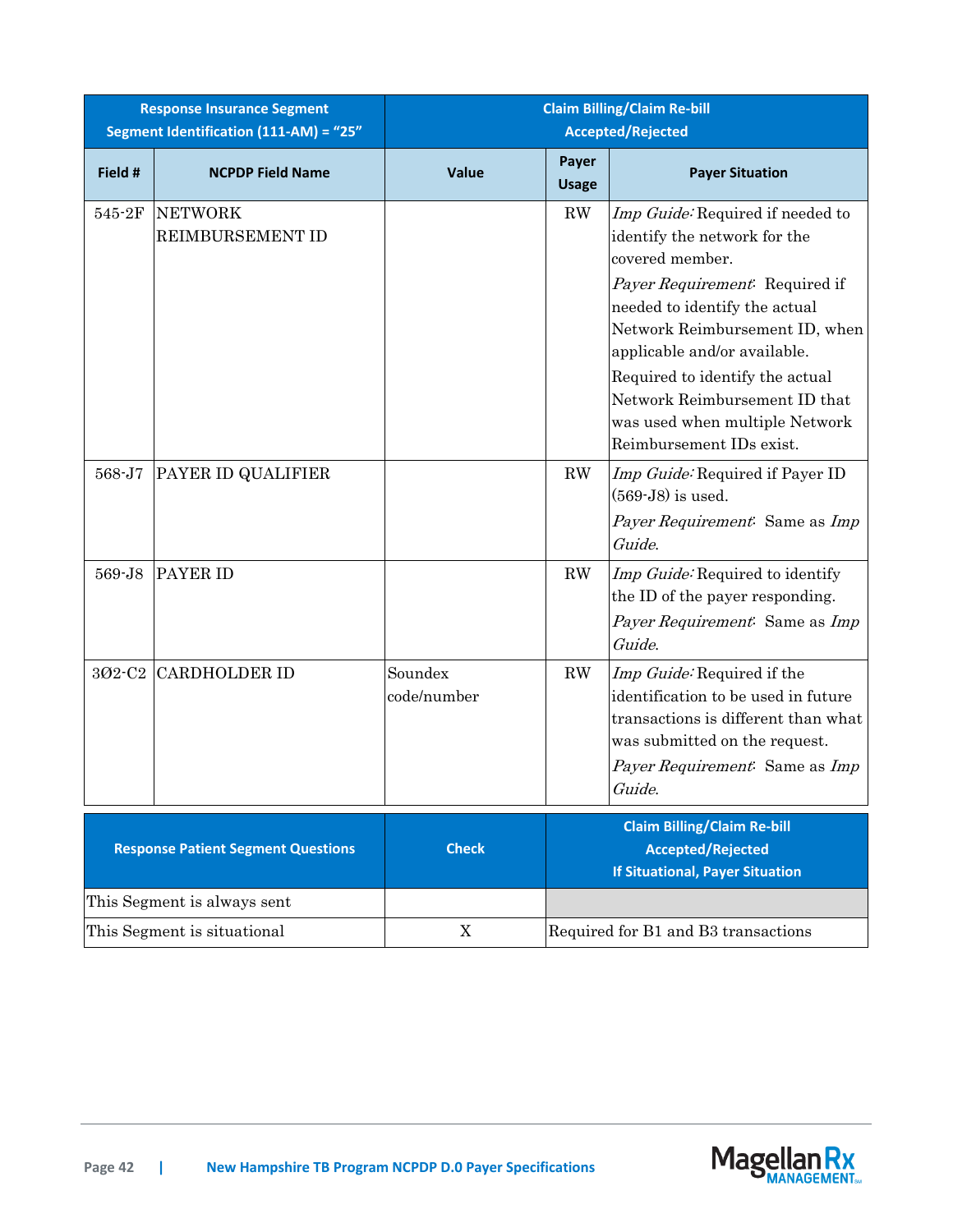|                                          | <b>Response Patient Segment</b><br>Segment Identification (111-AM) = "29" | <b>Claim Billing/Claim Re-bill</b><br><b>Accepted/Rejected</b> |                        |                                                                                                                                                 |
|------------------------------------------|---------------------------------------------------------------------------|----------------------------------------------------------------|------------------------|-------------------------------------------------------------------------------------------------------------------------------------------------|
| Field #                                  | <b>NCPDP Field Name</b>                                                   | Value                                                          | Payer<br><b>Usage</b>  | <b>Payer Situation</b>                                                                                                                          |
|                                          | 31Ø-CA PATIENT FIRST NAME                                                 |                                                                | $\mathbf R$            | <i>Imp Guide</i> : Required if known.<br>Payer Requirement:<br>Required for patient name<br>validation.                                         |
|                                          | 311-CB PATIENT LAST NAME                                                  |                                                                | $\mathbf R$            | Imp Guide: Required if known.<br>Payer Requirement:<br>Required for patient name<br>validation.                                                 |
|                                          | 304-C4 DATE OF BIRTH                                                      |                                                                | RW                     | <i>Imp Guide</i> : Required if known.<br>Payer Requirement: Not currently<br>required for claim submission.                                     |
| <b>Response Status Segment Questions</b> |                                                                           | <b>Check</b>                                                   |                        | <b>Claim Billing/Claim Re-bill</b><br><b>Accepted/Rejected</b><br><b>If Situational, Payer Situation</b>                                        |
|                                          | This Segment is always sent                                               | X                                                              |                        |                                                                                                                                                 |
|                                          | <b>Response Status Segment</b><br>Segment Identification (111-AM) = "21"  | <b>Claim Billing/Claim Re-bill</b><br><b>Accepted/Rejected</b> |                        |                                                                                                                                                 |
| Field #                                  | <b>NCPDP Field Name</b>                                                   | <b>Value</b>                                                   | Payer<br><b>Usage</b>  | <b>Payer Situation</b>                                                                                                                          |
|                                          | 112-AN TRANSACTION RESPONSE<br><b>STATUS</b>                              | $R =$ Reject                                                   | M                      |                                                                                                                                                 |
|                                          | 503-F3 AUTHORIZATION NUMBER                                               |                                                                | $\mathbf{R}\mathbf{W}$ | Imp Guide: Required if needed to<br>identify the transaction.<br>Payer Requirement: Same as Imp<br>Guide.                                       |
|                                          | 51Ø-FA REJECT COUNT                                                       | Maximum count of 5.                                            | $\mathbf R$            |                                                                                                                                                 |
| 511-FB                                   | <b>REJECT CODE</b>                                                        |                                                                | $\mathbf R$            |                                                                                                                                                 |
| 546-4F                                   | <b>REJECT FIELD</b><br>OCCURRENCE INDICATOR                               |                                                                | $\mathbf{R}\mathbf{W}$ | Imp Guide: Required if a repeating<br>field is in error, to identify<br>repeating field occurrence.<br>Payer Requirement: Same as Imp<br>Guide. |

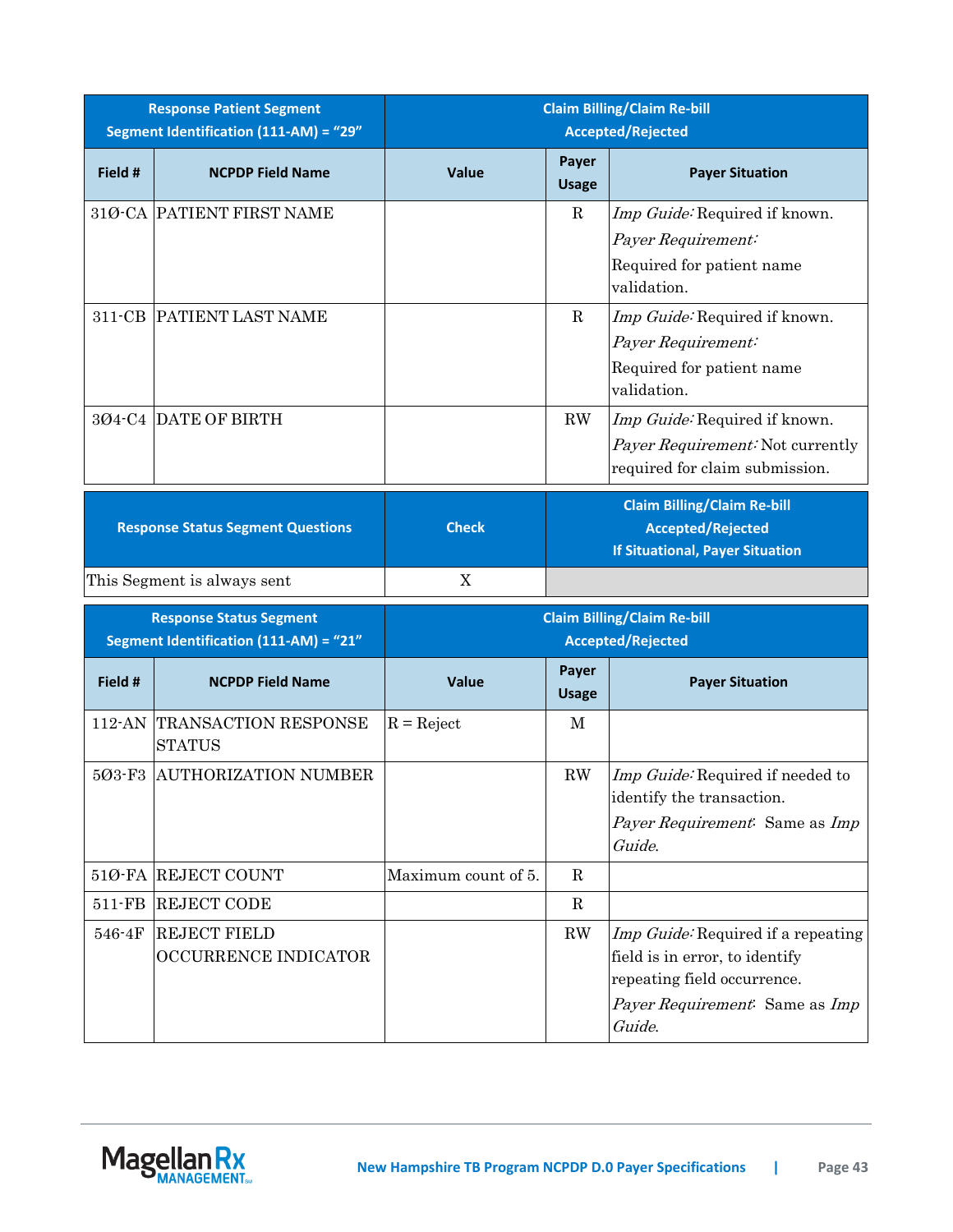|         | <b>Response Status Segment</b><br>Segment Identification (111-AM) = "21" | <b>Claim Billing/Claim Re-bill</b><br><b>Accepted/Rejected</b> |                        |                                                                                                                                                                                                                                                                                                                                                          |
|---------|--------------------------------------------------------------------------|----------------------------------------------------------------|------------------------|----------------------------------------------------------------------------------------------------------------------------------------------------------------------------------------------------------------------------------------------------------------------------------------------------------------------------------------------------------|
| Field # | <b>NCPDP Field Name</b>                                                  | <b>Value</b>                                                   | Payer<br><b>Usage</b>  | <b>Payer Situation</b>                                                                                                                                                                                                                                                                                                                                   |
| 13Ø-UF  | <b>ADDITIONAL MESSAGE</b><br><b>INFORMATION COUNT</b>                    | Maximum count of<br>25.                                        | RW                     | Imp Guide: Required if Additional<br>Message Information (526-FQ) is<br>used.<br>Payer Requirement: Same as Imp<br>Guide.                                                                                                                                                                                                                                |
|         | 132-UH ADDITIONAL MESSAGE<br><b>INFORMATION QUALIFIER</b>                |                                                                | RW                     | Imp Guide: Required if Additional<br>Message Information (526-FQ) is<br>used.<br>Payer Requirement: Same as Imp<br>Guide.                                                                                                                                                                                                                                |
| 526-FQ  | <b>ADDITIONAL MESSAGE</b><br><b>INFORMATION</b>                          |                                                                | RW                     | Imp Guide: Required when<br>additional text is needed for<br>clarification or detail.<br>Payer Requirement: Same as Imp<br>Guide.                                                                                                                                                                                                                        |
|         | 131-UG ADDITIONAL MESSAGE<br><b>INFORMATION</b><br>CONTINUITY            |                                                                | RW                     | Imp Guide: Required if and only if<br>current repetition of Additional<br>Message Information (526-FQ) is<br>used, another populated repetition<br>of Additional Message Information<br>$(526\mbox{-}\mathrm{FQ})$ follows it, and the text of<br>the following message is a<br>continuation of the current.<br>Payer Requirement: Same as Imp<br>Guide. |
| 549-7F  | <b>HELP DESK PHONE</b><br><b>NUMBER QUALIFIER</b>                        |                                                                | $\mathbf{R}\mathbf{W}$ | Imp Guide: Required if Help Desk<br>Phone Number (550-8F) is used.<br>Payer Requirement: Same as Imp<br>Guide.                                                                                                                                                                                                                                           |
| 55Ø-8F  | <b>HELP DESK PHONE</b><br><b>NUMBER</b>                                  |                                                                | RW                     | Imp Guide: Required if needed to<br>provide a support telephone<br>number to the receiver.<br>Payer Requirement: Same as Imp<br>Guide.                                                                                                                                                                                                                   |

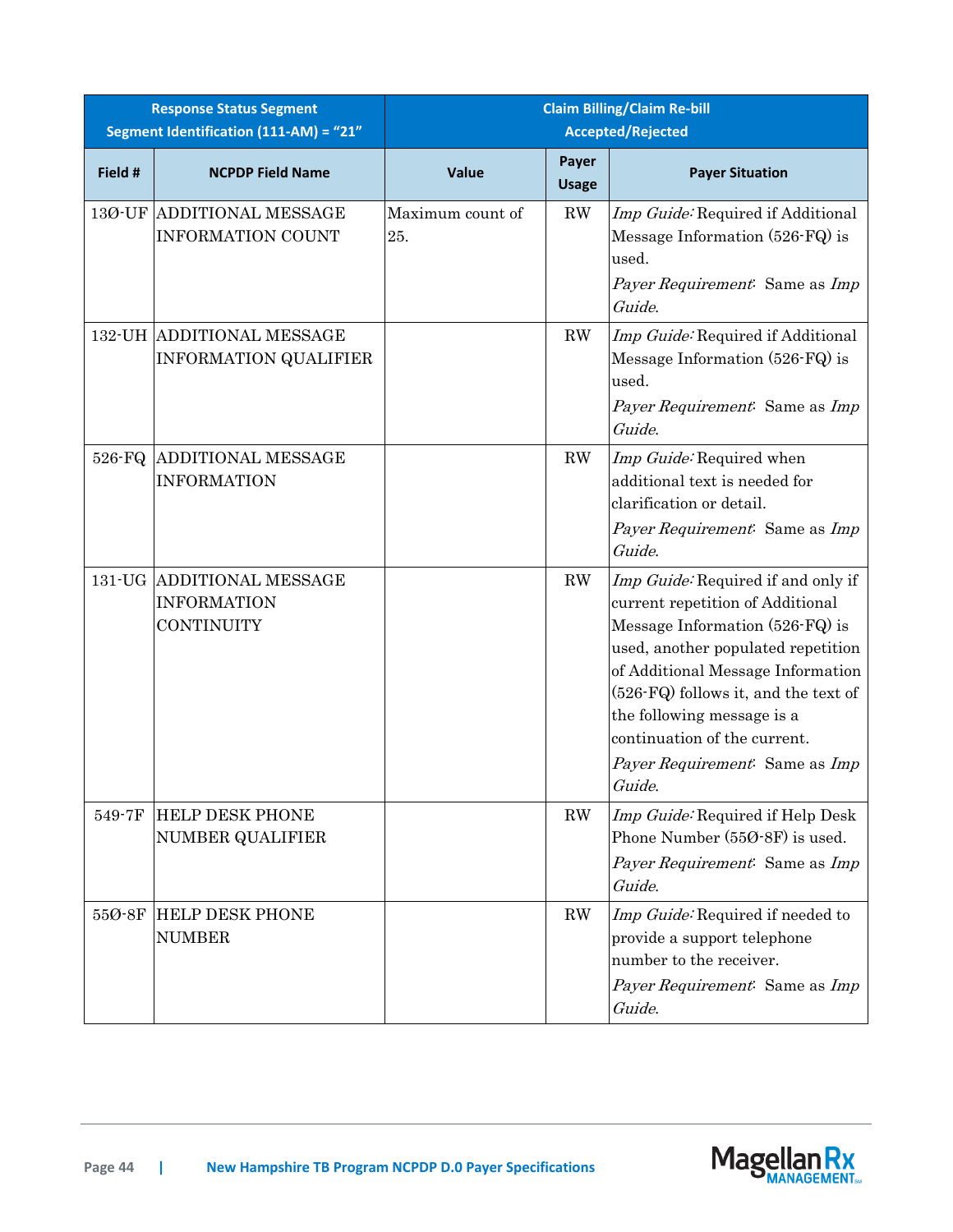| <b>Response Status Segment</b><br>Segment Identification (111-AM) = "21" |                                                                     | <b>Claim Billing/Claim Re-bill</b><br><b>Accepted/Rejected</b> |                       |                                                                                                                                                                           |
|--------------------------------------------------------------------------|---------------------------------------------------------------------|----------------------------------------------------------------|-----------------------|---------------------------------------------------------------------------------------------------------------------------------------------------------------------------|
| Field #                                                                  | <b>NCPDP Field Name</b>                                             | Value                                                          | Payer<br><b>Usage</b> | <b>Payer Situation</b>                                                                                                                                                    |
| 987-MA URL                                                               |                                                                     |                                                                | <b>RW</b>             | Imp Guide: Provided for<br>informational purposes only to<br>relay health care communications<br>via the Internet.<br>Payer Requirement: Same as Imp<br>Guide.            |
|                                                                          | <b>Response Claim Segment Questions</b>                             | <b>Check</b>                                                   |                       | <b>Claim Billing/Claim Re-bill</b><br><b>Accepted/Rejected</b><br><b>If Situational, Payer Situation</b>                                                                  |
|                                                                          | This Segment is always sent                                         | $\mathbf X$                                                    |                       |                                                                                                                                                                           |
| <b>Response Claim Segment</b><br>Segment Identification (111-AM) = "22"  |                                                                     |                                                                |                       | <b>Claim Billing/Claim Re-bill</b><br><b>Accepted/Rejected</b>                                                                                                            |
| Field #                                                                  | <b>NCPDP Field Name</b>                                             | Value                                                          | Payer<br><b>Usage</b> | <b>Payer Situation</b>                                                                                                                                                    |
|                                                                          | 455-EM PRESCRIPTION/SERVICE<br>REFERENCE NUMBER<br><b>QUALIFIER</b> | $1 = Rx \times B$ illing                                       | M                     | Imp Guide: For Transaction Code<br>of "B1," in the Response Claim<br>Segment, the Prescription/Service<br>Reference Number Qualifier (455-<br>$EM$ ) is "1" (Rx Billing). |
|                                                                          | 402-D2 PRESCRIPTION/SERVICE<br><b>REFERENCE NUMBER</b>              |                                                                | $\mathbf{M}$          |                                                                                                                                                                           |
| 551-9F                                                                   | <b>PREFERRED PRODUCT</b><br><b>COUNT</b>                            | Maximum count of 6.                                            | RW                    | Imp Guide: Required if Preferred<br>Product ID (553-AR) is used.<br>Payer Requirement: Same as Imp<br>Guide.                                                              |
| 552-AP                                                                   | <b>PREFERRED PRODUCT ID</b><br><b>QUALIFIER</b>                     |                                                                | RW                    | Imp Guide: Required if Preferred<br>Product ID (553-AR) is used.<br>Payer Requirement: Same as Imp<br>Guide.                                                              |
|                                                                          | 553-AR PREFERRED PRODUCT ID                                         |                                                                | RW                    | Imp Guide: Required if a product<br>preference exists that needs to be<br>communicated to the receiver via<br>an ID.<br>Payer Requirement: Same as Imp<br>Guide.          |

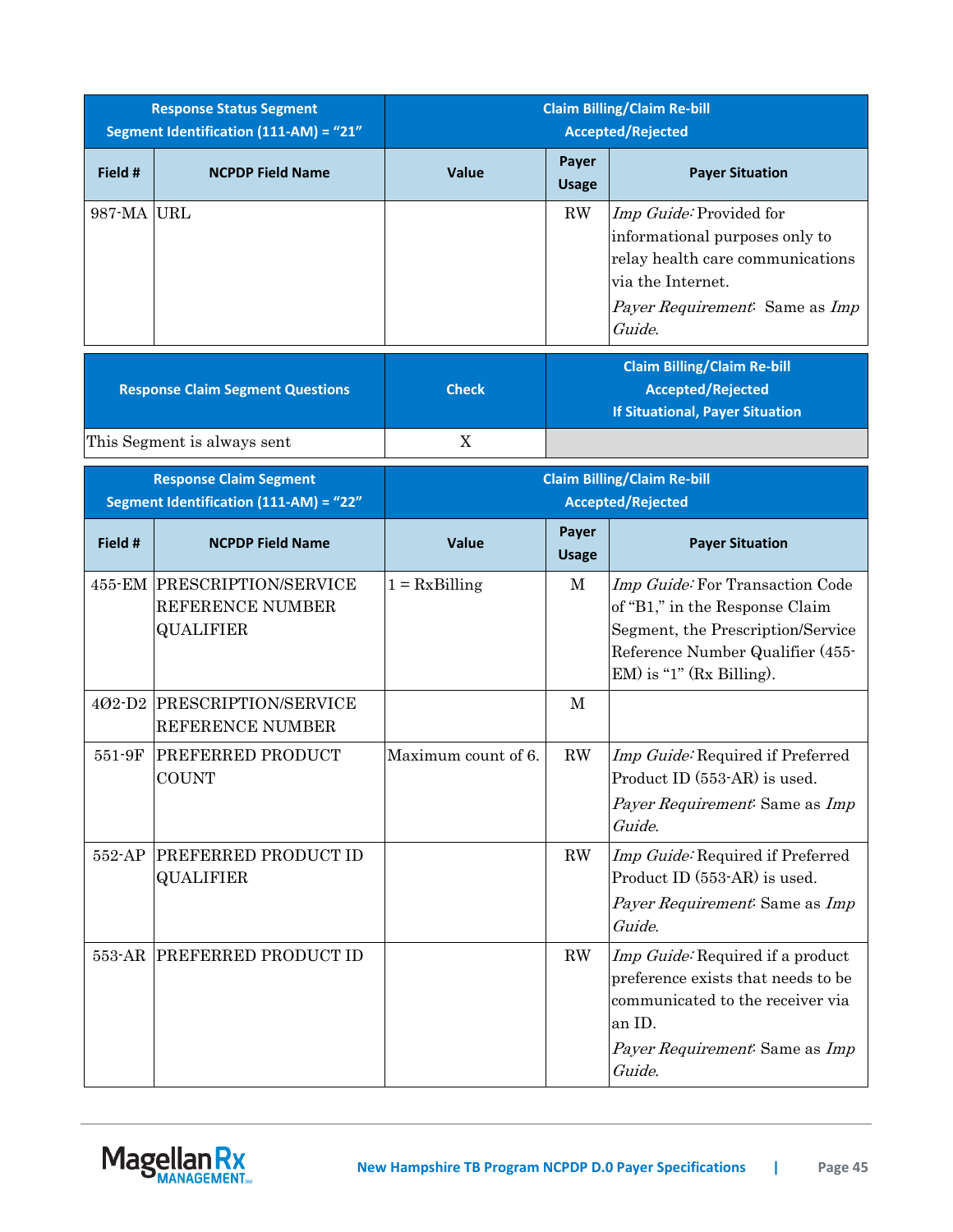| <b>Response Claim Segment</b><br>Segment Identification (111-AM) = "22" |                                                         | <b>Claim Billing/Claim Re-bill</b><br><b>Accepted/Rejected</b> |              |                                                                                                                                                                                                                                                             |
|-------------------------------------------------------------------------|---------------------------------------------------------|----------------------------------------------------------------|--------------|-------------------------------------------------------------------------------------------------------------------------------------------------------------------------------------------------------------------------------------------------------------|
|                                                                         |                                                         |                                                                | Payer        |                                                                                                                                                                                                                                                             |
| Field #                                                                 | <b>NCPDP Field Name</b>                                 | Value                                                          | <b>Usage</b> | <b>Payer Situation</b>                                                                                                                                                                                                                                      |
| 554-AS                                                                  | <b>PREFERRED PRODUCT</b><br><b>INCENTIVE</b>            |                                                                | RW           | Imp Guide: Required if there is a<br>known incentive amount<br>associated with the Preferred<br>Product ID (553-AR) and/or<br>Preferred Product Description<br>$(556-AU)$ .<br>Payer Requirement: Same as Imp<br>Guide.                                     |
| $555$ -AT $\,$                                                          | <b>PREFERRED PRODUCT</b><br><b>COST SHARE INCENTIVE</b> |                                                                | RW           | Imp Guide: Required if there is a<br>known patient financial<br>responsibility incentive amount<br>associated with the Preferred<br>Product ID (553-AR) and/or<br>Preferred Product Description<br>$(556-AU)$ .<br>Payer Requirement: Same as Imp<br>Guide. |
| 556-AU                                                                  | <b>PREFERRED PRODUCT</b><br><b>DESCRIPTION</b>          |                                                                | RW           | Imp Guide: Required if a product<br>preference exists that cannot be<br>communicated either by the<br>Preferred Product ID (553-AR) or<br>to clarify the Preferred Product ID<br>$(553-AR)$ .<br>Payer Requirement: Same as Imp<br>Guide.                   |
|                                                                         | <b>Response DUR/PPS Segment Questions</b>               | <b>Check</b>                                                   |              | <b>Claim Billing/Claim Re-bill</b><br><b>Accepted/Rejected</b><br><b>If Situational, Payer Situation</b>                                                                                                                                                    |
|                                                                         | This Segment is always sent                             |                                                                |              |                                                                                                                                                                                                                                                             |
|                                                                         | This Segment is situational                             | X                                                              |              | Required for B1 and B3 transactions if<br>there is DUR information                                                                                                                                                                                          |

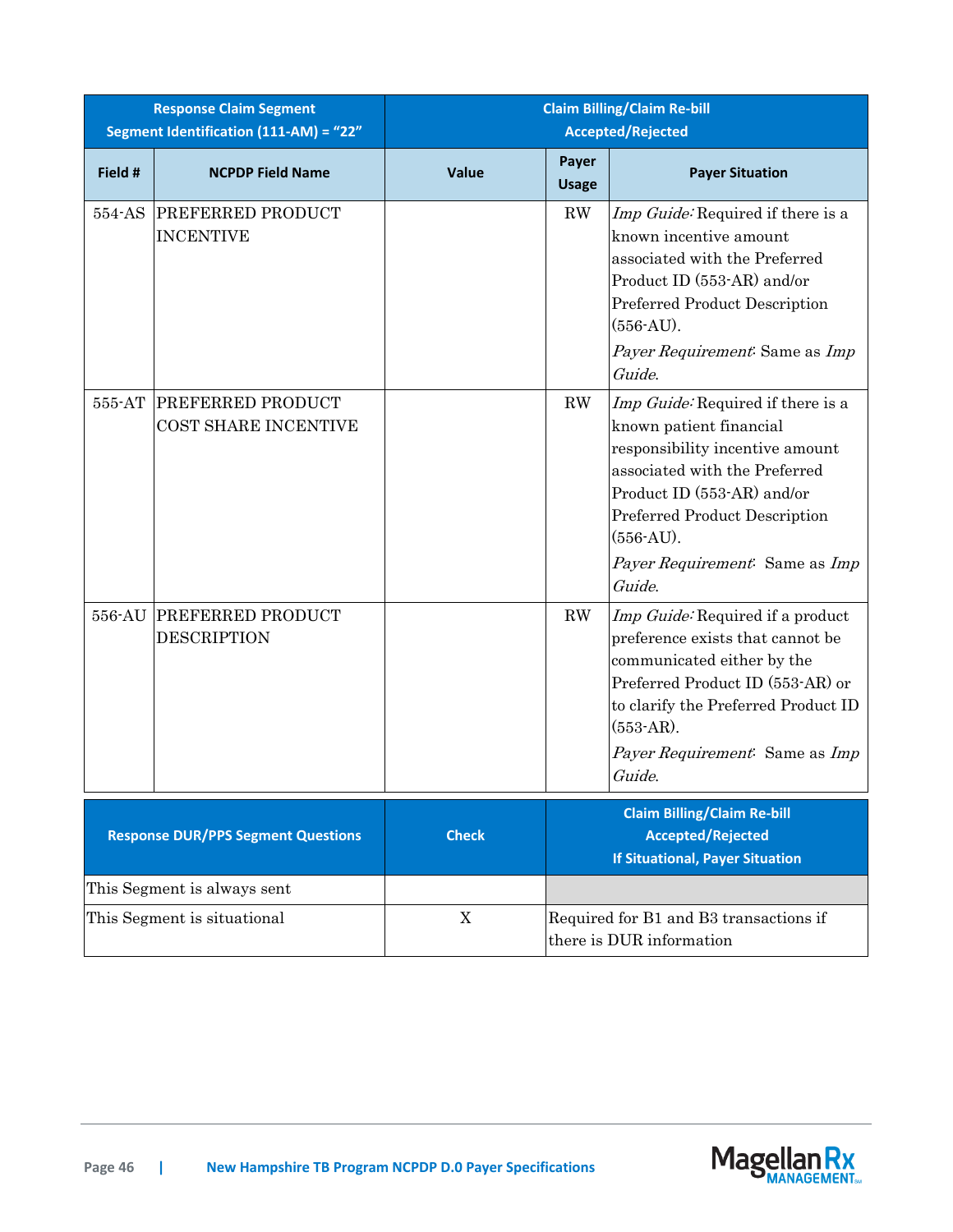| <b>Response DUR/PPS Segment</b><br>Segment Identification (111-AM) = "24" |                                            | <b>Claim Billing/Claim Re-bill</b><br><b>Accepted/Rejected</b> |                        |                                                                                                                                                                                                              |
|---------------------------------------------------------------------------|--------------------------------------------|----------------------------------------------------------------|------------------------|--------------------------------------------------------------------------------------------------------------------------------------------------------------------------------------------------------------|
| Field #                                                                   | <b>NCPDP Field Name</b>                    | Value                                                          | Payer<br><b>Usage</b>  | <b>Payer Situation</b>                                                                                                                                                                                       |
| 567-J6                                                                    | DUR/PPS RESPONSE CODE<br><b>COUNTER</b>    | Maximum 9<br>occurrences<br>supported.                         | <b>RW</b>              | Imp Guide: Required if Reason For<br>Service Code (439-E4) is used.<br>Payer Requirement: Same as Imp<br>Guide.                                                                                              |
| 439-E4                                                                    | <b>REASON FOR SERVICE</b><br>CODE          |                                                                | <b>RW</b>              | Imp Guide: Required if utilization<br>conflict is detected.<br>Payer Requirement: Same as Imp<br>Guide.                                                                                                      |
| 528-FS                                                                    | CLINICAL SIGNIFICANCE<br>CODE              |                                                                | $\mathbf{R}\mathbf{W}$ | Imp Guide: Required if needed to<br>supply additional information for<br>the utilization conflict.<br>Payer Requirement: Same as Imp<br>Guide.                                                               |
| 529-FT                                                                    | <b>OTHER PHARMACY</b><br><b>INDICATOR</b>  |                                                                | <b>RW</b>              | Imp Guide: Required if needed to<br>supply additional information for<br>the utilization conflict.<br>Payer Requirement: Same as Imp<br>Guide.                                                               |
|                                                                           | 530-FU PREVIOUS DATE OF FILL               |                                                                | $\rm RW$               | Imp Guide: Required if needed to<br>supply additional information for<br>the utilization conflict.<br>Required if Quantity of Previous<br>Fill (531-FV) is used.<br>Payer Requirement: Same as Imp<br>Guide. |
| 531-FV                                                                    | <b>QUANTITY OF PREVIOUS</b><br><b>FILL</b> |                                                                | <b>RW</b>              | Imp Guide: Required if needed to<br>supply additional information for<br>the utilization conflict.<br>Required if Previous Date Of Fill<br>$(530$ -FU) is used.<br>Payer Requirement: Same as Imp<br>Guide.  |
|                                                                           | 532-FW DATABASE INDICATOR                  |                                                                | $\mathbf{R}\mathbf{W}$ | Imp Guide: Required if needed to<br>supply additional information for<br>the utilization conflict.<br>Payer Requirement: Same as Imp<br>Guide.                                                               |

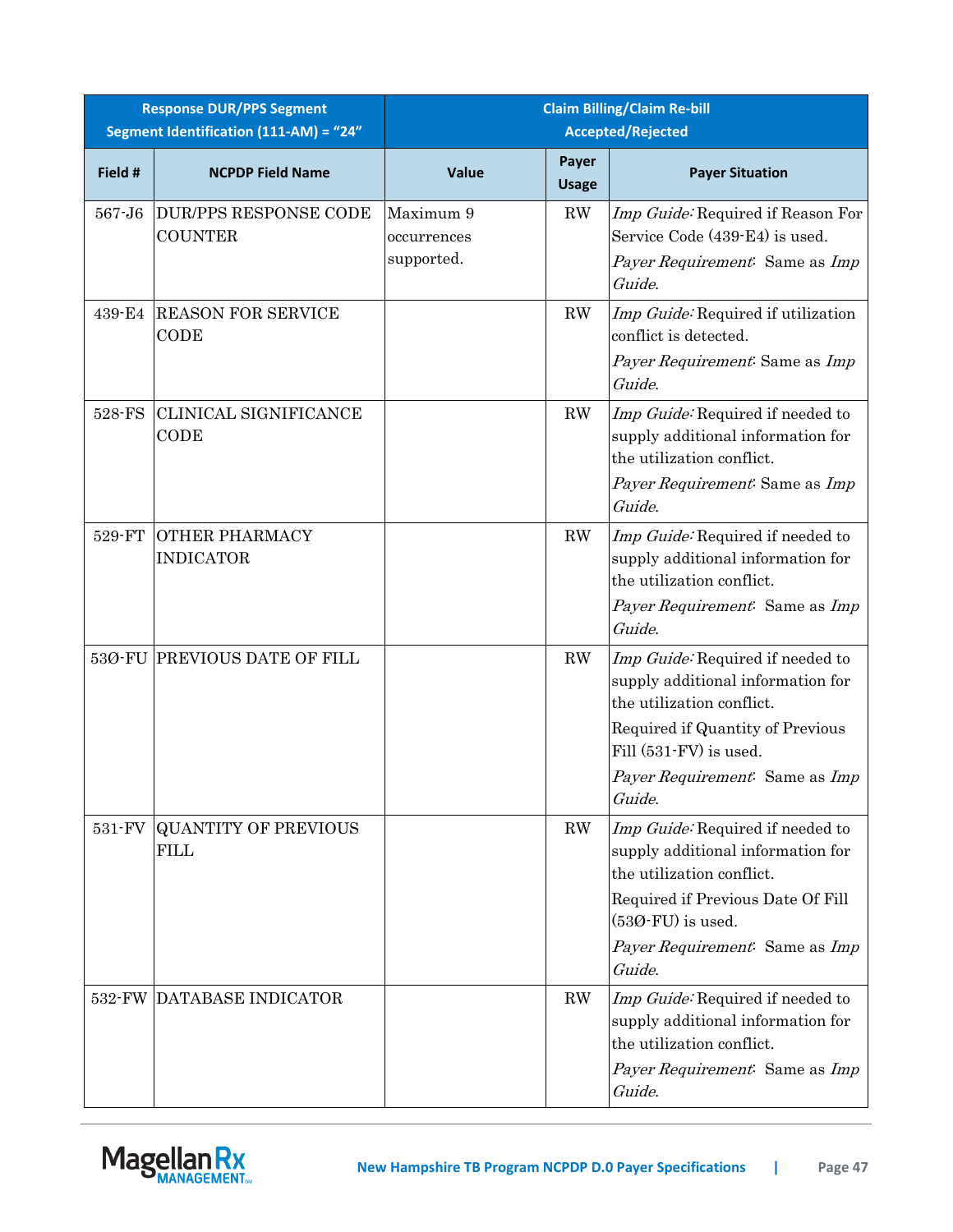| <b>Response DUR/PPS Segment</b><br>Segment Identification (111-AM) = "24" |                                             | <b>Claim Billing/Claim Re-bill</b><br><b>Accepted/Rejected</b> |                              |                                                                                                                                                              |
|---------------------------------------------------------------------------|---------------------------------------------|----------------------------------------------------------------|------------------------------|--------------------------------------------------------------------------------------------------------------------------------------------------------------|
| Field #                                                                   | <b>NCPDP Field Name</b>                     | Value                                                          | <b>Payer</b><br><b>Usage</b> | <b>Payer Situation</b>                                                                                                                                       |
| 533-FX                                                                    | <b>OTHER PRESCRIBER</b><br><b>INDICATOR</b> |                                                                | $\rm RW$                     | Imp Guide: Required if needed to<br>supply additional information for<br>the utilization conflict.<br><i>Payer Requirement.</i> Same as <i>Imp</i><br>Guide. |
| 544-FY                                                                    | <b>DUR FREE TEXT MESSAGE</b>                |                                                                | ${\rm RW}$                   | Imp Guide: Required if needed to<br>supply additional information for<br>the utilization conflict.<br>Payer Requirement: Same as Imp<br>Guide.               |
|                                                                           | 570-NS DUR ADDITIONAL TEXT                  |                                                                | ${\rm RW}$                   | Imp Guide: Required if needed to<br>supply additional information for<br>the utilization conflict.<br>Payer Requirement: Same as Imp<br>Guide.               |

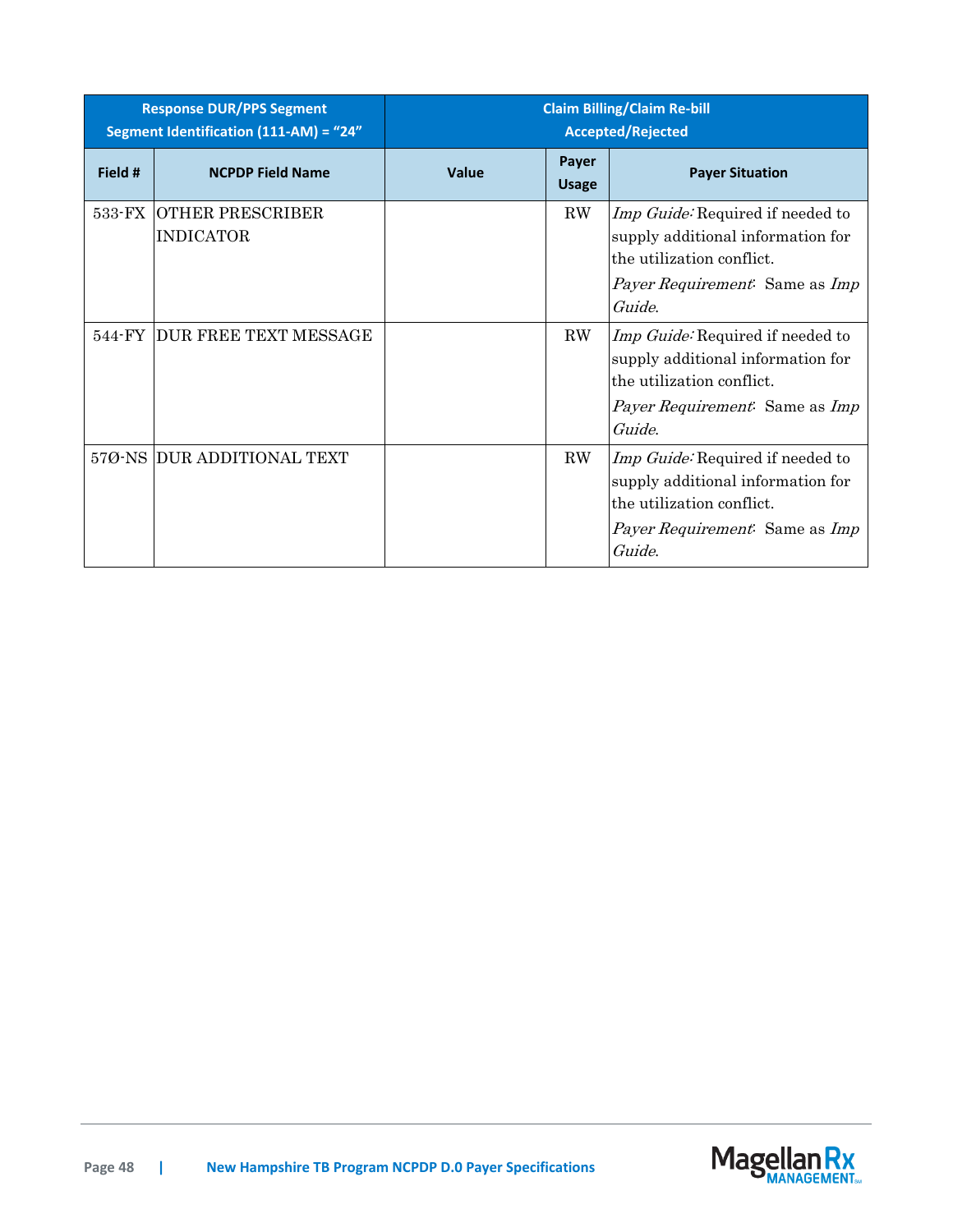# **Claim Billing/Claim Re-bill Rejected/Rejected Response**

## **Claim Billing/Claim Re-bill Rejected/Rejected Response**

| <b>Response Transaction Header Segment</b><br><b>Questions</b> |                                                                     | <b>Check</b>                                                                                                                                                                               |                       | <b>Claim Billing/Claim Re-bill</b><br><b>Rejected/Rejected</b><br><b>If Situational, Payer Situation</b> |
|----------------------------------------------------------------|---------------------------------------------------------------------|--------------------------------------------------------------------------------------------------------------------------------------------------------------------------------------------|-----------------------|----------------------------------------------------------------------------------------------------------|
|                                                                | This Segment is always sent                                         | $\mathbf X$                                                                                                                                                                                |                       |                                                                                                          |
|                                                                | <b>Response Transaction Header Segment</b>                          |                                                                                                                                                                                            |                       | <b>Claim Billing/Claim Re-bill</b><br><b>Rejected/Rejected</b>                                           |
| Field #                                                        | <b>NCPDP Field Name</b>                                             | <b>Value</b>                                                                                                                                                                               | Payer<br><b>Usage</b> | <b>Payer Situation</b>                                                                                   |
|                                                                | 102-A2 VERSION/RELEASE<br><b>NUMBER</b>                             | DØ                                                                                                                                                                                         | $\mathbf{M}$          |                                                                                                          |
|                                                                | 103-A3 TRANSACTION CODE                                             | <b>B1</b> , <b>B3</b>                                                                                                                                                                      | M                     |                                                                                                          |
|                                                                | 109-A9 TRANSACTION COUNT<br>501-F1 HEADER RESPONSE<br><b>STATUS</b> | $Q1 = One$<br>$\blacksquare$<br>occurrence<br>$Q2 = Two$<br>$\blacksquare$<br>occurrences<br>$Q3$ = Three<br>$\blacksquare$<br>occurrences<br>$Q4 = Four$<br>occurrences<br>$R = Rejected$ | M<br>M                |                                                                                                          |
|                                                                | 202-B2 SERVICE PROVIDER ID<br><b>QUALIFIER</b>                      | $01 - National$<br>provider Identifier<br>(NPI)                                                                                                                                            | M                     |                                                                                                          |
|                                                                | 201-B1 SERVICE PROVIDER ID                                          | <b>NPI</b>                                                                                                                                                                                 | $\mathbf{M}$          |                                                                                                          |
|                                                                | 401-D1 DATE OF SERVICE                                              | $Format =$<br><b>CCYYMMDD</b>                                                                                                                                                              | M                     |                                                                                                          |
|                                                                | <b>Response Message Segment Questions</b>                           | <b>Check</b>                                                                                                                                                                               |                       | <b>Claim Billing/Claim Re-bill</b><br><b>Rejected/Rejected</b><br><b>If Situational, Payer Situation</b> |
|                                                                | This Segment is always sent                                         | $\mathbf X$                                                                                                                                                                                |                       |                                                                                                          |
|                                                                | This Segment is situational                                         |                                                                                                                                                                                            |                       |                                                                                                          |

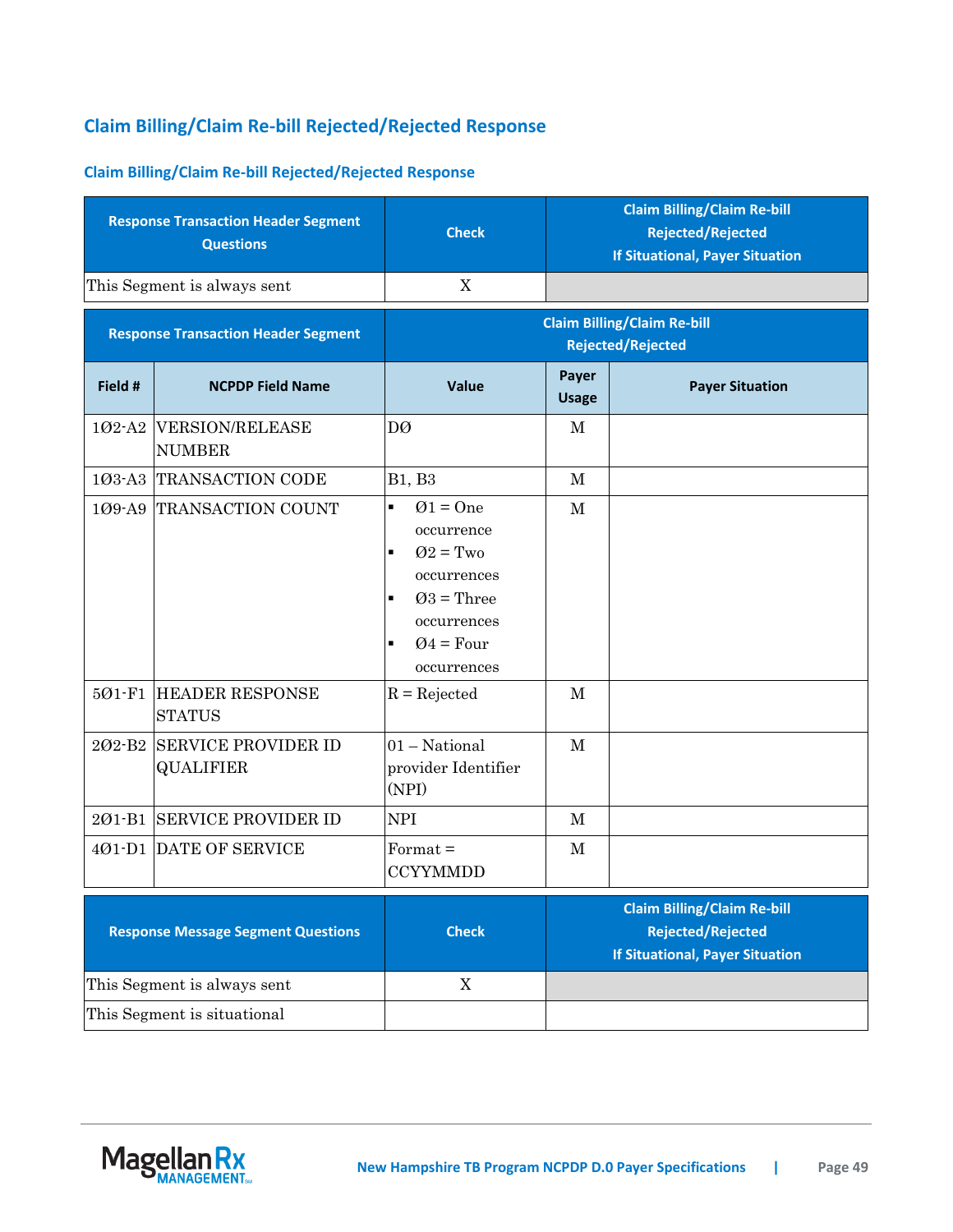| <b>Response Message Segment</b><br>Segment Identification (111-AM) = "2Ø" |                                                                          | <b>Claim Billing/Claim Re-bill</b><br><b>Rejected/Rejected</b> |                        |                                                                                                                                                 |
|---------------------------------------------------------------------------|--------------------------------------------------------------------------|----------------------------------------------------------------|------------------------|-------------------------------------------------------------------------------------------------------------------------------------------------|
| Field #                                                                   | <b>NCPDP Field Name</b>                                                  | Value                                                          | Payer<br><b>Usage</b>  | <b>Payer Situation</b>                                                                                                                          |
|                                                                           | 5Ø4-F4 MESSAGE                                                           |                                                                | $\mathbf{R}\mathbf{W}$ | Imp Guide: Required if text is<br>needed for clarification or detail.<br>Payer Requirement: Same as Imp<br>Guide.                               |
|                                                                           | <b>Response Status Segment Questions</b>                                 | <b>Check</b>                                                   |                        | <b>Claim Billing/Claim Re-bill</b><br><b>Rejected/Rejected</b><br><b>If Situational, Payer Situation</b>                                        |
|                                                                           | This Segment is always sent                                              | X                                                              |                        |                                                                                                                                                 |
|                                                                           | <b>Response Status Segment</b><br>Segment Identification (111-AM) = "21" |                                                                |                        | <b>Claim Billing/Claim Re-bill</b><br><b>Rejected/Rejected</b>                                                                                  |
| Field #                                                                   | <b>NCPDP Field Name</b>                                                  | Value                                                          | Payer<br><b>Usage</b>  | <b>Payer Situation</b>                                                                                                                          |
| 112-AN                                                                    | <b>TRANSACTION RESPONSE</b><br><b>STATUS</b>                             | $R = Reject$                                                   | M                      |                                                                                                                                                 |
| 5Ø3-F3                                                                    | <b>AUTHORIZATION NUMBER</b>                                              |                                                                |                        | Imp Guide: Required if needed to<br>identify the transaction.<br>Payer Requirement: Same as Imp<br>Guide.                                       |
|                                                                           | 510-FA REJECT COUNT                                                      | Maximum count of 5.                                            | $\mathbf R$            |                                                                                                                                                 |
| 511-FB                                                                    | <b>REJECT CODE</b>                                                       |                                                                | $\mathbf R$            |                                                                                                                                                 |
| 546-4F                                                                    | <b>REJECT FIELD</b><br><b>OCCURRENCE INDICATOR</b>                       |                                                                | $\rm RW$               | Imp Guide: Required if a repeating<br>field is in error, to identify<br>repeating field occurrence.<br>Payer Requirement: Same as Imp<br>Guide. |
|                                                                           | 130-UF ADDITIONAL MESSAGE<br><b>INFORMATION COUNT</b>                    | Maximum count of<br>25.                                        | RW                     | Imp Guide: Required if Additional<br>Message Information (526-FQ) is<br>used.<br>Payer Requirement: Same as Imp<br>Guide.                       |
|                                                                           | 132-UH ADDITIONAL MESSAGE<br><b>INFORMATION QUALIFIER</b>                |                                                                | $\mathbf{R}\mathbf{W}$ | Imp Guide: Required if Additional<br>Message Information $(526-FQ)$ is<br>used.<br>Payer Requirement: Same as Imp<br>Guide.                     |

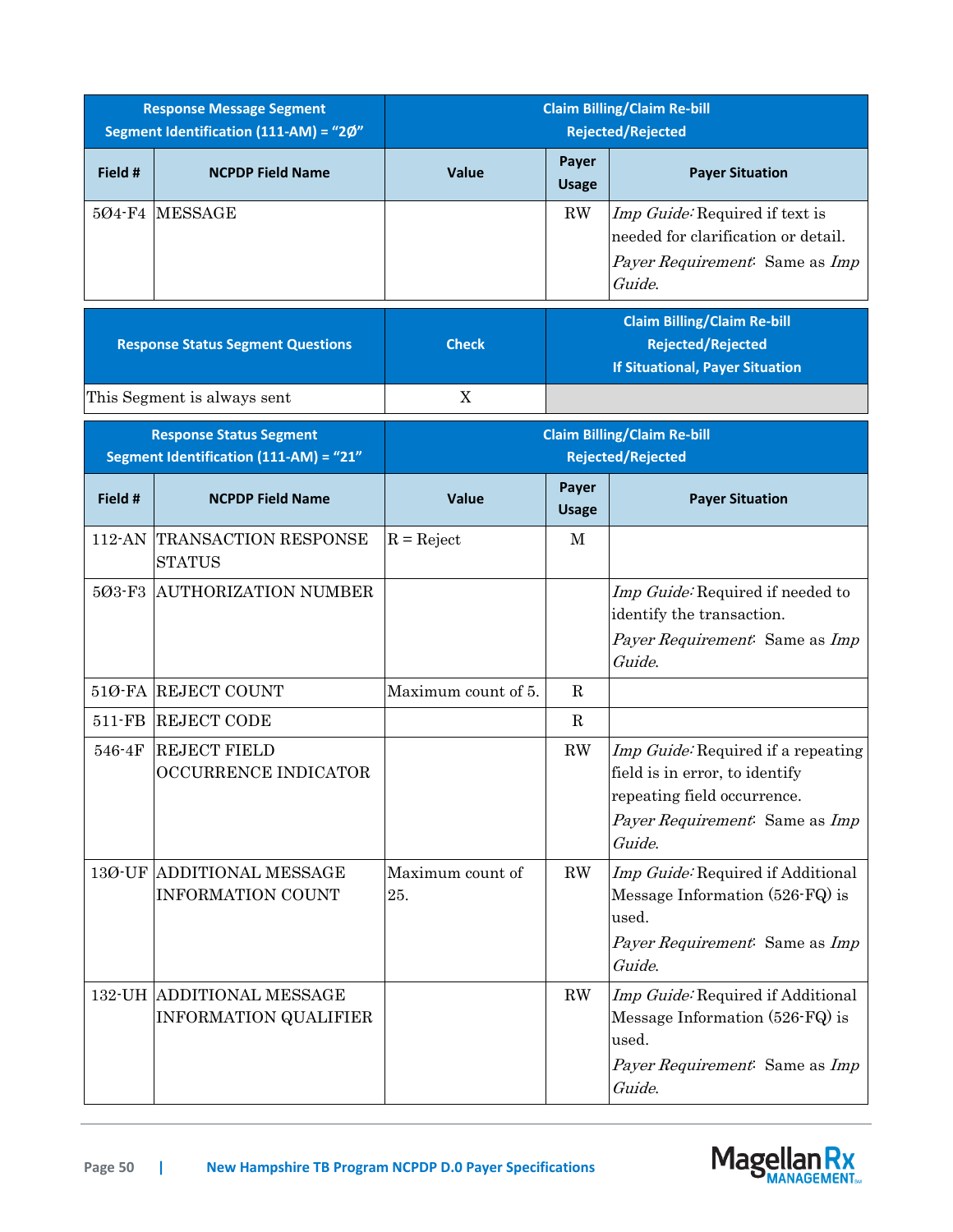|                 | <b>Response Status Segment</b><br>Segment Identification (111-AM) = "21" | <b>Claim Billing/Claim Re-bill</b><br><b>Rejected/Rejected</b>      |                        |                                                                                                                                                                                                                                                                                                                                        |
|-----------------|--------------------------------------------------------------------------|---------------------------------------------------------------------|------------------------|----------------------------------------------------------------------------------------------------------------------------------------------------------------------------------------------------------------------------------------------------------------------------------------------------------------------------------------|
| Field #         | <b>NCPDP Field Name</b>                                                  | Value                                                               | Payer<br><b>Usage</b>  | <b>Payer Situation</b>                                                                                                                                                                                                                                                                                                                 |
| 526-FQ          | ADDITIONAL MESSAGE<br><b>INFORMATION</b>                                 |                                                                     | RW                     | Imp Guide: Required when<br>additional text is needed for<br>clarification or detail.<br>Payer Requirement: Same as Imp<br>Guide.                                                                                                                                                                                                      |
| $131\text{-}UG$ | <b>ADDITIONAL MESSAGE</b><br><b>INFORMATION</b><br><b>CONTINUITY</b>     |                                                                     | RW                     | Imp Guide: Required if and only if<br>current repetition of Additional<br>Message Information (526-FQ) is<br>used, another populated repetition<br>of Additional Message Information<br>(526-FQ) follows it, and the text of<br>the following message is a<br>continuation of the current.<br>Payer Requirement: Same as Imp<br>Guide. |
| 549-7F          | <b>HELP DESK PHONE</b><br><b>NUMBER QUALIFIER</b>                        |                                                                     | RW                     | Imp Guide: Required if Help Desk<br>Phone Number (550-8F) is used.<br>Payer Requirement: Same as Imp<br>Guide.                                                                                                                                                                                                                         |
| 55Ø-8F          | <b>HELP DESK PHONE</b><br><b>NUMBER</b>                                  | **End of Response Claim Billing/Claim Re-hill (B1/B3) Paver Sheet** | $\mathbf{R}\mathbf{W}$ | Imp Guide: Required if needed to<br>provide a support telephone<br>number to the receiver.<br>Payer Requirement: Same as Imp<br>Guide.                                                                                                                                                                                                 |

**\*\*End of Response Claim Billing/Claim Re-bill (B1/B3) Payer Sheet\*\***

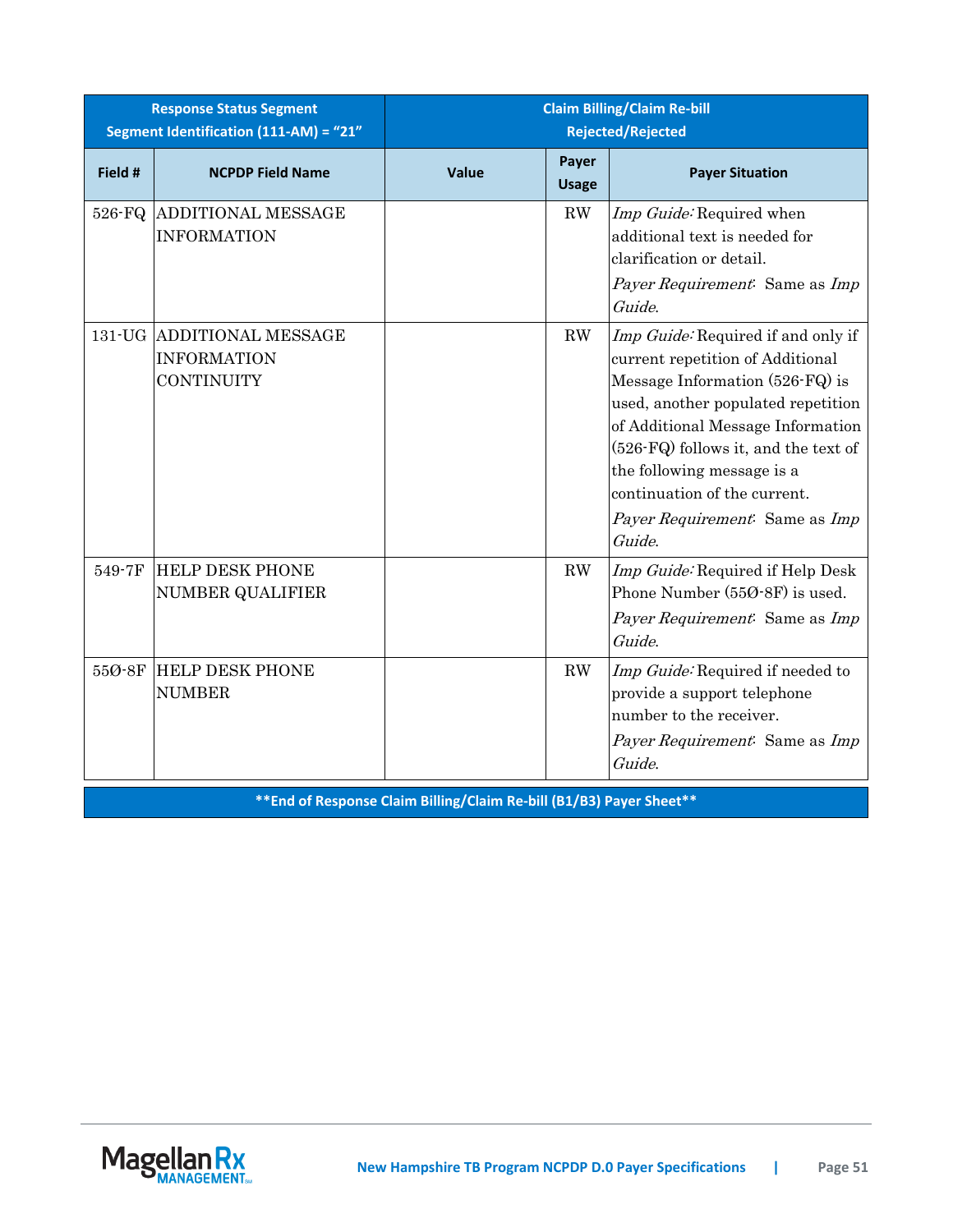# **NCPDP Version D Claim Reversal**

#### **Request Claim Reversal Payer Sheet**

#### **\*\*Start of Request Claim Reversal (B2) Payer Sheet\*\***

#### **General Information**

| <b>Payer Name:</b> New Hampshire TB                            |                                   |
|----------------------------------------------------------------|-----------------------------------|
| <b>Plan Name/Group Name:</b> New Hampshire TB/New Hampshire TB | <b>BIN: 009513 PCN: 079006482</b> |

#### **Field Legend for Columns**

| <b>Payer Usage</b><br><b>Column</b>     | <b>Value</b> | <b>Explanation</b>                                                                                                                                                                                                                                                          | Payer<br><b>Situation</b><br><b>Column</b> |  |  |
|-----------------------------------------|--------------|-----------------------------------------------------------------------------------------------------------------------------------------------------------------------------------------------------------------------------------------------------------------------------|--------------------------------------------|--|--|
| <b>MANDATORY</b>                        | м            | The Field is mandatory for the Segment in the designated<br>Transaction.                                                                                                                                                                                                    | $\rm No$                                   |  |  |
| <b>REQUIRED</b>                         | R            | The Field has been designated with the situation of "Required" for<br>the Segment in the designated Transaction.                                                                                                                                                            | $\rm No$                                   |  |  |
| <b>QUALIFIED</b><br><b>REQUIREMENTE</b> | $RN$         | "Required when." The situations designated have qualifications for<br>usage ("Required if x", "Not required if y").                                                                                                                                                         | <b>Yes</b>                                 |  |  |
| NOT USED                                | NA.          | The Field is not used for the Segment in the designated Transaction.<br>Not used are shaded for clarity for the Payer when creating the<br>Template. For the actual Payer Template, not used fields must be<br>deleted from the transaction (the row in the table removed). | $\rm No$                                   |  |  |
| <b>Question</b><br><b>Answer</b>        |              |                                                                                                                                                                                                                                                                             |                                            |  |  |

What is your reversal window? (If transaction is billed today, what is the timeframe for reversal to be submitted?) 365 days

## **Claim Reversal Transaction**

The following lists the segments and fields in a Claim Reversal Transaction for the NCPDP Telecommunication Standard Implementation Guide Version D.Ø.

| <b>Transaction Header Segment Questions</b>                                                              | <b>Check</b> | <b>Claim Reversal</b><br><b>If Situational, Payer Situation</b> |
|----------------------------------------------------------------------------------------------------------|--------------|-----------------------------------------------------------------|
| This Segment is always sent                                                                              |              |                                                                 |
| Source of certification IDs required in<br>Software Vendor/Certification ID (110-<br>AK) is Payer Issued |              |                                                                 |

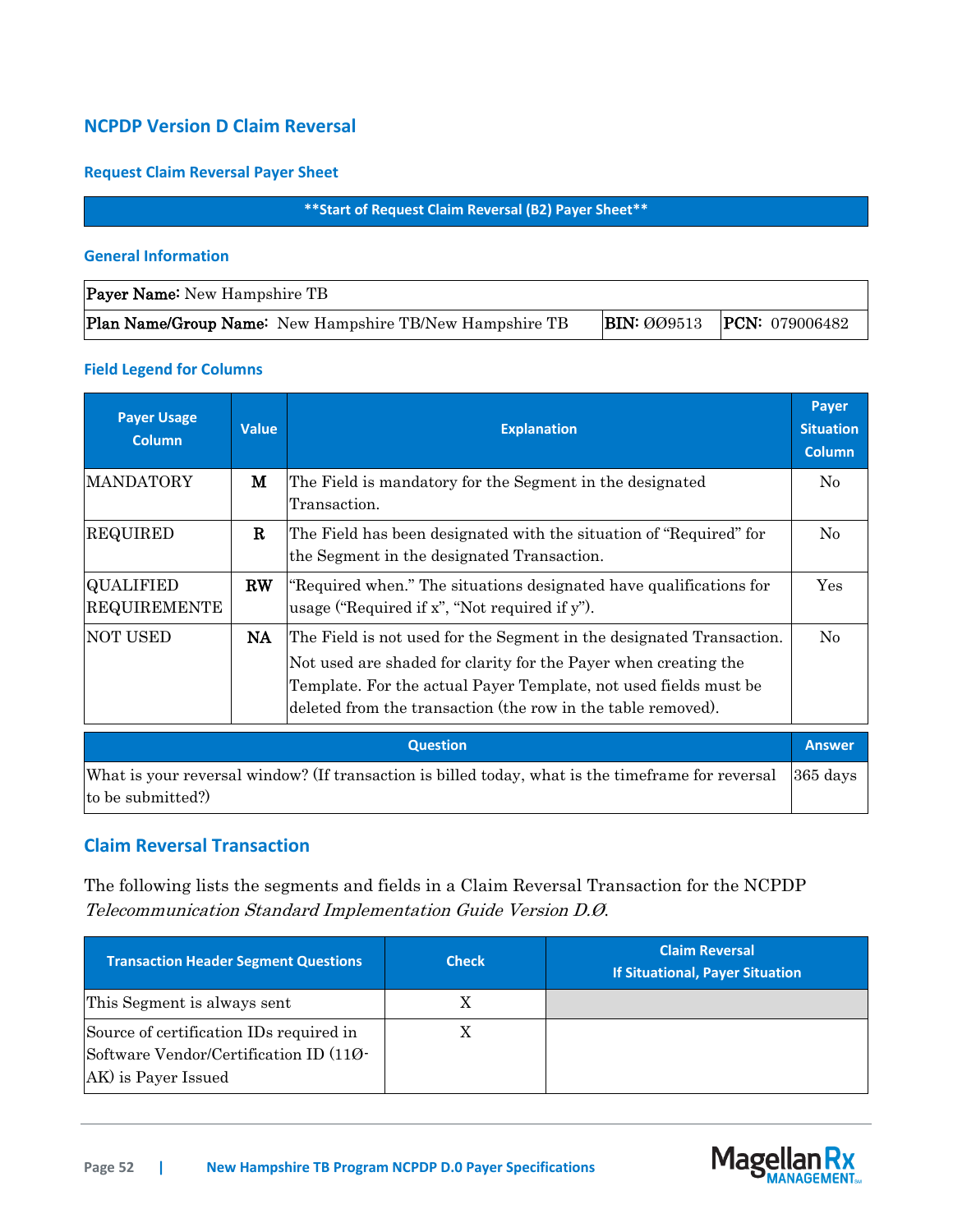|            | <b>Transaction Header Segment</b>              | <b>Claim Reversal</b>                |                       |                                                 |
|------------|------------------------------------------------|--------------------------------------|-----------------------|-------------------------------------------------|
| Field #    | <b>NCPDP Field Name</b>                        | Value                                | Payer<br><b>Usage</b> | <b>Payer Situation</b>                          |
| 101-A1     | <b>BIN NUMBER</b>                              | 009513                               | М                     |                                                 |
|            | 102-A2 VERSION/RELEASE<br><b>NUMBER</b>        | DØ                                   | M                     |                                                 |
|            | 103-A3 TRANSACTION CODE                        | B <sub>2</sub>                       | M                     |                                                 |
|            | 104-A4 PROCESSOR CONTROL<br><b>NUMBER</b>      | P079006482                           | M                     |                                                 |
|            | 109-A9 TRANSACTION COUNT                       |                                      | M                     |                                                 |
| $202 - B2$ | <b>SERVICE PROVIDER ID</b><br><b>QUALIFIER</b> | 01                                   | M                     |                                                 |
| $201 - B1$ | <b>SERVICE PROVIDER ID</b>                     | <b>NPI</b>                           | M                     |                                                 |
|            | 401-D1 DATE OF SERVICE                         | $\text{Format} =$<br><b>CCYYMMDD</b> | M                     |                                                 |
|            | 110-AK SOFTWARE<br>VENDOR/CERTIFICATION<br>ID. |                                      | $\mathbf M$           | Assigned by Magellan Medicaid<br>Administration |

| <b>Insurance Segment Questions</b> | <b>Check</b> | <b>Claim Reversal</b><br><b>If Situational, Payer Situation</b> |
|------------------------------------|--------------|-----------------------------------------------------------------|
| This Segment is always sent        |              |                                                                 |
| This Segment is situational        |              |                                                                 |

| <b>Insurance Segment</b><br>Segment Identification (111-AM) = "Ø4" |                                   | <b>Claim Reversal</b>  |                       |                                                                                                                                            |  |
|--------------------------------------------------------------------|-----------------------------------|------------------------|-----------------------|--------------------------------------------------------------------------------------------------------------------------------------------|--|
| Field #                                                            | <b>NCPDP Field Name</b>           | Value                  | Payer<br><b>Usage</b> | <b>Payer Situation</b>                                                                                                                     |  |
|                                                                    | 302-C2 CARDHOLDER ID              | Soundex<br>code/number | M                     |                                                                                                                                            |  |
| 301-C1                                                             | <b>GROUP ID</b>                   | TB                     | RW                    | Imp Guide: Required if needed to<br>match the reversal to the original<br>billing transaction.<br>Payer Requirement. Same as Imp<br>Guide. |  |
| <b>Claim Segment Questions</b>                                     |                                   | <b>Check</b>           |                       | <b>Claim Billing/Claim Rebill</b><br><b>If Situational, Payer Situation</b>                                                                |  |
| This Segment is always sent                                        |                                   | X                      |                       |                                                                                                                                            |  |
|                                                                    | This payer supports partial fills |                        |                       |                                                                                                                                            |  |

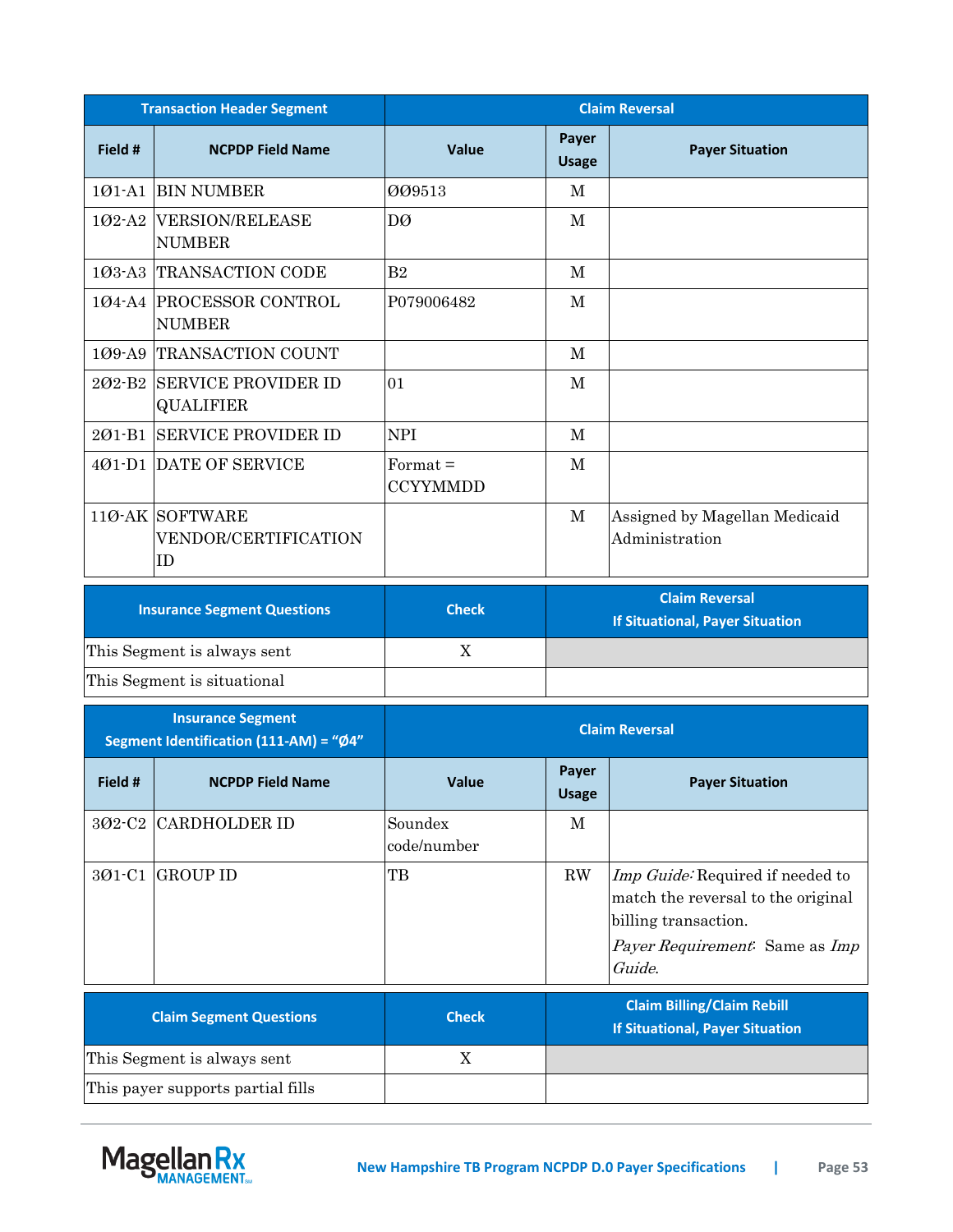|                                  | <b>Claim Segment Questions</b>                                      | <b>Check</b> |                                                 | <b>Claim Billing/Claim Rebill</b><br><b>If Situational, Payer Situation</b>                                                                                                                               |  |
|----------------------------------|---------------------------------------------------------------------|--------------|-------------------------------------------------|-----------------------------------------------------------------------------------------------------------------------------------------------------------------------------------------------------------|--|
|                                  | This payer does not support partial fills                           | X            |                                                 |                                                                                                                                                                                                           |  |
|                                  | <b>Claim Segment</b><br>Segment Identification (111-AM) = "Ø7"      |              |                                                 | <b>Claim Reversal</b>                                                                                                                                                                                     |  |
| Field #                          | <b>NCPDP Field Name</b>                                             | Value        | Payer<br><b>Payer Situation</b><br><b>Usage</b> |                                                                                                                                                                                                           |  |
|                                  | 455-EM PRESCRIPTION/SERVICE<br>REFERENCE NUMBER<br><b>QUALIFIER</b> |              | $\mathbf M$                                     | Imp Guide: For Transaction Code<br>of "B2," in the Claim Segment, the<br>Prescription/Service Reference<br>Number Qualifier (455-EM) is "1"<br>(Rx Billing).                                              |  |
|                                  | 402-D2 PRESCRIPTION/SERVICE<br><b>REFERENCE NUMBER</b>              |              | М                                               |                                                                                                                                                                                                           |  |
| 436-E1                           | <b>PRODUCT/SERVICE ID</b><br><b>QUALIFIER</b>                       |              | $\mathbf{M}$                                    |                                                                                                                                                                                                           |  |
|                                  | 407-D7 PRODUCT/SERVICE ID                                           |              | $\mathbf M$                                     |                                                                                                                                                                                                           |  |
|                                  | 403-D3 FILL NUMBER                                                  |              | RW                                              | Imp Guide: Required if needed for<br>reversals when multiple fills of the<br>same Prescription/Service<br>Reference Number (402-D2) occur<br>on the same day.<br>Payer Requirement: Same as Imp<br>Guide. |  |
|                                  | 308-C8 OTHER COVERAGE CODE                                          |              | RW                                              | Imp Guide: Required if needed by<br>receiver to match the claim that is<br>being reversed.<br>Payer Requirement: Same as Imp<br>Guide.                                                                    |  |
| <b>Pricing Segment Questions</b> |                                                                     | <b>Check</b> |                                                 | <b>Claim Reversal</b><br><b>If Situational, Payer Situation</b>                                                                                                                                           |  |
| This Segment is always sent      |                                                                     | X            |                                                 |                                                                                                                                                                                                           |  |

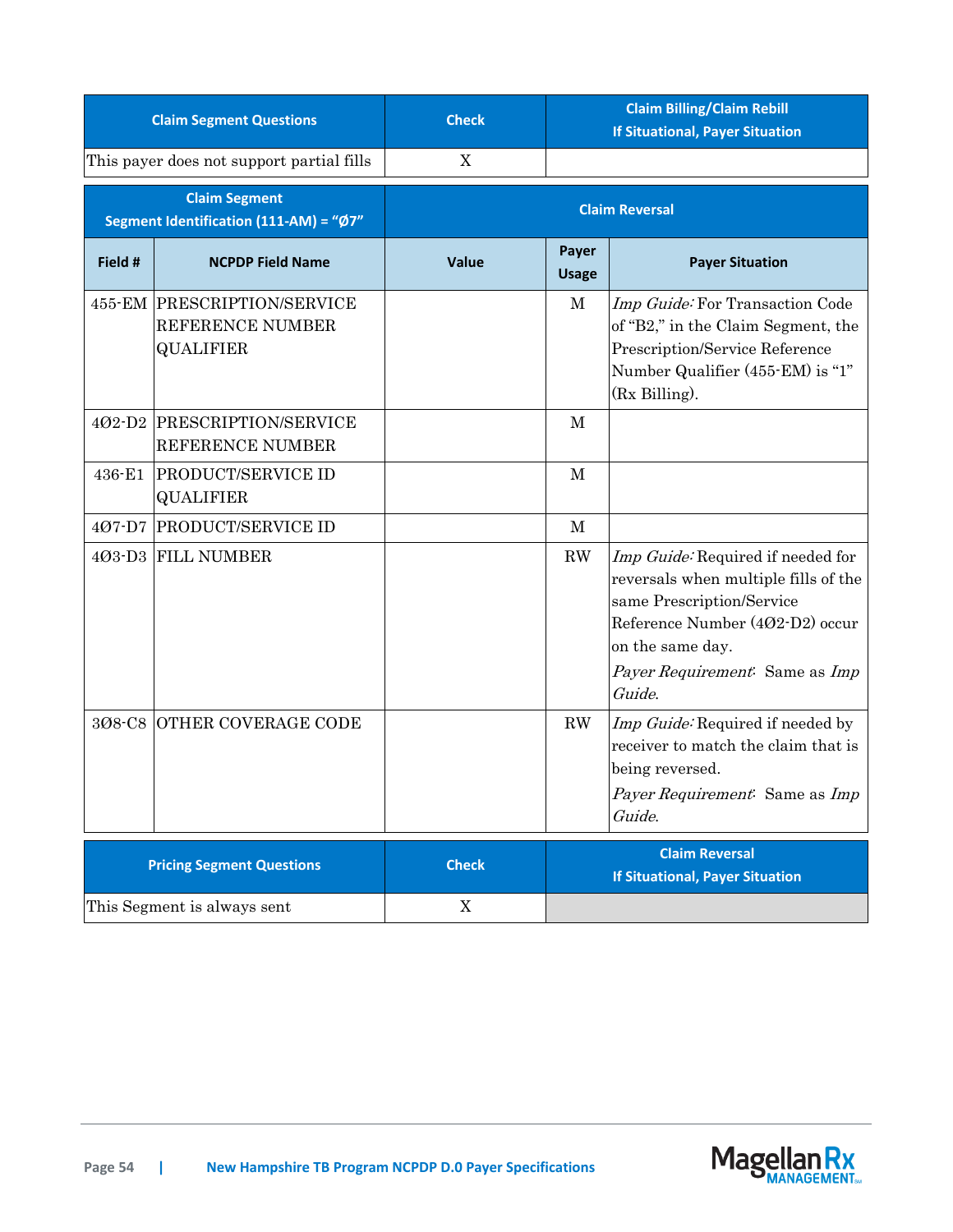|                                                                                                            | <b>Pricing Segment</b><br>Segment Identification (111-AM) = "11"           | <b>Claim Reversal</b>        |                                                 |                                                                                                                                        |  |
|------------------------------------------------------------------------------------------------------------|----------------------------------------------------------------------------|------------------------------|-------------------------------------------------|----------------------------------------------------------------------------------------------------------------------------------------|--|
| Field #                                                                                                    | <b>NCPDP Field Name</b>                                                    | Value                        | Payer<br><b>Payer Situation</b><br><b>Usage</b> |                                                                                                                                        |  |
|                                                                                                            | 43Ø-DU GROSS AMOUNT DUE                                                    |                              | $\mathbf{R}\mathbf{W}$                          | Imp Guide: Required if this field<br>could result in contractually<br>agreed upon payment.<br>Payer Requirement: Same as Imp<br>Guide. |  |
|                                                                                                            | <b>Coordination of Benefits/Other Payments</b><br><b>Segment Questions</b> | <b>Check</b>                 |                                                 | <b>Claim Reversal</b><br><b>If Situational, Payer Situation</b>                                                                        |  |
|                                                                                                            | This Segment is always sent                                                | X                            |                                                 |                                                                                                                                        |  |
|                                                                                                            | This Segment is situational                                                |                              |                                                 |                                                                                                                                        |  |
| <b>Coordination of Benefits/Other Payments</b><br><b>Segment</b><br>Segment Identification (111-AM) = "Ø5" |                                                                            |                              |                                                 | <b>Claim Reversal</b>                                                                                                                  |  |
| Field #                                                                                                    | <b>NCPDP Field Name</b>                                                    | Value                        | Payer<br><b>Usage</b>                           | <b>Payer Situation</b>                                                                                                                 |  |
| 337-4C                                                                                                     | <b>COORDINATION OF</b><br><b>BENEFITS/OTHER</b><br>PAYMENTS COUNT          | Maximum count of 9.          | М                                               |                                                                                                                                        |  |
| 338-5C                                                                                                     | <b>OTHER PAYER COVERAGE</b><br>TYPE                                        |                              | M                                               |                                                                                                                                        |  |
|                                                                                                            | <b>DUR/PPS Segment Questions</b>                                           | <b>Check</b>                 |                                                 | <b>Claim Reversal</b><br><b>If Situational, Payer Situation</b>                                                                        |  |
|                                                                                                            | This Segment is always sent                                                |                              |                                                 |                                                                                                                                        |  |
|                                                                                                            | This Segment is situational                                                | $\mathbf X$                  |                                                 |                                                                                                                                        |  |
| <b>DUR/PPS Segment</b><br>Segment Identification (111-AM) = "Ø8"                                           |                                                                            | <b>Claim Reversal</b>        |                                                 |                                                                                                                                        |  |
| Field #                                                                                                    | <b>NCPDP Field Name</b>                                                    | Value                        | Payer<br><b>Usage</b>                           | <b>Payer Situation</b>                                                                                                                 |  |
| 473-7E                                                                                                     | DUR/PPS CODE COUNTER                                                       | Maximum of 9<br>occurrences. | RW                                              | Imp Guide: Required if DUR/PPS<br>Segment is used.<br>Payer Requirement: Same as Imp<br>Guide.                                         |  |

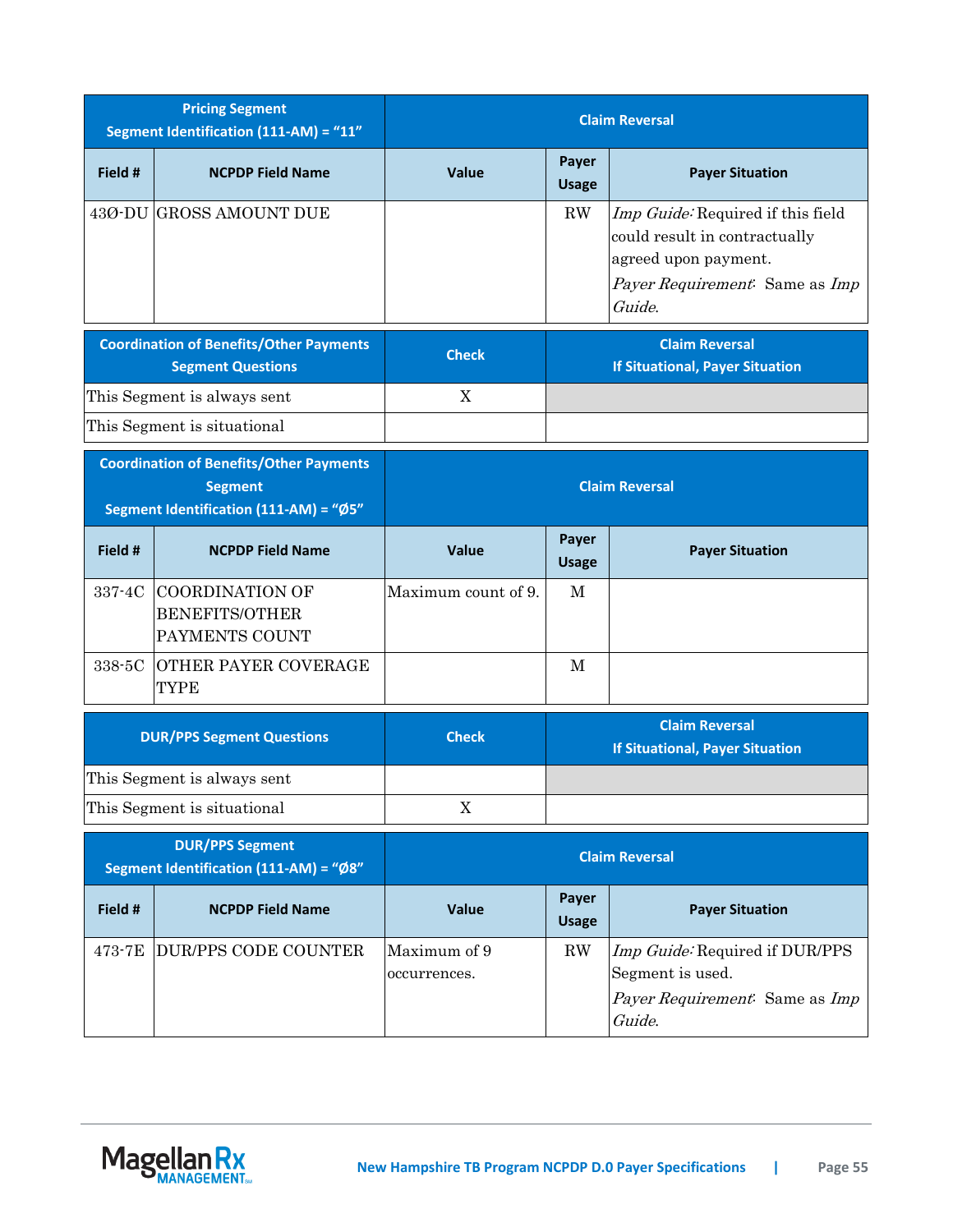| <b>DUR/PPS Segment</b><br>Segment Identification (111-AM) = "Ø8" |                                     | <b>Claim Reversal</b> |                       |                                                                                                                                          |
|------------------------------------------------------------------|-------------------------------------|-----------------------|-----------------------|------------------------------------------------------------------------------------------------------------------------------------------|
| Field #                                                          | <b>NCPDP Field Name</b>             | <b>Value</b>          | Payer<br><b>Usage</b> | <b>Payer Situation</b>                                                                                                                   |
| 439-E4                                                           | <b>REASON FOR SERVICE</b><br>CODE   |                       | RW                    | Imp Guide: Required if this field is<br>needed to report drug utilization<br>review outcome.<br>Payer Requirement: Same as Imp<br>Guide. |
|                                                                  | 440-E5 PROFESSIONAL SERVICE<br>CODE |                       | RW                    | Imp Guide: Required if this field is<br>needed to report drug utilization<br>review outcome.<br>Payer Requirement: Same as Imp<br>Guide. |
| 441-E6                                                           | RESULT OF SERVICE CODE              |                       | RW                    | Imp Guide: Required if this field is<br>needed to report drug utilization<br>review outcome.<br>Payer Requirement: Same as Imp<br>Guide. |
| 474-8E                                                           | <b>DUR/PPS LEVEL OF EFFORT</b>      |                       | RW                    | Imp Guide: Required if this field is<br>needed to report drug utilization<br>review outcome.<br>Payer Requirement: Same as Imp<br>Guide. |
| ** End of Request Claim Reversal (B2) Payer Sheet**              |                                     |                       |                       |                                                                                                                                          |

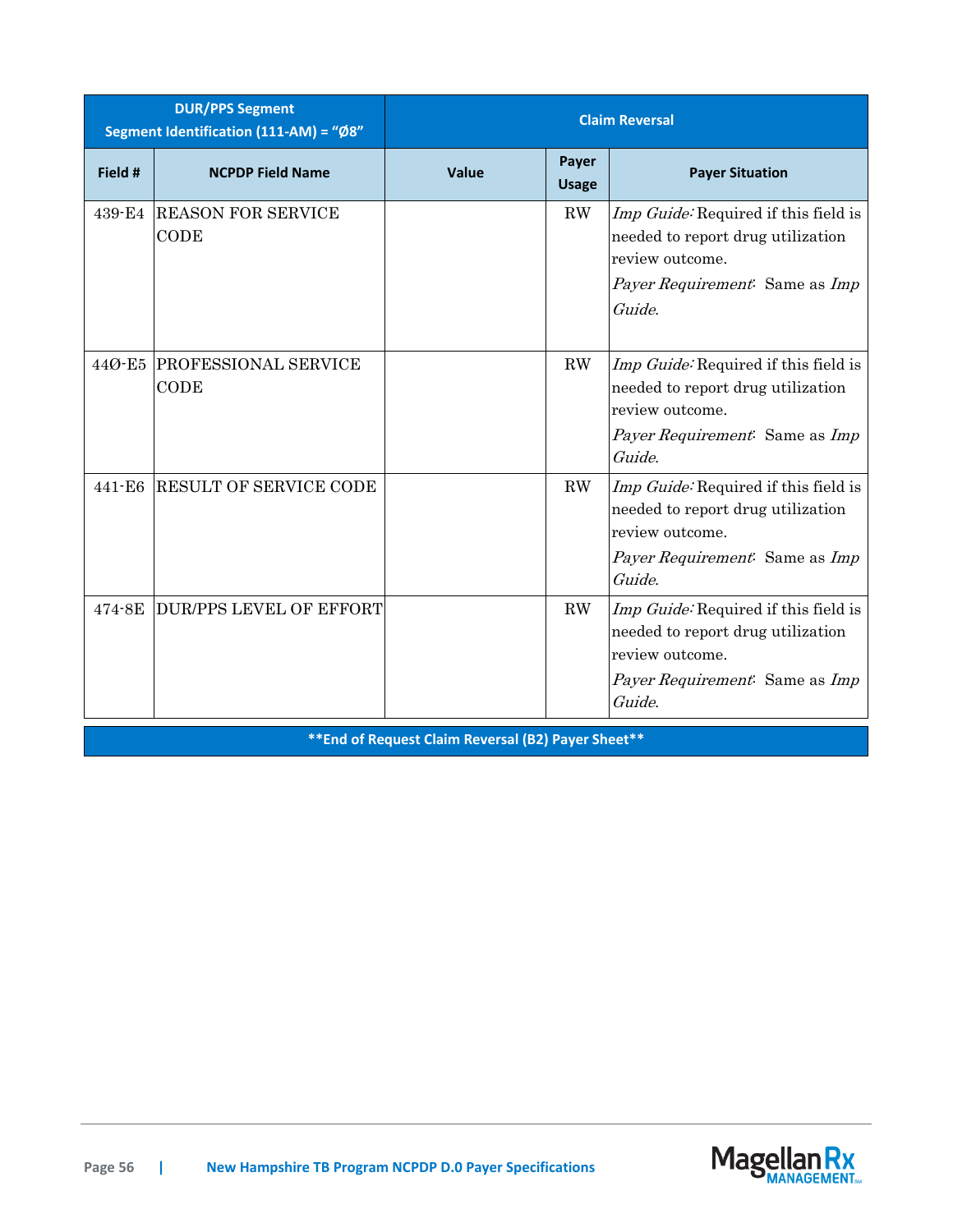# **Response Claim Reversal Payer Sheet**

#### **Claim Reversal Accepted/Approved Response**

## **\*\*Start of Claim Reversal Response (B2) Payer Sheet\*\***

#### **General Information**

| <b>Payer Name:</b> New Hampshire TB    |                    |                        |
|----------------------------------------|--------------------|------------------------|
| Plan Name/Group Name: New Hampshire TB | <b>BIN: 009513</b> | <b>PCN:</b> P079006482 |

## **Claim Reversal Accepted/Approved Response**

The following lists the segments and fields in a Claim Reversal response (Approved) Transaction for the NCPDP Telecommunication Standard Implementation Guide Version D.Ø.

|                                            | <b>Response Transaction Header Segment</b><br><b>Questions</b> | <b>Check</b>                                             |                                                   | <b>Claim Reversal</b><br><b>Accepted/Approved</b><br><b>If Situational, Payer Situation</b> |  |
|--------------------------------------------|----------------------------------------------------------------|----------------------------------------------------------|---------------------------------------------------|---------------------------------------------------------------------------------------------|--|
|                                            | This Segment is always sent                                    | X                                                        |                                                   |                                                                                             |  |
| <b>Response Transaction Header Segment</b> |                                                                |                                                          | <b>Claim Reversal</b><br><b>Accepted/Approved</b> |                                                                                             |  |
| Field #                                    | <b>NCPDP Field Name</b>                                        | Payer<br>Value<br><b>Payer Situation</b><br><b>Usage</b> |                                                   |                                                                                             |  |
| $102-A2$                                   | <b>VERSION/RELEASE</b><br><b>NUMBER</b>                        | DØ                                                       | M                                                 |                                                                                             |  |
|                                            | 103-A3 TRANSACTION CODE                                        | B <sub>2</sub>                                           | M                                                 |                                                                                             |  |
|                                            | 109-A9 TRANSACTION COUNT                                       | Same value as in<br>request                              | M                                                 |                                                                                             |  |
| 501-F1                                     | <b>HEADER RESPONSE</b><br><b>STATUS</b>                        | $A = Accepted$                                           | M                                                 |                                                                                             |  |
| 202-B <sub>2</sub>                         | <b>SERVICE PROVIDER ID</b><br><b>QUALIFIER</b>                 | Same value as in<br>request                              | $\mathbf{M}$                                      |                                                                                             |  |
| 201-B1                                     | <b>SERVICE PROVIDER ID</b>                                     | Same value as in<br>request                              | M                                                 |                                                                                             |  |
|                                            | 401-D1 DATE OF SERVICE                                         | Same value as in<br>request                              | M                                                 |                                                                                             |  |
| <b>Response Message Segment Questions</b>  |                                                                | <b>Check</b>                                             |                                                   | <b>Claim Reversal</b><br><b>Accepted/Approved</b><br><b>If Situational, Payer Situation</b> |  |
|                                            | This Segment is always sent                                    |                                                          |                                                   |                                                                                             |  |

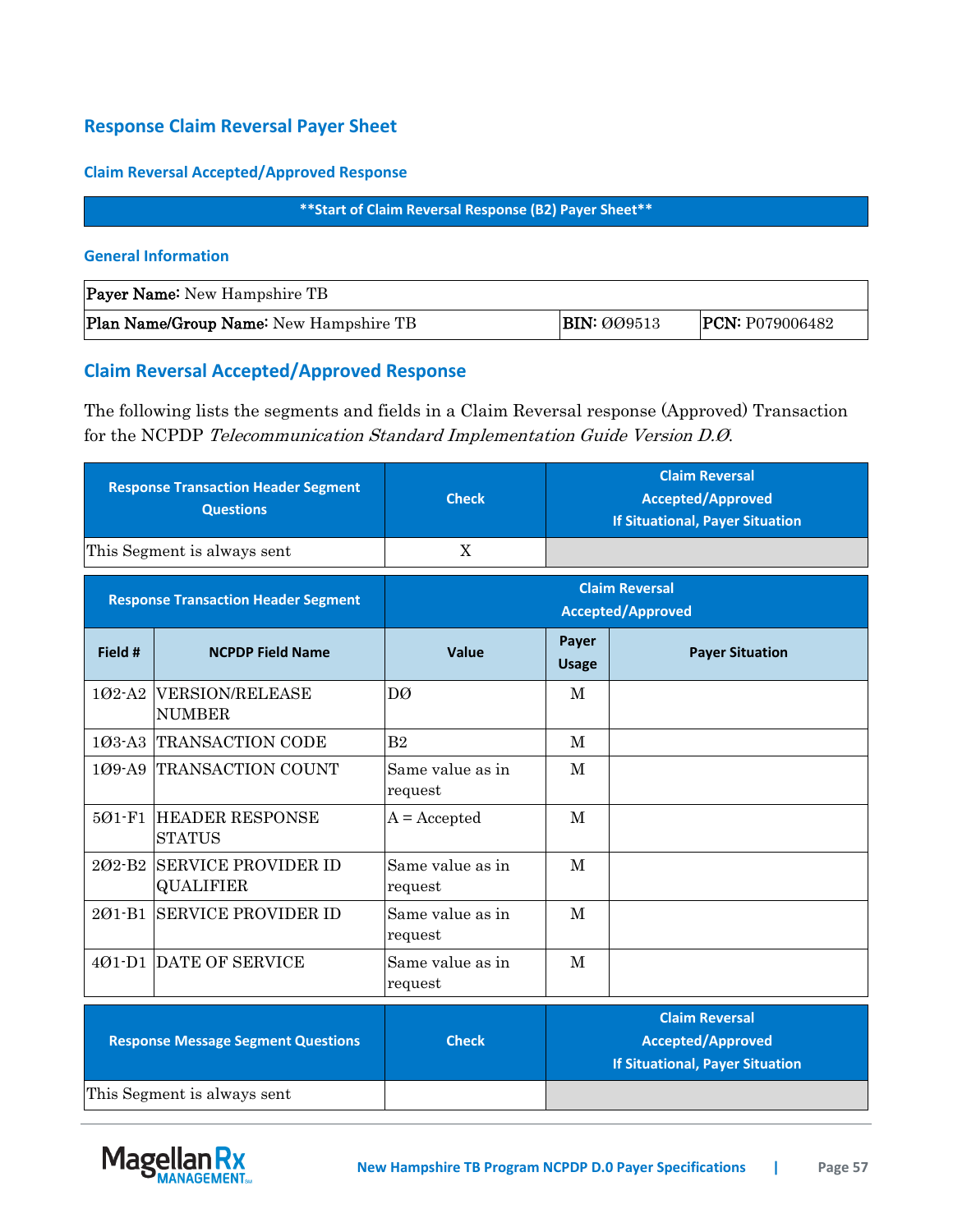|                                                                           | This Segment is situational                                              | $\mathbf X$                                       |                        |                                                                                                                                                                                                                   |
|---------------------------------------------------------------------------|--------------------------------------------------------------------------|---------------------------------------------------|------------------------|-------------------------------------------------------------------------------------------------------------------------------------------------------------------------------------------------------------------|
| <b>Response Message Segment</b><br>Segment Identification (111-AM) = "2Ø" |                                                                          | <b>Claim Reversal</b><br><b>Accepted/Approved</b> |                        |                                                                                                                                                                                                                   |
| Field #                                                                   | <b>NCPDP Field Name</b>                                                  | Value                                             | Payer<br><b>Usage</b>  | <b>Payer Situation</b>                                                                                                                                                                                            |
| 5Ø4-F4                                                                    | <b>MESSAGE</b>                                                           |                                                   | $\mathbf{R}\mathbf{W}$ | Imp Guide: Required if text is<br>needed for clarification or detail.<br>Payer Requirement: Same as Imp<br>Guide.                                                                                                 |
|                                                                           | <b>Response Status Segment Questions</b>                                 | <b>Check</b>                                      |                        | <b>Claim Reversal</b><br><b>Accepted/Approved</b><br><b>If Situational, Payer Situation</b>                                                                                                                       |
|                                                                           | This Segment is always sent                                              | $\mathbf X$                                       |                        |                                                                                                                                                                                                                   |
|                                                                           | <b>Response Status Segment</b><br>Segment Identification (111-AM) = "21" |                                                   |                        | <b>Claim Reversal</b><br><b>Accepted/Approved</b>                                                                                                                                                                 |
| Field #                                                                   | <b>NCPDP Field Name</b>                                                  | Value                                             | Payer<br><b>Usage</b>  | <b>Payer Situation</b>                                                                                                                                                                                            |
| 112-AN                                                                    | TRANSACTION RESPONSE<br><b>STATUS</b>                                    | $A =$ Approved                                    | М                      |                                                                                                                                                                                                                   |
| 503-F3                                                                    | <b>AUTHORIZATION NUMBER</b>                                              |                                                   |                        | Imp Guide: Required if needed to<br>identify the transaction.<br>Payer Requirement: Same as Imp<br>Guide.                                                                                                         |
| 547-5F                                                                    | APPROVED MESSAGE CODE Maximum count of 5.<br><b>COUNT</b>                |                                                   | RW                     | Imp Guide: Required if Approved<br>Message Code (548-6F) is used.<br>Payer Requirement: Same as Imp<br>Guide.                                                                                                     |
| 548-6F                                                                    | APPROVED MESSAGE CODE                                                    |                                                   | RW                     | Imp Guide: Required if Approved<br>Message Code Count (547-5F) is<br>used and the sender needs to<br>communicate additional follow up<br>for a potential opportunity.<br>Payer Requirement: Same as Imp<br>Guide. |
| 13Ø-UF                                                                    | <b>ADDITIONAL MESSAGE</b><br><b>INFORMATION COUNT</b>                    | Maximum count of<br>25.                           | RW                     | Imp Guide: Required if Additional<br>Message Information (526-FQ) is<br>used.<br>Payer Requirement: Same as Imp<br>Guide.                                                                                         |

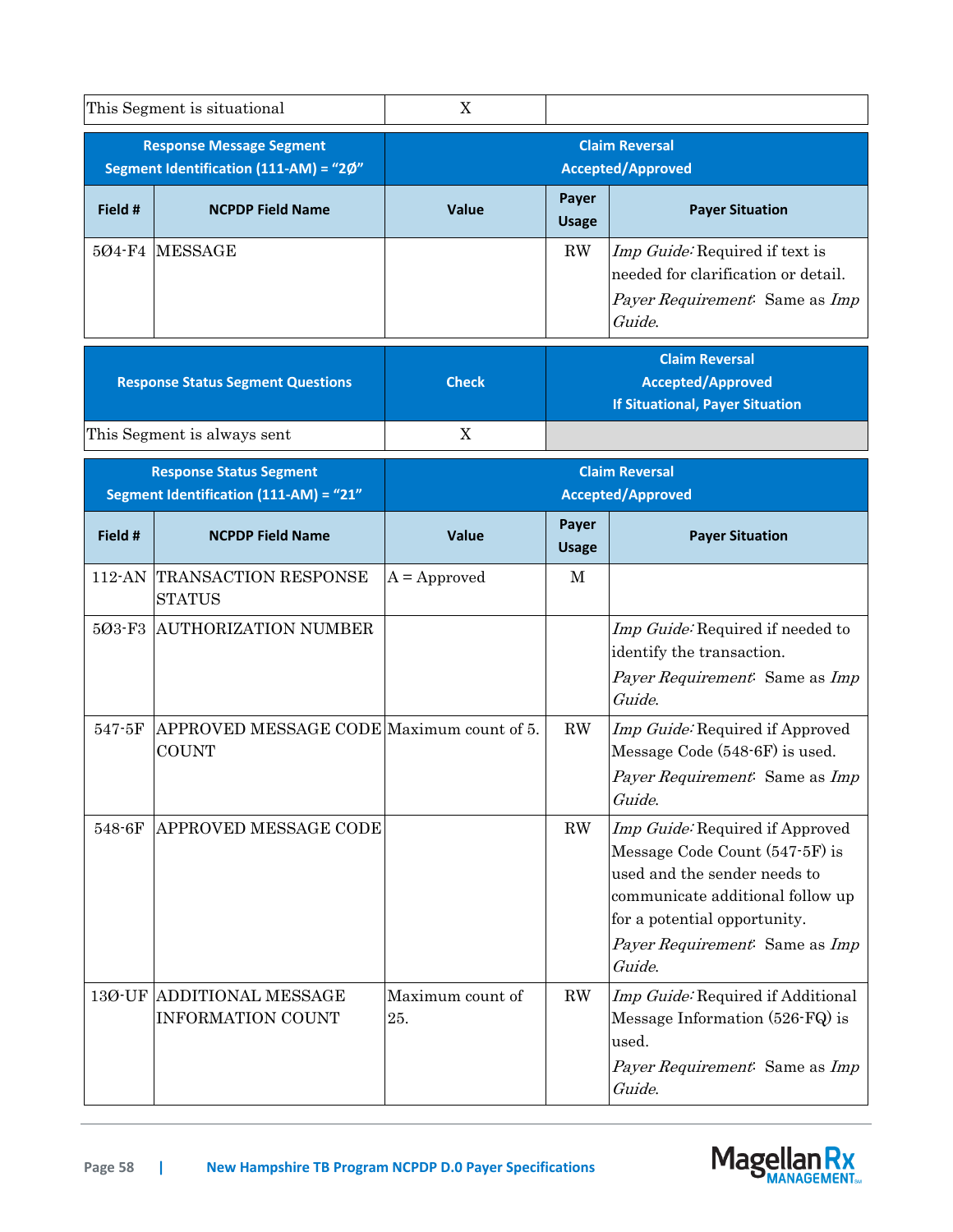|         | <b>Response Status Segment</b><br>Segment Identification (111-AM) = "21" | <b>Claim Reversal</b><br><b>Accepted/Approved</b> |                       |                                                                                                                                                                                                                                                                                                                                        |
|---------|--------------------------------------------------------------------------|---------------------------------------------------|-----------------------|----------------------------------------------------------------------------------------------------------------------------------------------------------------------------------------------------------------------------------------------------------------------------------------------------------------------------------------|
| Field # | <b>NCPDP Field Name</b>                                                  | <b>Value</b>                                      | Payer<br><b>Usage</b> | <b>Payer Situation</b>                                                                                                                                                                                                                                                                                                                 |
|         | 132-UH ADDITIONAL MESSAGE<br><b>INFORMATION QUALIFIER</b>                |                                                   | RW                    | Imp Guide: Required if Additional<br>Message Information (526-FQ) is<br>used.<br>Payer Requirement: Same as Imp<br>Guide.                                                                                                                                                                                                              |
| 526-FQ  | <b>ADDITIONAL MESSAGE</b><br><b>INFORMATION</b>                          |                                                   | RW                    | Imp Guide: Required when<br>additional text is needed for<br>clarification or detail.<br>Payer Requirement: Same as Imp<br>Guide.                                                                                                                                                                                                      |
|         | 131-UG ADDITIONAL MESSAGE<br><b>INFORMATION</b><br>CONTINUITY            |                                                   | RW                    | Imp Guide: Required if and only if<br>current repetition of Additional<br>Message Information (526-FQ) is<br>used, another populated repetition<br>of Additional Message Information<br>(526-FQ) follows it, and the text of<br>the following message is a<br>continuation of the current.<br>Payer Requirement: Same as Imp<br>Guide. |
| 549-7F  | <b>HELP DESK PHONE</b><br><b>NUMBER QUALIFIER</b>                        |                                                   | RW                    | Imp Guide: Required if Help Desk<br>Phone Number (550-8F) is used.<br>Payer Requirement: Same as Imp<br>Guide.                                                                                                                                                                                                                         |
|         | 550-8F HELP DESK PHONE<br><b>NUMBER</b>                                  |                                                   | $\mathbf{RW}$         | Imp Guide: Required if needed to<br>provide a support telephone<br>number to the receiver.<br>Payer Requirement: Same as Imp<br>Guide.                                                                                                                                                                                                 |
|         | <b>Response Claim Segment Questions</b>                                  | <b>Check</b>                                      |                       | <b>Claim Reversal</b><br><b>Accepted/Approved</b><br><b>If Situational, Payer Situation</b>                                                                                                                                                                                                                                            |
|         | This Segment is always sent                                              | X                                                 |                       |                                                                                                                                                                                                                                                                                                                                        |

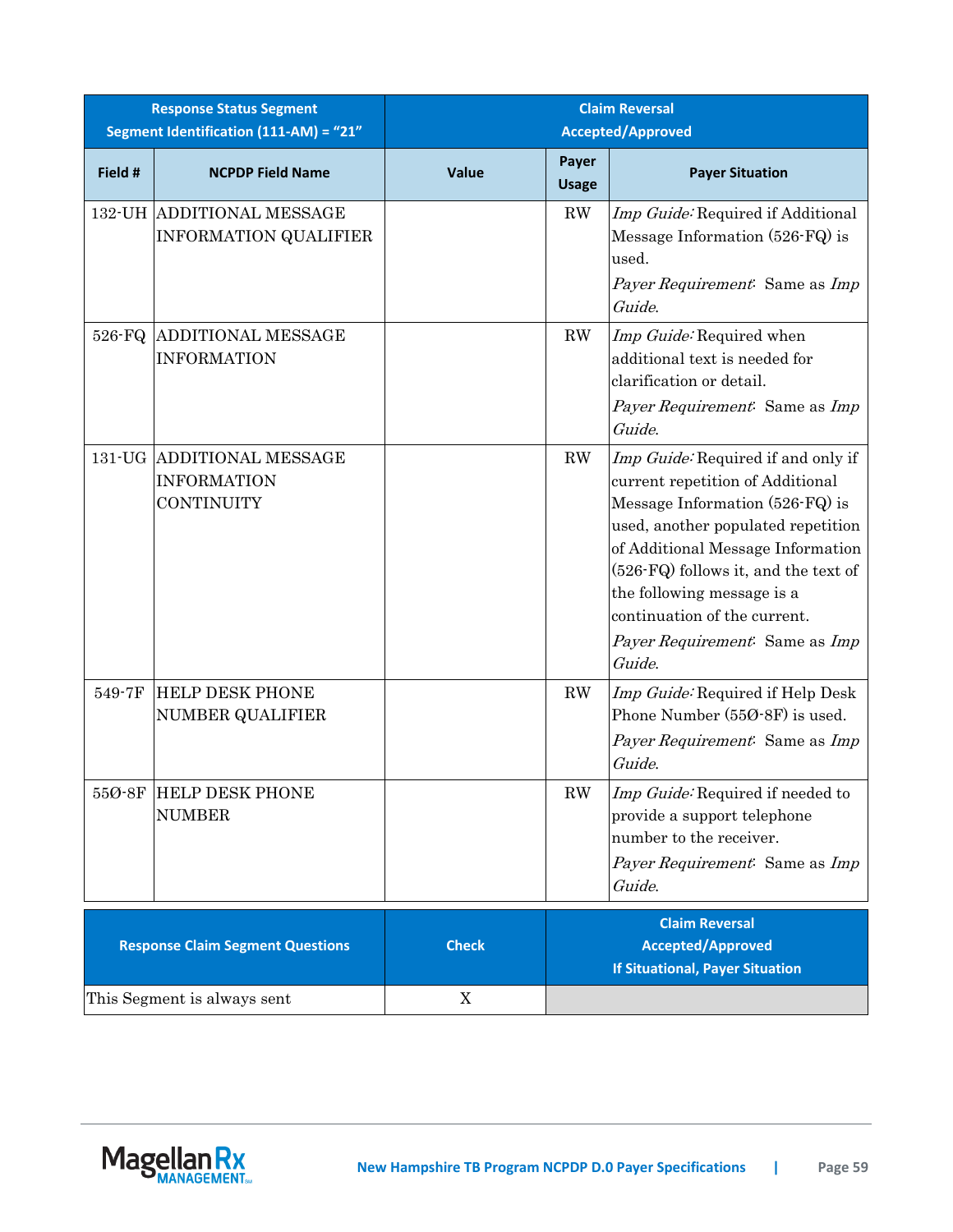|         | <b>Response Claim Segment</b><br>Segment Identification (111-AM) = "22"   | <b>Claim Reversal</b><br><b>Accepted/Approved</b> |                       |                                                                                                                                                                           |
|---------|---------------------------------------------------------------------------|---------------------------------------------------|-----------------------|---------------------------------------------------------------------------------------------------------------------------------------------------------------------------|
| Field # | <b>NCPDP Field Name</b>                                                   | <b>Value</b>                                      | Payer<br><b>Usage</b> | <b>Payer Situation</b>                                                                                                                                                    |
|         | 455-EM PRESCRIPTION/SERVICE<br>REFERENCE NUMBER<br><b>QUALIFIER</b>       | $1 = Rx \times B$ illing                          | М                     | Imp Guide: For Transaction Code<br>of "B2," in the Response Claim<br>Segment, the Prescription/Service<br>Reference Number Qualifier (455-<br>$EM$ ) is "1" (Rx Billing). |
|         | 402-D2 PRESCRIPTION/SERVICE<br><b>REFERENCE NUMBER</b>                    |                                                   | M                     |                                                                                                                                                                           |
|         | <b>Response Pricing Segment Questions</b>                                 | <b>Check</b>                                      |                       | <b>Claim Reversal</b><br><b>Accepted/Approved</b><br><b>If Situational, Payer Situation</b>                                                                               |
|         | This Segment is always sent                                               | X                                                 |                       |                                                                                                                                                                           |
|         | This Segment is situational                                               |                                                   |                       |                                                                                                                                                                           |
|         | <b>Response Pricing Segment</b><br>Segment Identification (111-AM) = "23" |                                                   |                       | <b>Claim Reversal</b><br><b>Accepted/Approved</b>                                                                                                                         |
| Field # | <b>NCPDP Field Name</b>                                                   | Value                                             | Payer<br><b>Usage</b> | <b>Payer Situation</b>                                                                                                                                                    |
| 509-F9  | TOTAL AMOUNT PAID                                                         |                                                   | $\rm RW$              | Imp Guide: Required if any other<br>payment fields sent by the sender.<br>Payer Requirement: Same as Imp<br>Guide.                                                        |

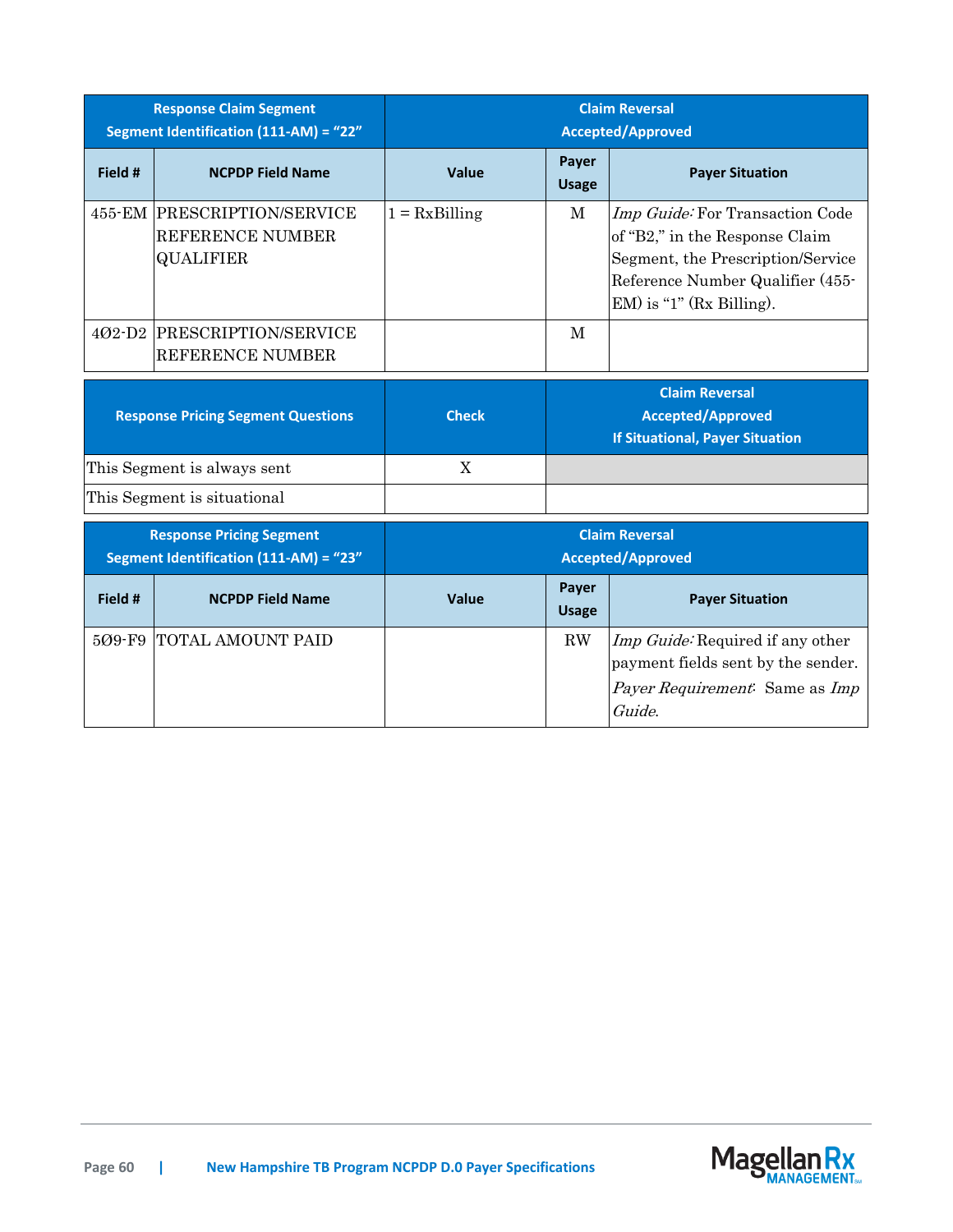# **Claim Reversal Accepted/Rejected Response**

## **Claim Reversal Accepted/Rejected Response**

|         | <b>Response Transaction Header Segment</b><br><b>Questions</b> | <b>Check</b>                                                                                                                                                                               |                       | <b>Claim Reversal</b><br><b>Accepted/Rejected</b><br><b>If Situational, Payer Situation</b> |
|---------|----------------------------------------------------------------|--------------------------------------------------------------------------------------------------------------------------------------------------------------------------------------------|-----------------------|---------------------------------------------------------------------------------------------|
|         | This Segment is always sent                                    | $\mathbf X$                                                                                                                                                                                |                       |                                                                                             |
|         | <b>Response Transaction Header Segment</b>                     |                                                                                                                                                                                            |                       | <b>Claim Reversal</b><br><b>Accepted/Rejected</b>                                           |
| Field # | <b>NCPDP Field Name</b>                                        | Value                                                                                                                                                                                      | Payer<br><b>Usage</b> | <b>Payer Situation</b>                                                                      |
|         | 102-A2 VERSION/RELEASE<br><b>NUMBER</b>                        | DØ                                                                                                                                                                                         | M                     |                                                                                             |
|         | 103-A3 TRANSACTION CODE                                        | B <sub>2</sub>                                                                                                                                                                             | M                     |                                                                                             |
|         | 109-A9 TRANSACTION COUNT                                       | $\blacksquare$<br>$Q1 = One$<br>occurrence<br>$Q2 = Two$<br>$\blacksquare$<br>occurrences<br>$Q3$ = Three<br>$\blacksquare$<br>occurrences<br>$Q4 = Four$<br>$\blacksquare$<br>occurrences | M                     |                                                                                             |
|         | 501-F1 HEADER RESPONSE<br><b>STATUS</b>                        | $A = Accepted$                                                                                                                                                                             | M                     |                                                                                             |
|         | 202-B2 SERVICE PROVIDER ID<br><b>QUALIFIER</b>                 | 01 - National<br>provider Identifier<br>(NPI)                                                                                                                                              | M                     |                                                                                             |
|         | 201-B1 SERVICE PROVIDER ID                                     | <b>NPI</b>                                                                                                                                                                                 | $\mathbf{M}$          |                                                                                             |
|         | 401-D1 DATE OF SERVICE                                         | $\text{Format} =$<br><b>CCYYMMDD</b>                                                                                                                                                       | M                     |                                                                                             |
|         | <b>Response Message Segment Questions</b>                      | <b>Check</b>                                                                                                                                                                               |                       | <b>Claim Reversal</b><br><b>Accepted/Rejected</b><br><b>If Situational, Payer Situation</b> |
|         | This Segment is always sent                                    |                                                                                                                                                                                            |                       |                                                                                             |
|         | This Segment is situational                                    | $\mathbf X$                                                                                                                                                                                |                       |                                                                                             |

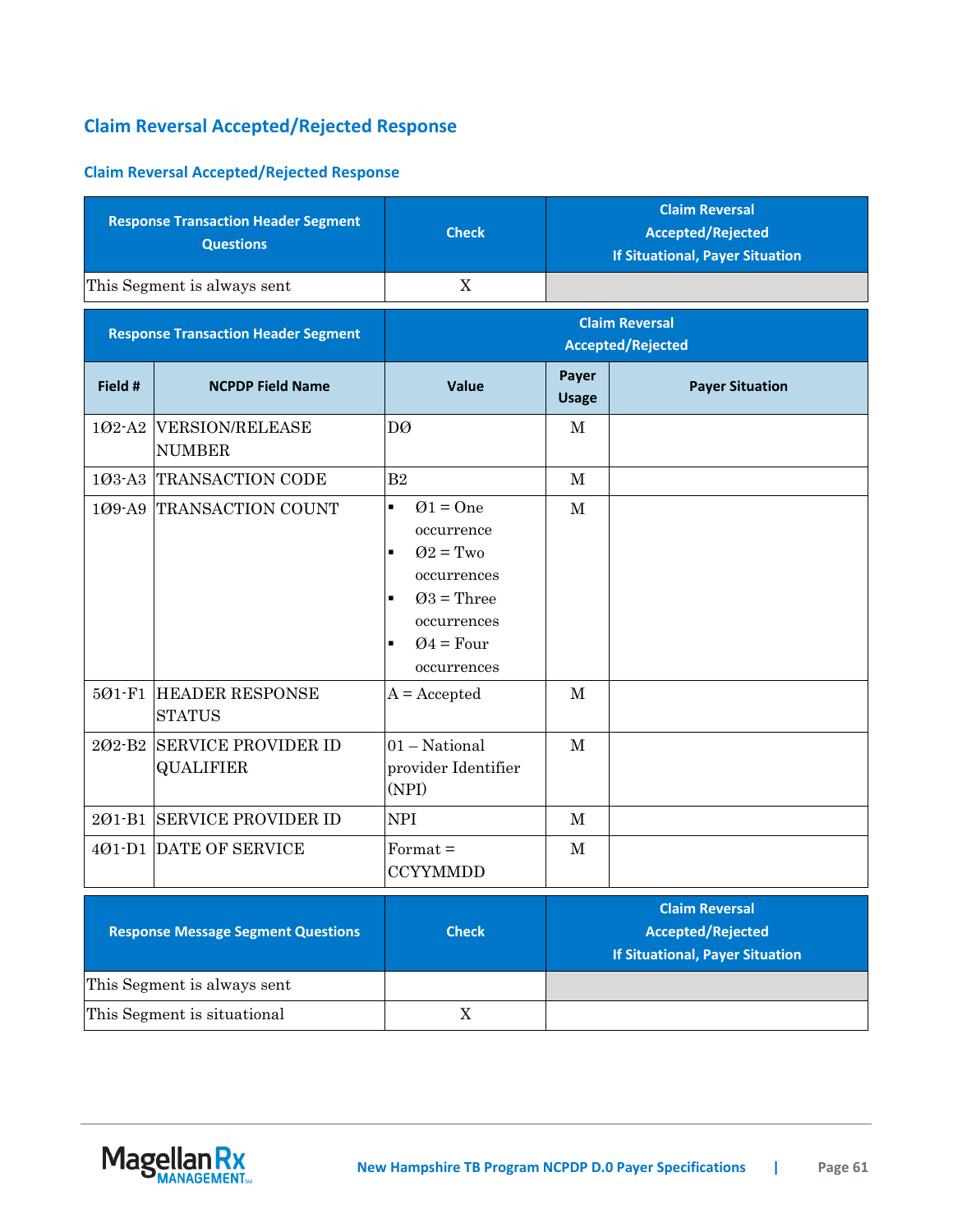| <b>Response Message Segment</b><br>Segment Identification (111-AM) = "2Ø" |                                                                          | <b>Claim Reversal</b><br><b>Accepted/Rejected</b> |                       |                                                                                                                                                 |
|---------------------------------------------------------------------------|--------------------------------------------------------------------------|---------------------------------------------------|-----------------------|-------------------------------------------------------------------------------------------------------------------------------------------------|
| Field #                                                                   | <b>NCPDP Field Name</b>                                                  | Value                                             | Payer<br><b>Usage</b> | <b>Payer Situation</b>                                                                                                                          |
| 504-F4                                                                    | <b>MESSAGE</b>                                                           |                                                   | $\rm RW$              | Imp Guide: Required if text is<br>needed for clarification or detail.<br>Payer Requirement: Same as Imp<br>Guide.                               |
|                                                                           | <b>Response Status Segment Questions</b>                                 | <b>Check</b>                                      |                       | <b>Claim Reversal</b><br><b>Accepted/Rejected</b><br><b>If Situational, Payer Situation</b>                                                     |
|                                                                           | This Segment is always sent                                              | X                                                 |                       |                                                                                                                                                 |
|                                                                           | <b>Response Status Segment</b><br>Segment Identification (111-AM) = "21" |                                                   |                       | <b>Claim Reversal</b><br><b>Accepted/Rejected</b>                                                                                               |
| Field #                                                                   | <b>NCPDP Field Name</b>                                                  | Value                                             | Payer<br><b>Usage</b> | <b>Payer Situation</b>                                                                                                                          |
| 112-AN                                                                    | <b>TRANSACTION RESPONSE</b><br><b>STATUS</b>                             | $R =$ Reject                                      | M                     |                                                                                                                                                 |
| 503-F3                                                                    | <b>AUTHORIZATION NUMBER</b>                                              |                                                   | $\mathbf R$           |                                                                                                                                                 |
|                                                                           | 51Ø-FA REJECT COUNT                                                      | Maximum count of 5.                               | $\mathbf R$           |                                                                                                                                                 |
| 511-FB                                                                    | <b>REJECT CODE</b>                                                       |                                                   | $\mathbf R$           |                                                                                                                                                 |
| 546-4F                                                                    | <b>REJECT FIELD</b><br>OCCURRENCE INDICATOR                              |                                                   | RW                    | Imp Guide: Required if a repeating<br>field is in error, to identify<br>repeating field occurrence.<br>Payer Requirement: Same as Imp<br>Guide. |
|                                                                           | 130-UF ADDITIONAL MESSAGE<br><b>INFORMATION COUNT</b>                    | Maximum count of<br>25.                           | RW                    | Imp Guide: Required if Additional<br>Message Information (526-FQ) is<br>used.<br>Payer Requirement: Same as Imp<br>Guide.                       |
| 132-UH                                                                    | <b>ADDITIONAL MESSAGE</b><br><b>INFORMATION QUALIFIER</b>                |                                                   | RW                    | Imp Guide: Required if Additional<br>Message Information (526-FQ) is<br>used.<br>Payer Requirement: Same as Imp<br>Guide.                       |

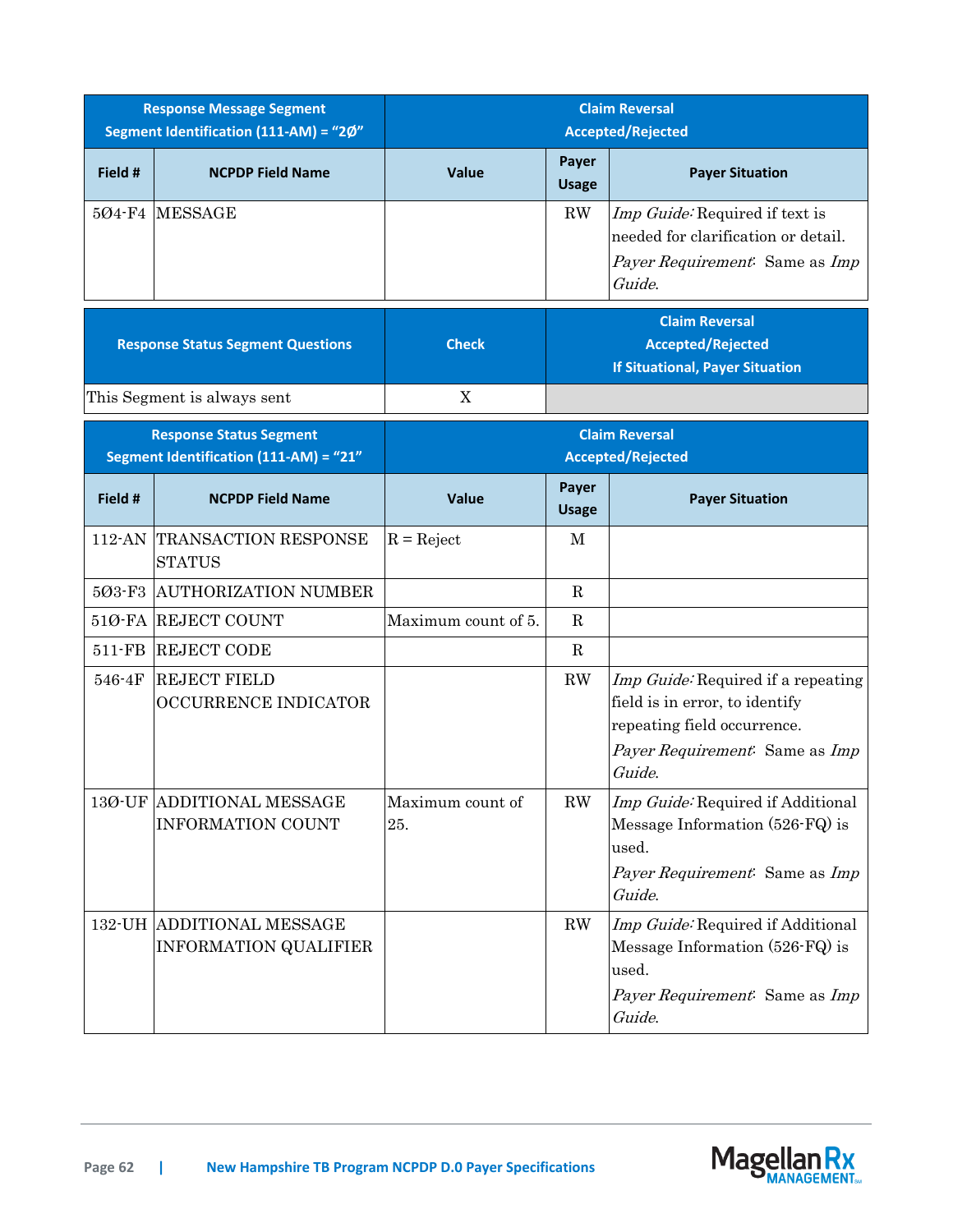| <b>Response Status Segment</b><br>Segment Identification (111-AM) = "21" |                                                                      |              | <b>Claim Reversal</b><br><b>Accepted/Rejected</b> |                                                                                                                                                                                                                                                                                                                                        |
|--------------------------------------------------------------------------|----------------------------------------------------------------------|--------------|---------------------------------------------------|----------------------------------------------------------------------------------------------------------------------------------------------------------------------------------------------------------------------------------------------------------------------------------------------------------------------------------------|
| Field #                                                                  | <b>NCPDP Field Name</b>                                              | Value        | Payer<br><b>Usage</b>                             | <b>Payer Situation</b>                                                                                                                                                                                                                                                                                                                 |
| 526-FQ                                                                   | ADDITIONAL MESSAGE<br><b>INFORMATION</b>                             |              | RW                                                | Imp Guide: Required when<br>additional text is needed for<br>clarification or detail.<br>Payer Requirement: Same as Imp<br>Guide.                                                                                                                                                                                                      |
|                                                                          | 131-UG ADDITIONAL MESSAGE<br><b>INFORMATION</b><br><b>CONTINUITY</b> |              | RW                                                | Imp Guide: Required if and only if<br>current repetition of Additional<br>Message Information (526-FQ) is<br>used, another populated repetition<br>of Additional Message Information<br>(526-FQ) follows it, and the text of<br>the following message is a<br>continuation of the current.<br>Payer Requirement: Same as Imp<br>Guide. |
| 549-7F                                                                   | <b>HELP DESK PHONE</b><br><b>NUMBER QUALIFIER</b>                    |              | RW                                                | Imp Guide: Required if Help Desk<br>Phone Number (550-8F) is used.<br>Payer Requirement: Same as Imp<br>Guide.                                                                                                                                                                                                                         |
| 55Ø-8F                                                                   | <b>HELP DESK PHONE</b><br><b>NUMBER</b>                              |              | RW                                                | Imp Guide: Required if needed to<br>provide a support telephone<br>number to the receiver.<br>Payer Requirement: Same as Imp<br>Guide.                                                                                                                                                                                                 |
|                                                                          | <b>Response Claim Segment Questions</b>                              | <b>Check</b> |                                                   | <b>Claim Reversal</b><br><b>Accepted/Rejected</b><br><b>If Situational, Payer Situation</b>                                                                                                                                                                                                                                            |
|                                                                          | This Segment is always sent                                          | X            |                                                   |                                                                                                                                                                                                                                                                                                                                        |

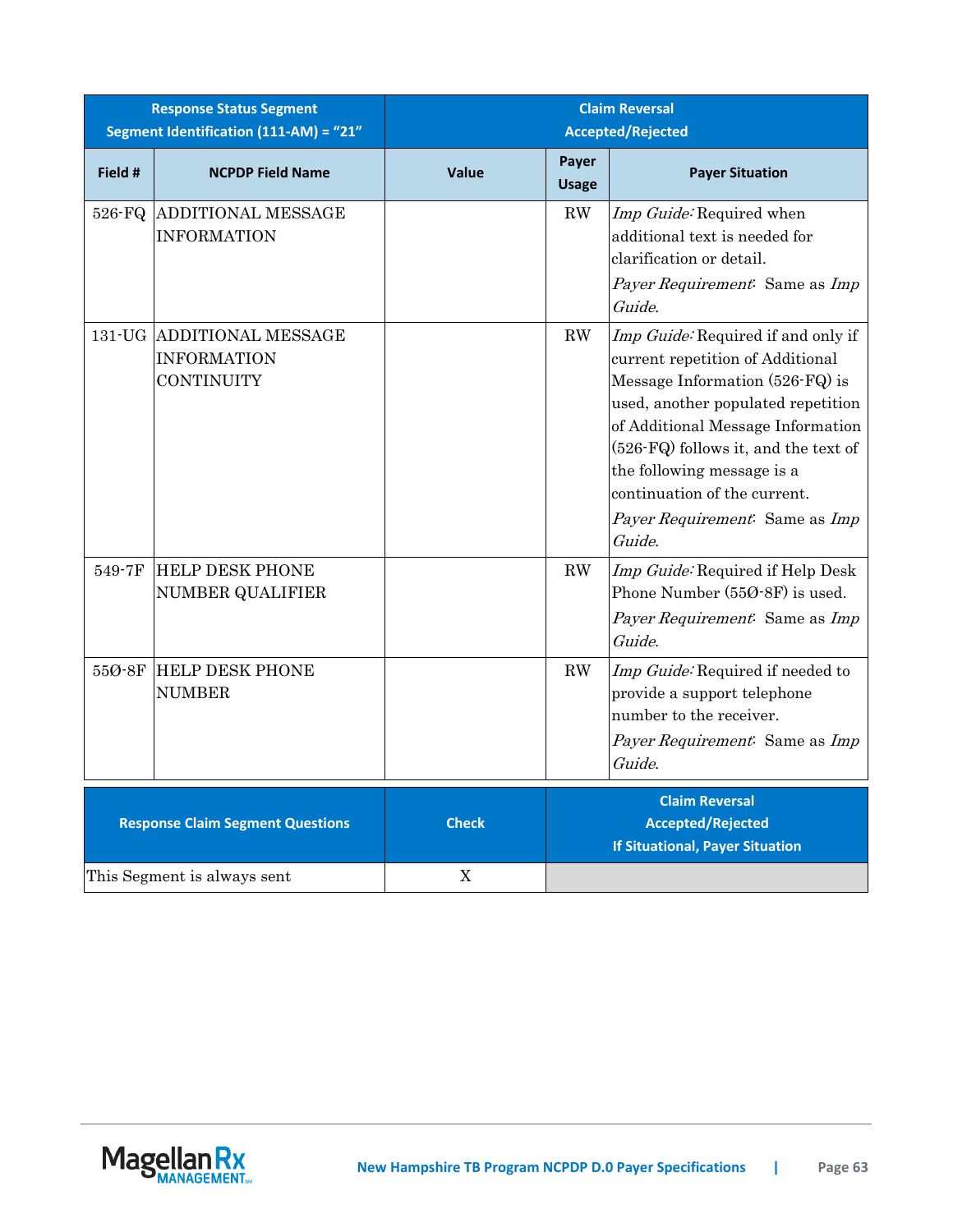| <b>Response Claim Segment</b><br>Segment Identification (111-AM) = "22" |                                                                     | <b>Claim Reversal</b><br><b>Accepted/Rejected</b> |                       |                                                                                                                                                                                  |
|-------------------------------------------------------------------------|---------------------------------------------------------------------|---------------------------------------------------|-----------------------|----------------------------------------------------------------------------------------------------------------------------------------------------------------------------------|
| Field #                                                                 | <b>NCPDP Field Name</b>                                             | Value                                             | Payer<br><b>Usage</b> | <b>Payer Situation</b>                                                                                                                                                           |
|                                                                         | 455-EM PRESCRIPTION/SERVICE<br>REFERENCE NUMBER<br><b>QUALIFIER</b> | $1 = RxBilling$                                   | M                     | <i>Imp Guide:</i> For Transaction Code<br>of "B2," in the Response Claim<br>Segment, the Prescription/Service<br>Reference Number Qualifier (455-<br>$EM$ ) is "1" (Rx Billing). |
| $402-D2$                                                                | <b>PRESCRIPTION/SERVICE</b><br><b>REFERENCE NUMBER</b>              |                                                   | M                     |                                                                                                                                                                                  |

# **Claim Reversal Rejected/Rejected Response**

## **Claim Reversal Rejected/Rejected Response**

|                    | <b>Response Transaction Header Segment</b><br><b>Questions</b> | <b>Check</b>                                                                                                                                                                               |                       | <b>Claim Reversal</b><br><b>Rejected/Rejected</b><br><b>If Situational, Payer Situation</b> |
|--------------------|----------------------------------------------------------------|--------------------------------------------------------------------------------------------------------------------------------------------------------------------------------------------|-----------------------|---------------------------------------------------------------------------------------------|
|                    | This Segment is always sent                                    | X                                                                                                                                                                                          |                       |                                                                                             |
|                    | <b>Response Transaction Header Segment</b>                     |                                                                                                                                                                                            |                       | <b>Claim Reversal</b><br><b>Rejected/Rejected</b>                                           |
| Field #            | <b>NCPDP Field Name</b>                                        | Value                                                                                                                                                                                      | Payer<br><b>Usage</b> | <b>Payer Situation</b>                                                                      |
| 102-A2             | <b>VERSION/RELEASE</b><br><b>NUMBER</b>                        | DØ                                                                                                                                                                                         | $\mathbf{M}$          |                                                                                             |
| $103 - A3$         | <b>TRANSACTION CODE</b>                                        | B <sub>2</sub>                                                                                                                                                                             | $\mathbf M$           |                                                                                             |
| 109-A9             | <b>TRANSACTION COUNT</b>                                       | $Q1 = One$<br>$\blacksquare$<br>occurrence<br>$Q2 = Two$<br>$\blacksquare$<br>occurrences<br>$Q3$ = Three<br>$\blacksquare$<br>occurrences<br>$Q4 = Four$<br>$\blacksquare$<br>occurrences | $\mathbf M$           |                                                                                             |
| 501-F1             | <b>HEADER RESPONSE</b><br><b>STATUS</b>                        | $A = Accepted$                                                                                                                                                                             | $\mathbf M$           |                                                                                             |
| 202-B <sub>2</sub> | <b>SERVICE PROVIDER ID</b><br><b>QUALIFIER</b>                 | $01 - National$<br>provider Identifier<br>(NPI)                                                                                                                                            | $\mathbf{M}$          |                                                                                             |
|                    | 201-B1 SERVICE PROVIDER ID                                     | <b>NPI</b>                                                                                                                                                                                 | $\mathbf M$           |                                                                                             |

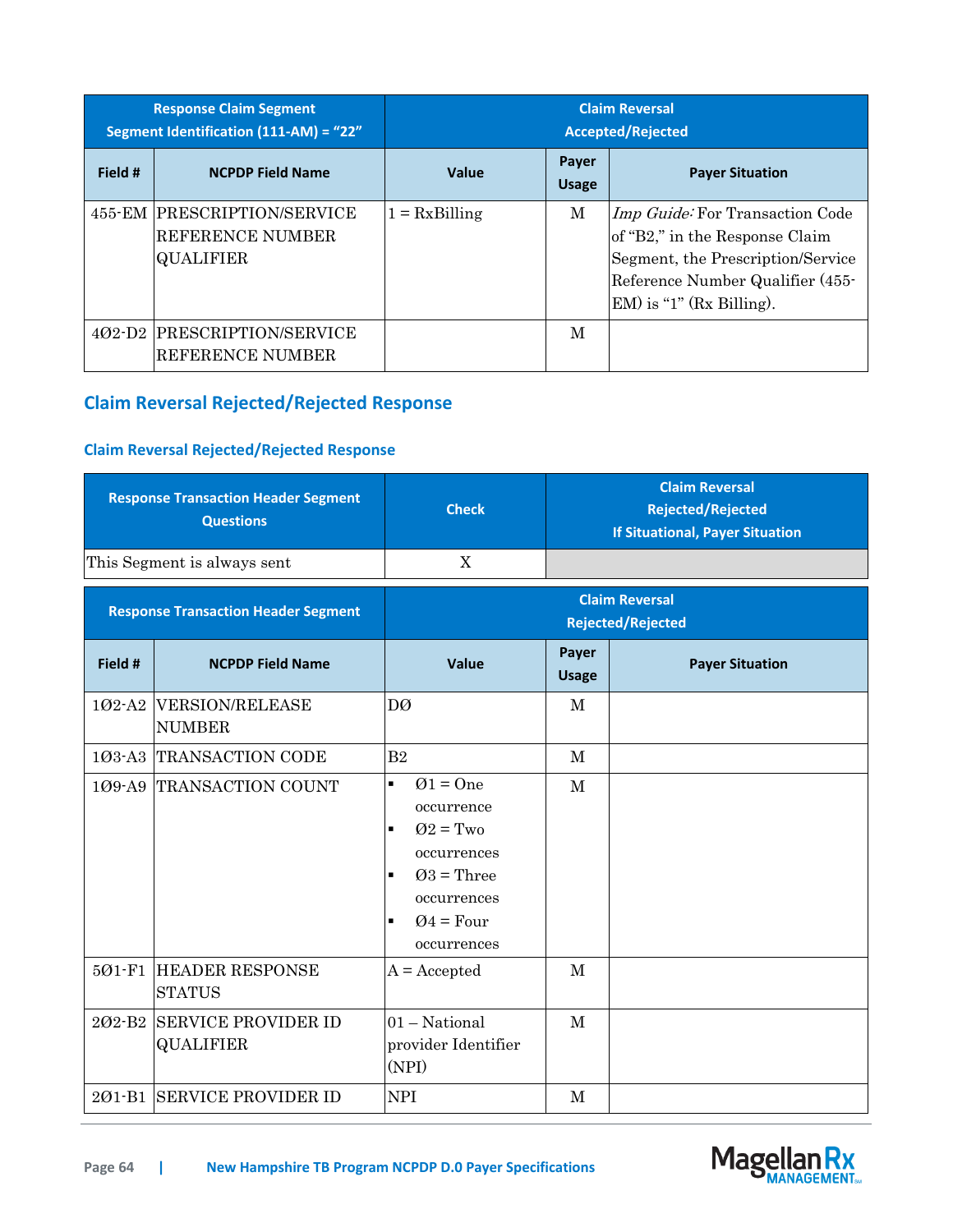| <b>Response Transaction Header Segment</b> |                             | <b>Claim Reversal</b><br><b>Rejected/Rejected</b> |                       |                                                                                             |
|--------------------------------------------|-----------------------------|---------------------------------------------------|-----------------------|---------------------------------------------------------------------------------------------|
| Field #                                    | <b>NCPDP Field Name</b>     | Value                                             | Payer<br><b>Usage</b> | <b>Payer Situation</b>                                                                      |
|                                            | 401-D1 DATE OF SERVICE      | Formula<br><b>CCYYMMDD</b>                        | M                     |                                                                                             |
| <b>Response Message Segment Questions</b>  |                             | <b>Check</b>                                      |                       | <b>Claim Reversal</b><br><b>Rejected/Rejected</b><br><b>If Situational, Payer Situation</b> |
|                                            | This Segment is always sent | X                                                 |                       |                                                                                             |
|                                            | This Segment is situational |                                                   |                       |                                                                                             |

| <b>Response Message Segment</b><br>Segment Identification (111-AM) = "2Ø" |                         | <b>Claim Reversal</b><br>Rejected/Rejected |                       |                                                                                                                                        |
|---------------------------------------------------------------------------|-------------------------|--------------------------------------------|-----------------------|----------------------------------------------------------------------------------------------------------------------------------------|
| Field #                                                                   | <b>NCPDP Field Name</b> | <b>Value</b>                               | Payer<br><b>Usage</b> | <b>Payer Situation</b>                                                                                                                 |
|                                                                           | 504-F4 IMESSAGE         |                                            | RW                    | <i>Imp Guide:</i> Required if text is<br>needed for clarification or detail.<br><i>Payer Requirement.</i> Same as <i>Imp</i><br>Guide. |

| <b>Response Status Segment Questions</b> | <b>Check</b> | <b>Claim Reversal</b><br><b>Rejected/Rejected</b><br><b>If Situational, Payer Situation</b> |
|------------------------------------------|--------------|---------------------------------------------------------------------------------------------|
| This Segment is always sent              |              |                                                                                             |

| <b>Response Status Segment</b><br>Segment Identification (111-AM) = "21" |                                                    | <b>Claim Reversal</b><br><b>Rejected/Rejected</b> |                       |                                                                                                                                                                      |
|--------------------------------------------------------------------------|----------------------------------------------------|---------------------------------------------------|-----------------------|----------------------------------------------------------------------------------------------------------------------------------------------------------------------|
| Field #                                                                  | <b>NCPDP Field Name</b>                            | <b>Value</b>                                      | Payer<br><b>Usage</b> | <b>Payer Situation</b>                                                                                                                                               |
| $112$ -AN                                                                | TRANSACTION RESPONSE<br><b>STATUS</b>              | $R =$ Reject                                      | M                     |                                                                                                                                                                      |
| 503-F3                                                                   | AUTHORIZATION NUMBER                               |                                                   | R                     |                                                                                                                                                                      |
|                                                                          | 51Ø-FA IREJECT COUNT                               | Maximum count of 5.                               | R                     |                                                                                                                                                                      |
| $511-FB$                                                                 | <b>REJECT CODE</b>                                 |                                                   | $\mathbf R$           |                                                                                                                                                                      |
| $546 - 4F$                                                               | <b>REJECT FIELD</b><br><b>OCCURRENCE INDICATOR</b> |                                                   | $\rm RW$              | <i>Imp Guide:</i> Required if a repeating<br>field is in error, to identify<br>repeating field occurrence.<br><i>Payer Requirement.</i> Same as <i>Imp</i><br>Guide. |

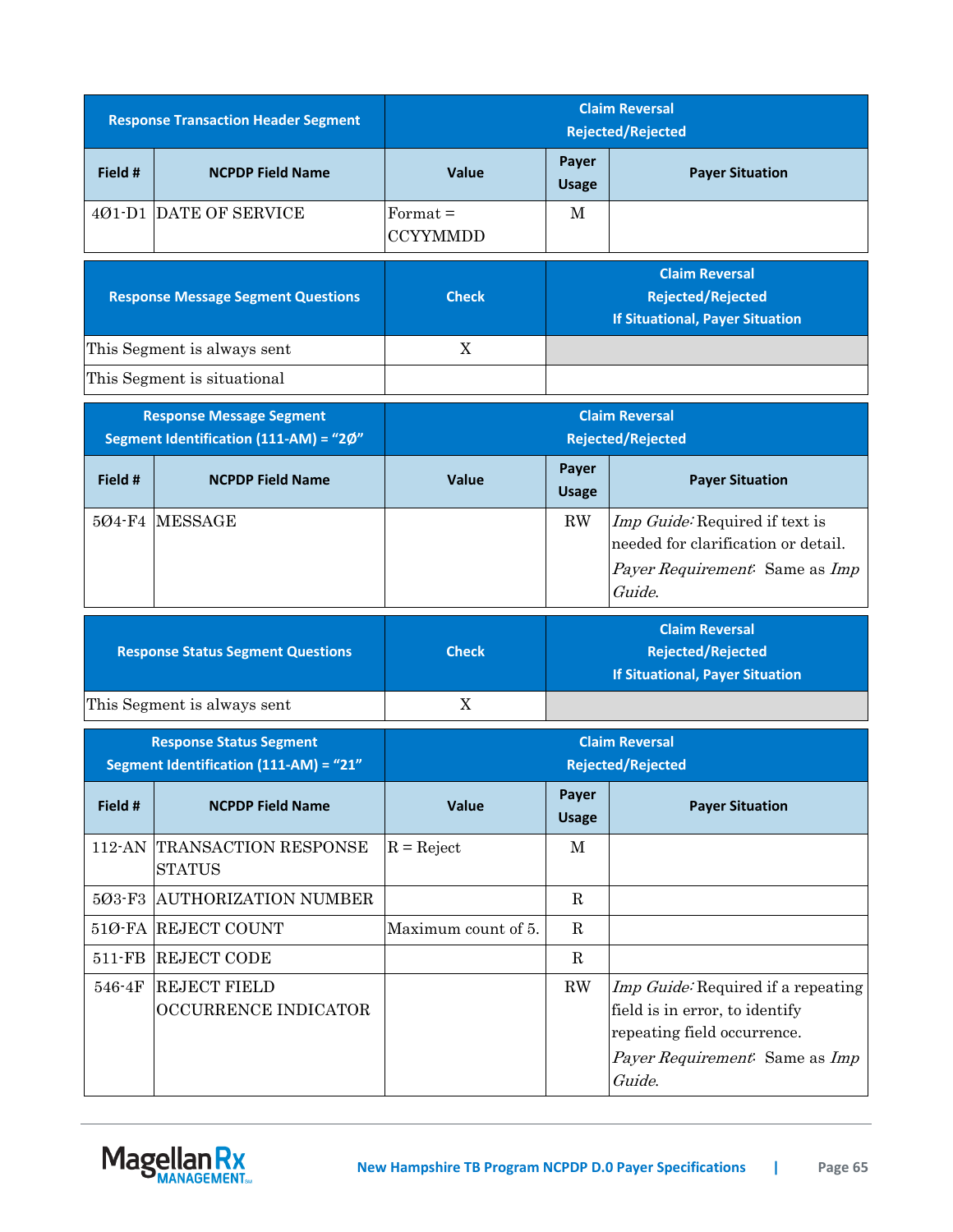| <b>Response Status Segment</b><br>Segment Identification (111-AM) = "21" |                                                                      | <b>Claim Reversal</b><br><b>Rejected/Rejected</b>    |                        |                                                                                                                                                                                                                                                                                                                                        |
|--------------------------------------------------------------------------|----------------------------------------------------------------------|------------------------------------------------------|------------------------|----------------------------------------------------------------------------------------------------------------------------------------------------------------------------------------------------------------------------------------------------------------------------------------------------------------------------------------|
| Field #                                                                  | <b>NCPDP Field Name</b>                                              | <b>Value</b>                                         | Payer<br><b>Usage</b>  | <b>Payer Situation</b>                                                                                                                                                                                                                                                                                                                 |
|                                                                          | 130-UF ADDITIONAL MESSAGE<br><b>INFORMATION COUNT</b>                | Maximum count of<br>25.                              | $\mathbf{R}\mathbf{W}$ | Imp Guide: Required if Additional<br>Message Information (526-FQ) is<br>used.<br>Payer Requirement: Same as Imp<br>Guide.                                                                                                                                                                                                              |
|                                                                          | 132-UH ADDITIONAL MESSAGE<br><b>INFORMATION QUALIFIER</b>            |                                                      | $\mathbf{R}\mathbf{W}$ | Imp Guide: Required if Additional<br>Message Information (526-FQ) is<br>used.<br>Payer Requirement: Same as Imp<br>Guide.                                                                                                                                                                                                              |
| 526-FQ                                                                   | <b>ADDITIONAL MESSAGE</b><br><b>INFORMATION</b>                      |                                                      | $\mathbf{R}\mathbf{W}$ | Imp Guide: Required when<br>additional text is needed for<br>clarification or detail.<br>Payer Requirement: Same as Imp<br>Guide.                                                                                                                                                                                                      |
|                                                                          | 131-UG ADDITIONAL MESSAGE<br><b>INFORMATION</b><br><b>CONTINUITY</b> |                                                      | $\mathbf{R}\mathbf{W}$ | Imp Guide: Required if and only if<br>current repetition of Additional<br>Message Information (526-FQ) is<br>used, another populated repetition<br>of Additional Message Information<br>(526-FQ) follows it, and the text of<br>the following message is a<br>continuation of the current.<br>Payer Requirement: Same as Imp<br>Guide. |
| 549-7F                                                                   | <b>HELP DESK PHONE</b><br><b>NUMBER QUALIFIER</b>                    |                                                      | $\mathbf{R}\mathbf{W}$ | Imp Guide: Required if Help Desk<br>Phone Number (550-8F) is used.<br>Payer Requirement: Same as Imp<br>Guide.                                                                                                                                                                                                                         |
| 55Ø-8F                                                                   | <b>HELP DESK PHONE</b><br><b>NUMBER</b>                              | ** End of Claim Reversal (B2) Response Payer Sheet** | $\mathbf{R}\mathbf{W}$ | Imp Guide: Required if needed to<br>provide a support telephone<br>number to the receiver.<br>Payer Requirement: Same as Imp<br>Guide.                                                                                                                                                                                                 |